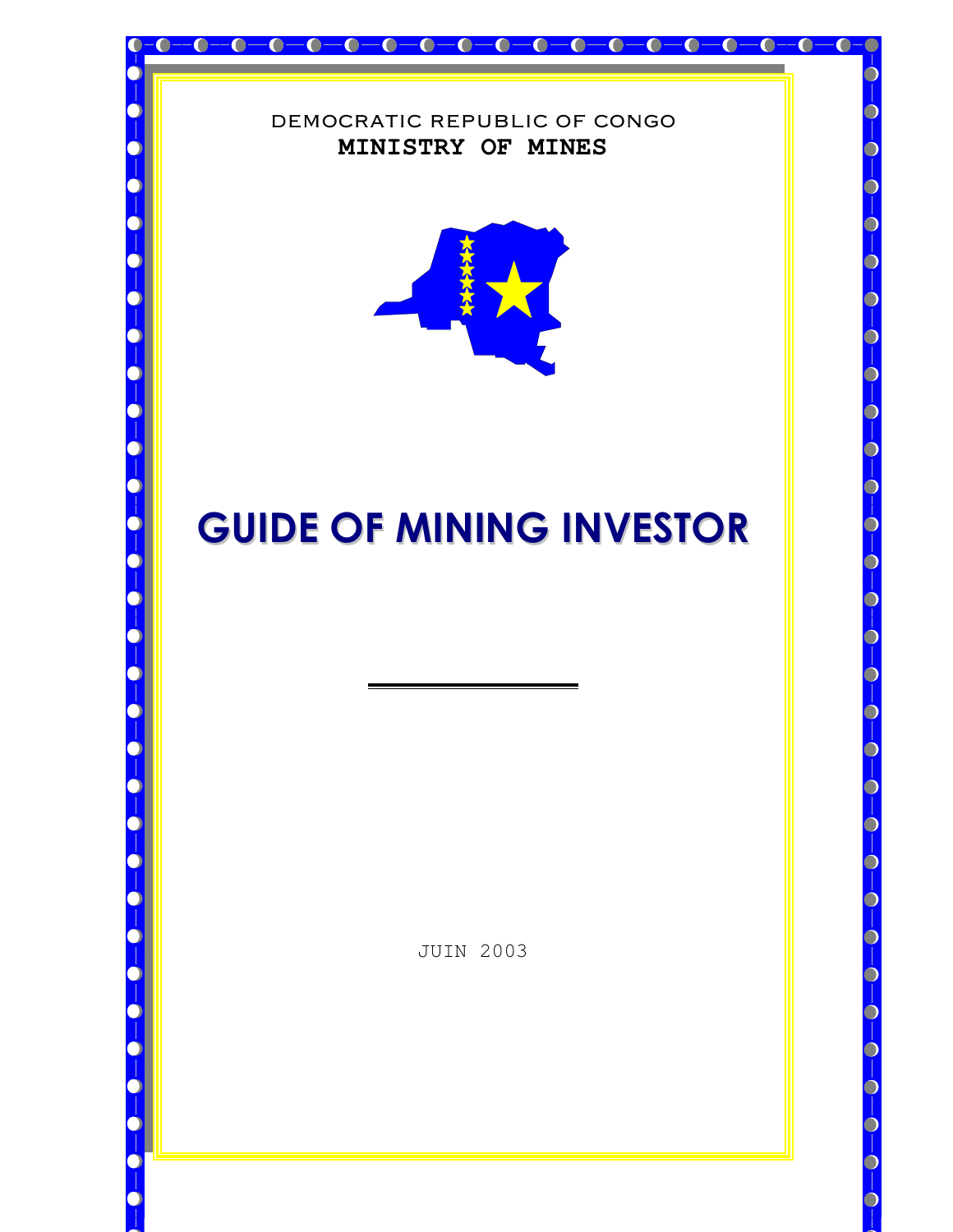## **FOREWORD**

Democratic Republic of Congo is a vast country with innumerable natural resources, specially in mining field.

Unfortunately, these resources are still insufficiently known and exploited. Originally, the mining industry used to play a major role in the national economy growth, that is why, His Excellency, the President Laurent Desiré KABILA consented to endow the country with a promotional tool for this important sector. That was the motivation of setting up this Guide of Mining Investor.

His successor, the President of the Democratic Republic of Congo, His Excellency Major-General Joseph KABILA, took the idea upon by including the new vision of the mining policy in the management of this sector, following the new Mining Code.

That is why, we make a point of duty, to pay a tribute to these illustrious personalities for their prosperous initiative which complete the function of the "Agence Nationale pour la Promotion des Investissements" (ANAPI) to promote investments in the Democratic Republic of Congo .

The design and preparation of this handbook have been given there after by the Minister of Mines to the CTCPM which required also expertise from the Mining Administration.

The Guide of Mining Investor is aimed to fill the lack of appropriate information in the Sector; which is a prior condition for its harmonious development and competitiveness.

This tool contribute somehow to efforts enhancing the best knowledge of Democratic Republic of Congo's economic realities and to give useful mining information to everyone who need to invest in our Country.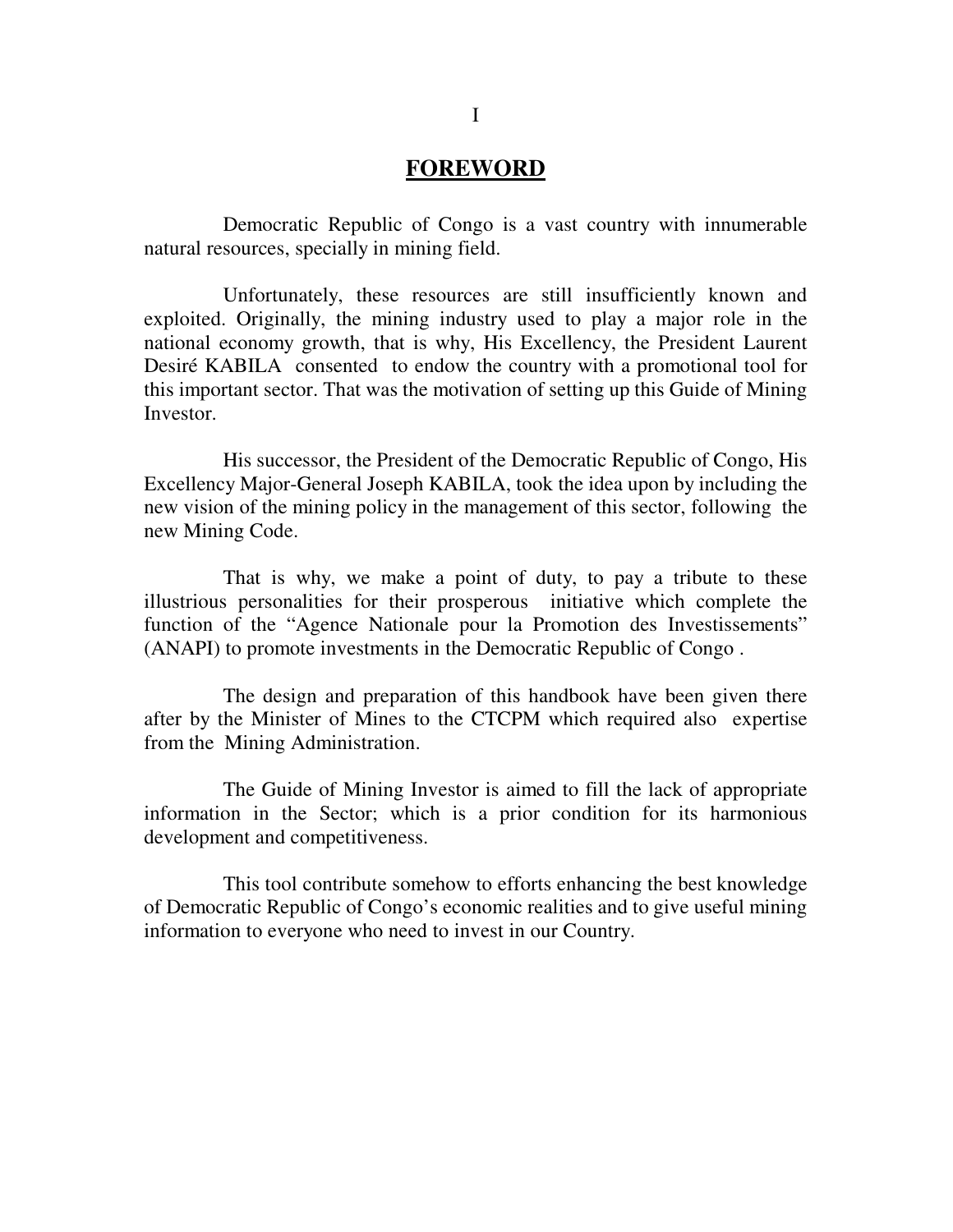In publishing this handbook, the Ministry of Mines intents to provide information to a great number of people who may be interested to invest in the mining sector by both foreigners and national businessmen.

Hoping that this handbook will reach the objective by bringing out answers to investors questions.

### **Jean Louis NKULU KITSHUNKU**

Minister of Mining and Hydrocarbons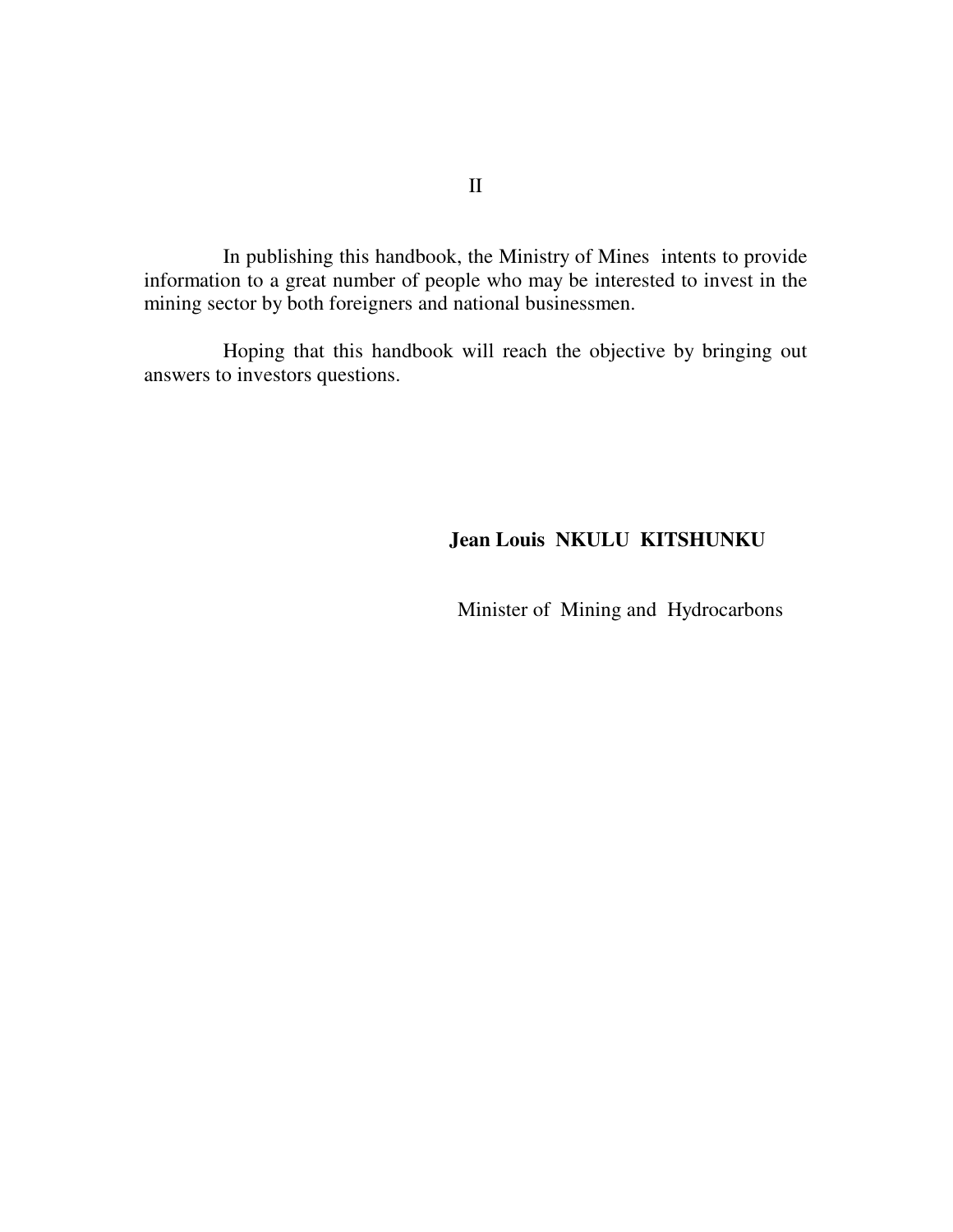| I.                                                                                                                                                                                                                                    |  |
|---------------------------------------------------------------------------------------------------------------------------------------------------------------------------------------------------------------------------------------|--|
|                                                                                                                                                                                                                                       |  |
|                                                                                                                                                                                                                                       |  |
| STRUCTURE AND ORGANISATION OF THE CONGOLESE<br><b>II.</b>                                                                                                                                                                             |  |
|                                                                                                                                                                                                                                       |  |
| $\Pi$ 1<br>II.2.                                                                                                                                                                                                                      |  |
| $H \cup D \cup C$ and $H$ and $A$ and $A$ and $A$ and $A$ and $A$ and $A$ and $A$ and $A$ and $A$ and $A$ and $A$ and $A$ and $A$ and $A$ and $A$ and $A$ and $A$ and $A$ and $A$ and $A$ and $A$ and $A$ and $A$ and $A$ and $A$ and |  |

### **CONTENTS. Page**

| TH. CHARACTERISTICS OF THE CONGOLESE GEOLOGY 15 |
|-------------------------------------------------|
|                                                 |
|                                                 |
| VI INVESTMENTS OPPORTUNITIES IN DRC 26          |
|                                                 |

### III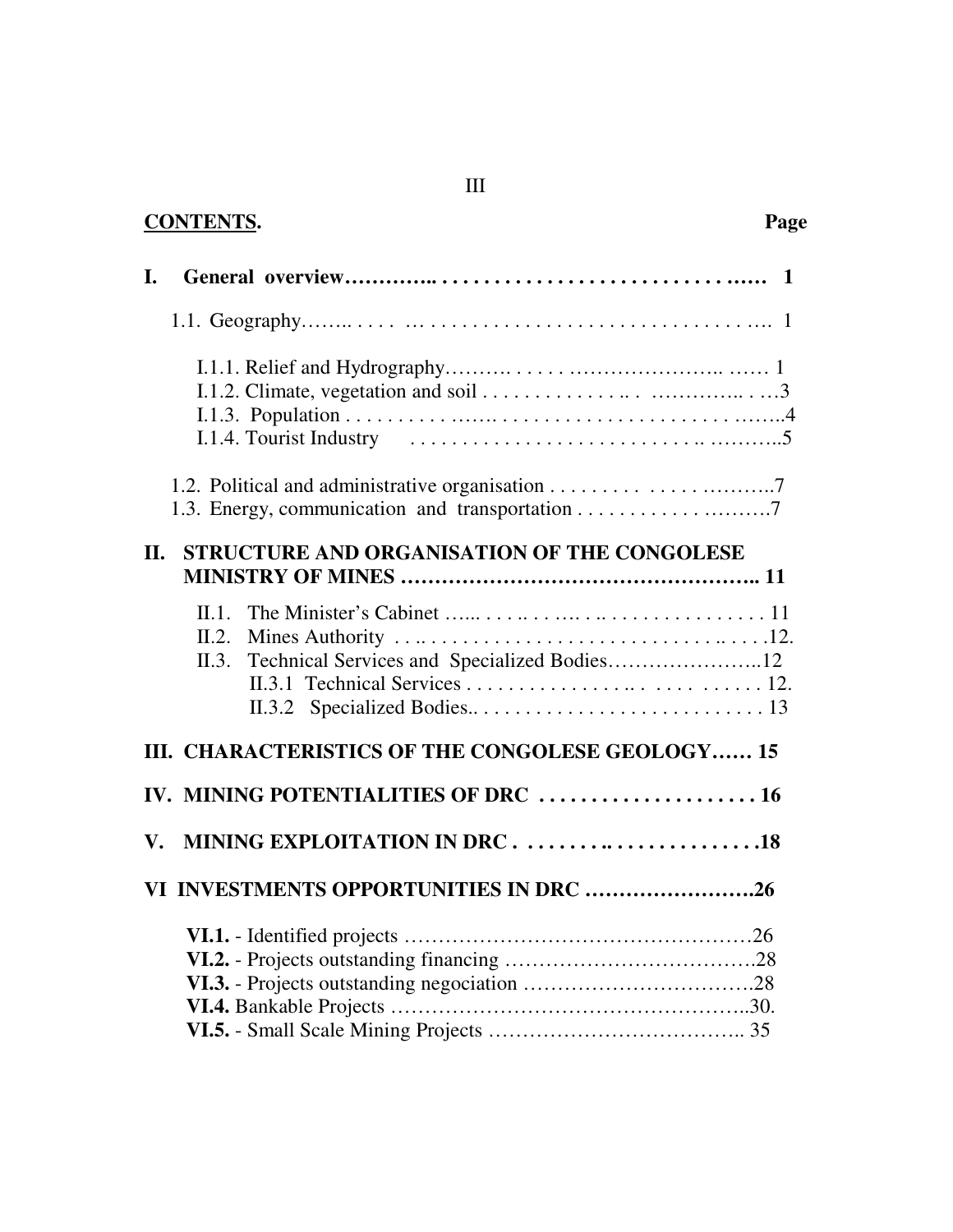| VII. MINISTRIES INTERESTED TO MINING PROBLEMS                                                                                                                  |
|----------------------------------------------------------------------------------------------------------------------------------------------------------------|
|                                                                                                                                                                |
| VII.1 Ministry of Economy-Finances and Budget 36<br>VII.3 Ministry of Planning and Reconstruction36<br>VII.4 Ministry of Environment and nature Conservation36 |
| VIII. CONGOLESE MINING LEGISLATION 37                                                                                                                          |
|                                                                                                                                                                |
|                                                                                                                                                                |
|                                                                                                                                                                |
| VIII.1.1.4. Small-Scale Mining Exploitation license.  41                                                                                                       |
|                                                                                                                                                                |
|                                                                                                                                                                |
| VIII.1.5 Tax and Customs legal Regime applicable to Mines and                                                                                                  |
| VIII.2 Implementation regulations of the Mining Code  51                                                                                                       |
|                                                                                                                                                                |
|                                                                                                                                                                |
| IX.3 Telecommunication and Express mail Companies 57                                                                                                           |
|                                                                                                                                                                |
| IX.5                                                                                                                                                           |
|                                                                                                                                                                |

 **Page**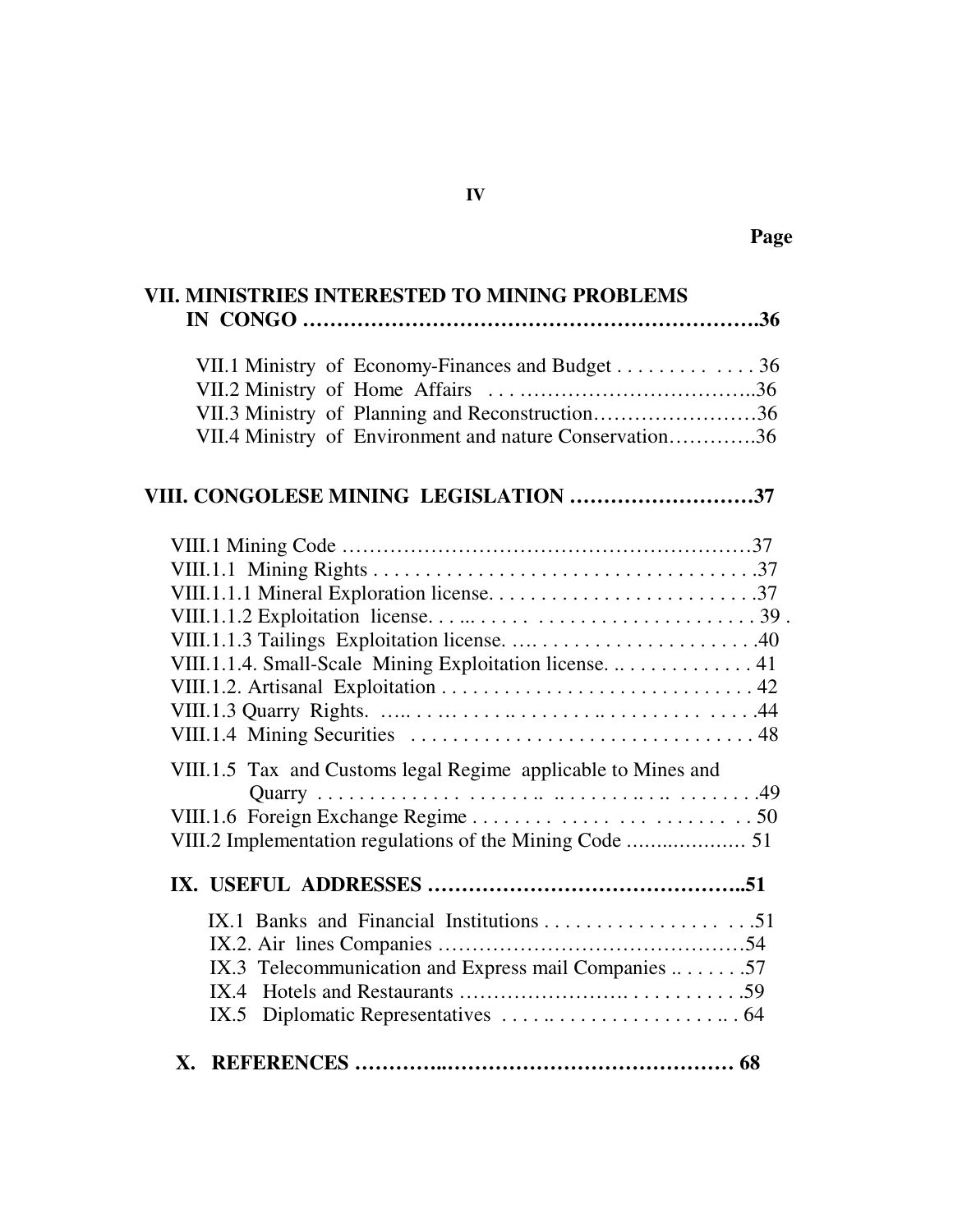#### **I. GENERAL OVERVIEW**

Democratic Republic of Congo is a wide Country located in the heart of the Central African region. It is bounded on the north by the Central Africa Republic and Sudan, on the south by Angola and Zambia, on the East by Uganda, Rwanda, Burundi and Tanzania, and on the west by the Republic of the Congo, Angolese Enclave of Cabinda and the Atlantic Ocean. (Fig.a)

It has an area of 2,345,000 square kilometres and is having an outlet to the Atlantic Ocean through the River Congo.

#### *1.1. Geography*

#### 1.1.1. RELIEF and HYDROGRAPHY

#### **a. Relief**

The relief of Democratic Republic of Congo comprises the Central downfold, South and South-East plate-lands , hills and massive of Bas-Congo, a littoral zone and a flange of mountain on its Eastern part.

#### a.1. The Central Downfold

It is a wide depression of about 750,000 sq km whose altitude varies between 340 metres (Tumba and Maindombe lakes) and 700 metres (Uélé hills).

It is bounded on the north by the contact line of waters from Ubangi and Chari Rivers, on the East by a ridge of mountains bordering the African Rift, on the south and South-East by the Kasai and Katanga plate-lands , on the west by the River Congo and the Kuango plate-land.<sup>(1)</sup>

The landscapes are magnificent and are endowed with a dense hydrography network, whose flooded zones create swamps. Some tributaries, such as the Kasai and , the Tshikapa Rivers 3 are bearing in their course downstream, brown water impregnated with organic matters, especially ferruginous.

 $\overline{a}$ 

 $<sup>(1)</sup>$  Atlas de la RDC, Paris, Sallez 1998, P6</sup>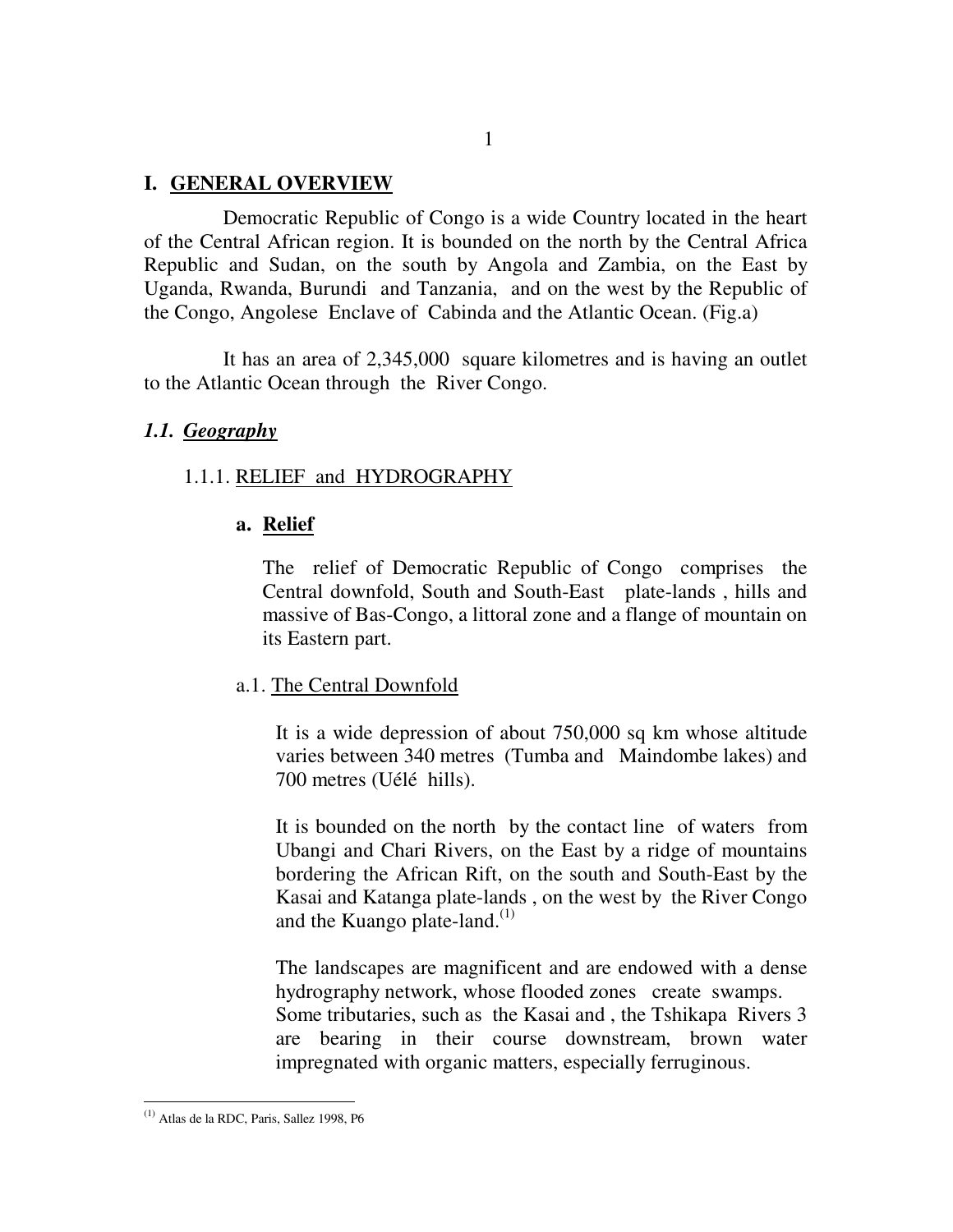#### a.2. South and South-East plate-lands

They are dull and comprise :

- Kwango and Kasai plate-lands
- Katanga high plate-lands.

#### a.3. Hills and massive of Bas-Congo

There are hills, granitic and quartzitic massive known as "Monts de Cristal". These massive belong to the Congolian west chain.

#### a.4. Littoral zone

Banana, a relatively small coastal zone presents either wide sandy beaches or steep cliffs. The landscape of this zone is predominantly having mangroves.

#### a.5. Mountain flange on the East of the Central Downfold

This includes high mountains and rift valleys

- $\triangleright$  Mountains: Virunga and Ruwenzori volcanic massive which separate Nile and Congo basins.
- $\triangleright$  Rift valleys whose bottoms are filled by lakes: such as Tanganika, Kivu, and Mobutu (ex Albert), Idi Amin (ex Edouard.)

### **b. Hydrography**

Laid over the wide River Congo basin whom it covers more than 2,300,000 sqkm which represent 2/3 of the whole area, Democratic Republic of Congo is endowed with a dense hydrography network and well scattered. Only two regions are not concerned : the North-west of Mayumbe , drained by the Shiloango River a small coastal River one and the surrounding area of IDI AMIN (ex Edouard) and MOBUTU (ex. Albert) lakes which belong to Nile basin.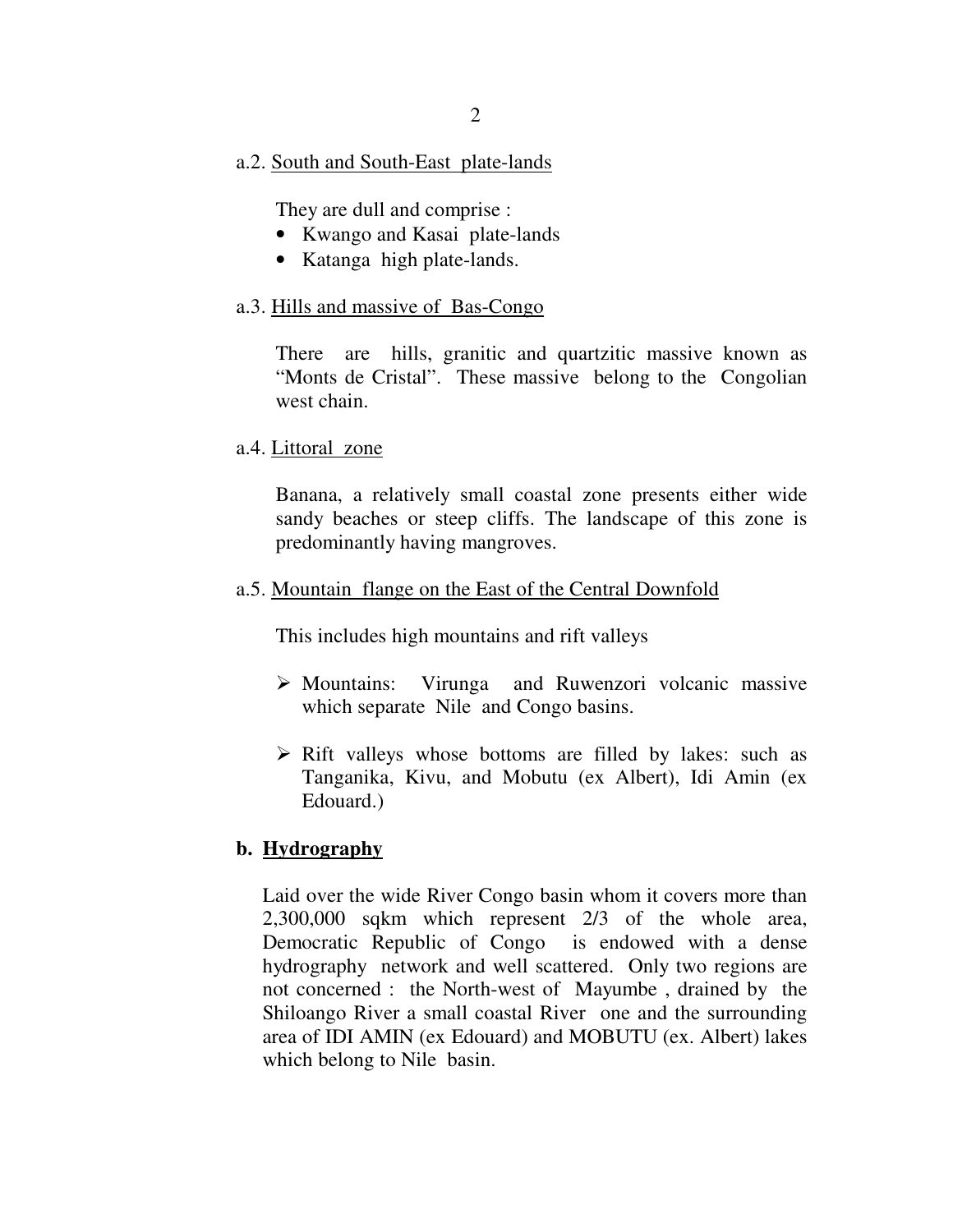Congo basin covers an area about 3,684,000 sqkm straddling the Equator, 1/3 in the northern hemisphère and 2/3 in the southern part.

River Congo is the  $5<sup>th</sup>$  throughout the world by its length  $(4373 \text{ km})$ , but  $2^{\text{nd}}$ .

Concerning its mean flow rate (39,600 Cubic meters per second) and its hydrographic basin area places it behind that of AMAZONA in America.

### 1.1.2. **ClIMATE, VEGETATION AND SOIL**

### *A. Climate*

Temperature of Democratic Republic of Congo is that for hot countries. The annual mean lies between 24 to 25<sup>°</sup> C on the northern part, in the central down land,north Katanga, Kasai, Kinshasa and Bas-Congo.

It is moderated by altitude in the the East highlands: Goma (1550 m above sea level) reaching 19°C and around 20°C on the high plate-lands of Katanga.

The climat pattern is scalled as follows :

- Equatorial on both side of the equator line.
- Subtropical (Soudano-Guinean and Senegalian type) as long as you are going away from the Equator.

### *B. Vegetation*

presents a very wide diversity upon to climate conditions, relief and soils which differ from one region to another. Thick landscapes and homogenous massif taking up to  $1,000,000 \text{ km}^2$  in the Central Downfold . That is;

- $\checkmark$  Dense forests which lies on both sides of Equator;
- $\checkmark$  Clear forests on East, where big tree's height is decreasing with altitude.
- $\checkmark$  Savannas, steppes toward South and extreme North with drigft forests along streams.

4

### *C. Soil*

Soil in Democratic Republic of Congo belong to the category of tropical and equatorial highly weathered soils, rich in Iron and alumina, due to hot and wet climate.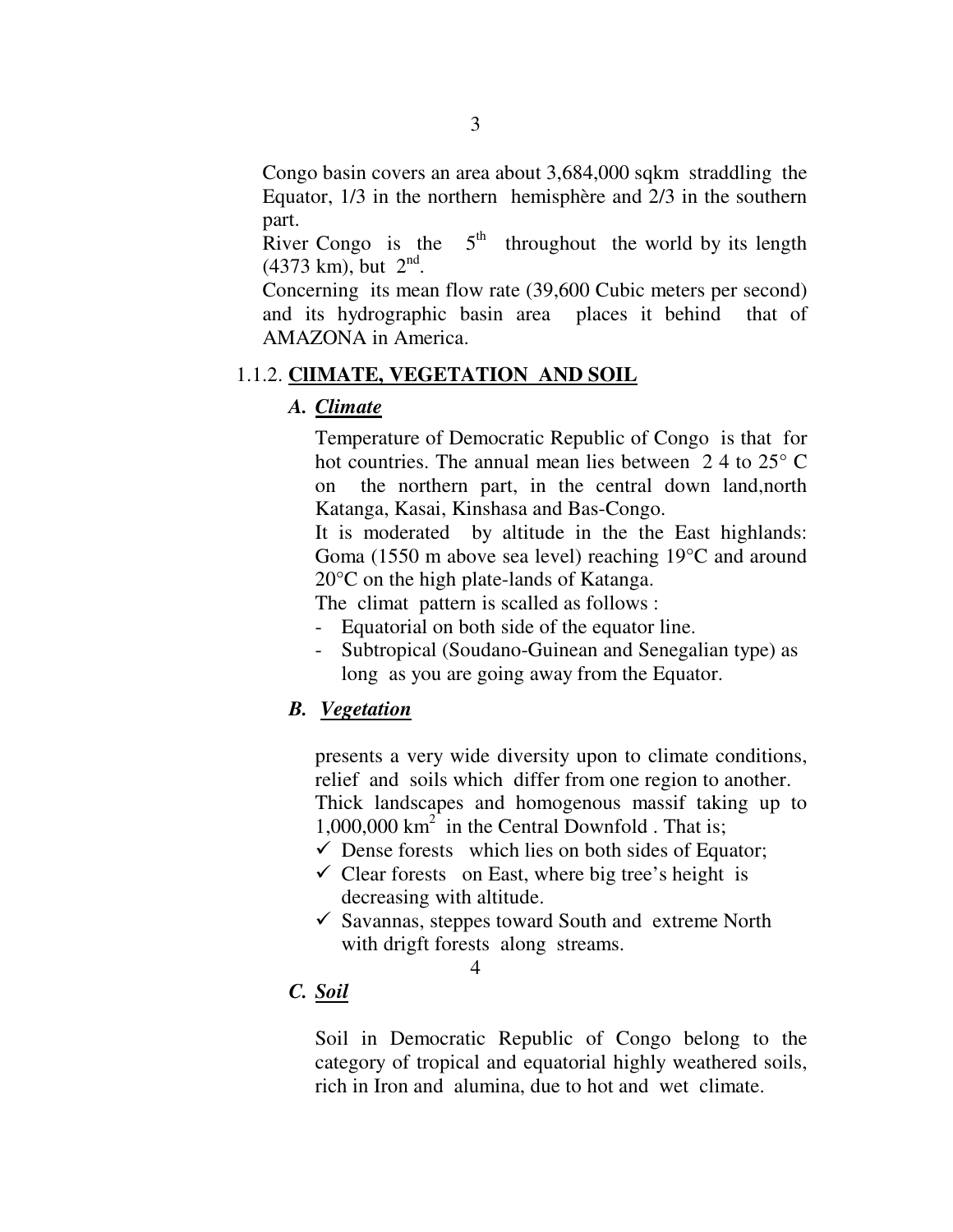#### 1.1.3. POPULATION

Congolese population is rising up to 50 millions of people according to the last administrative census. The mean density of population is 25 people/sqkm, but is inequally scattered throughout the Country.

There are:

- a zone of high density with more than 20 people/sqkm located in East mountains.
- A zone of normal density with 10 to 15 people/sqkm which lies from Atlantic ocean to the Kasaï province, following the  $5<sup>th</sup>$  south parallel.
- a zone of mean density with 5 to 10 people/sqkm which lies on high plate-lands of UELE, following the North  $3<sup>th</sup>$  parallel.
- a zone of weak density with 2 to 5 people/sqkm, which covers the remaining part like the Central Downfold and the Katanga province.

Congolese population is very dynamic, its annual mean rate of growth is around 2.5 to 3 % . In Big cities like Kinshasa, this rate can rise up to 4  $\%$  and more. This population is heterogenous on ethnic, linguistic and cultural point of view. There are 4 (four) major groups:

- $\triangle$  **Bantu group :** the most important with 30 to 40 millions of people and cover 2/3 of the national territory.
- $\triangle$  **Sudanian group :** on the northern part of the country
- **Pygmoid group :** Scattered almost everywhere in the Country and can rise up to 200,000 people.
- Nilotic group : comprises very few tribes of the Nilotic in the north-East part of Congo, especially in ITURI.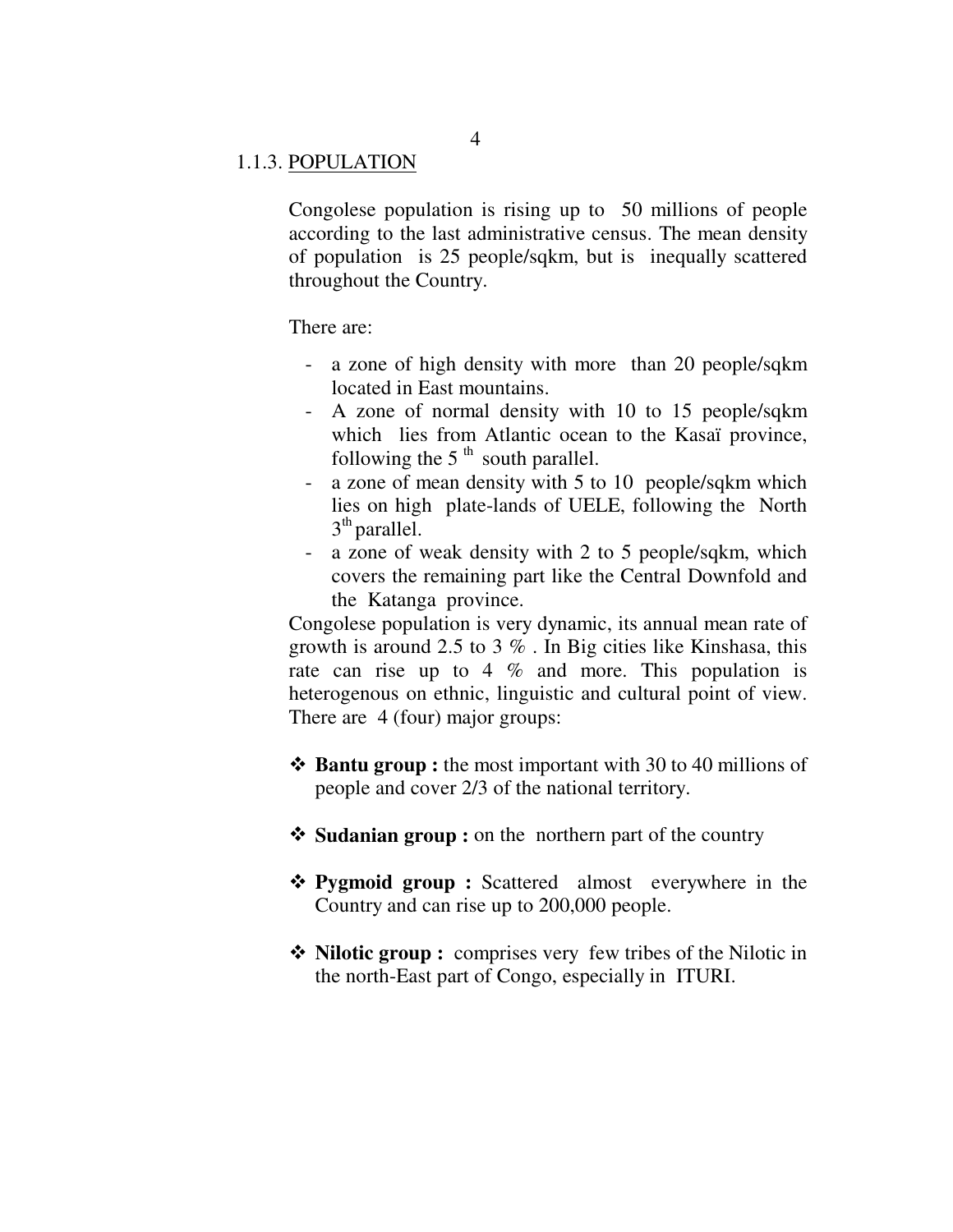### I.1.4. TOURIST INDUSTRY*.*

a. The fauna

The fauna of the Democratic Republic of Congo is very diversified concerning species living in different conditions. Some of them can be found almost anywhere in the country  $(1)$ . (figure b)

b. The flora

With its exuberant vegetation, the Congolese flora represents 40 percent of the equatorial forest of the African continent.

c. Tourist Sites

Congolese has a great number of tourist centres, especially National Parks (natural reserves), volcanoes in the eastern part of the country, lakes, rivers and maritime reach, historic buildings, monuments and a composite culture (arts and folklore). (figure c)

Concerning the National Parks, there is a considerable number of them which lodge unique animal species as shown in the chart below :

 $\overline{a}$  $^{(1)}$  ATLAS DE LA RDC, p-p 13-15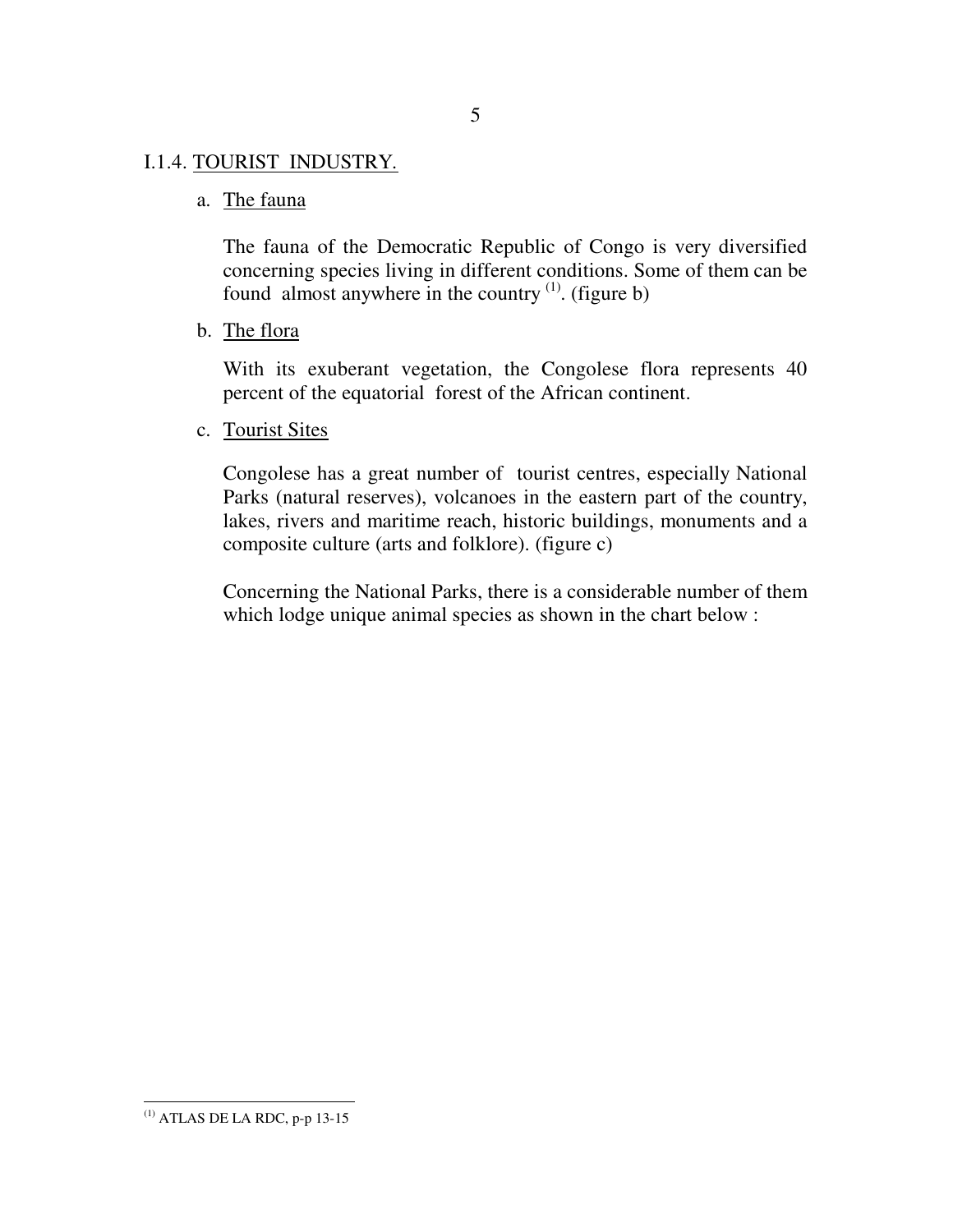# **TABLE 1 : NATIONAL PARKS AND THEIR PARTICULAR ECOLOGY**

| $N^{\circ}$    | <b>NAMES</b>                                        | <b>ECOLOGY</b>                                                                                                                                                       |
|----------------|-----------------------------------------------------|----------------------------------------------------------------------------------------------------------------------------------------------------------------------|
| $\mathbf{1}$   | Virunga National Park:<br>8,000 sqkm.               | Abundant and humid forest, mountain forest (Alt.<br>5.100 m) active volcanoes, grassy and wooded savanna,<br>lakes, mountain gorillas. (North Kivu Province)         |
| $\overline{2}$ | Kahuzi-Biega National Park<br>$6,000$ sqkm          | Abundant and humid forest, mountain forest, gorillas of<br>Eastern plains, forested fauna. (South Kivu Province)                                                     |
| 3              | Garamba National Park.<br>$5,000$ sqkm              | Grassy savanna, northern white rhinoceros, elephants,<br>buffalos, giraffes and domesticated elephants. (Eastern<br>Province)                                        |
| $\overline{4}$ | Salonga National Park:<br>36,000 sqkm               | Abundant and humid forest of the central Downfold,<br>flooded forest, dwarf chimpanzees, forest elephants.<br>(Equator province)                                     |
| 5              | Upemba National Park<br>$10,000$ sqkm               | Important swampy zones, wooded savanna on high<br>platelands,<br>savannas,<br>fauna<br>typically<br>grassy<br>« zambezean » destroyed by poacher. (Katanga Province) |
| 6              | Kundelungu National Park<br>$2,200$ sqkm            | Splendid landscape of high platelands, boggy zones,<br>fauna typically «zambezean» decimated by poacher.<br>(Katanga Province)                                       |
| 7              | Maïko National Park.<br>$10,000$ sqkm               | Abundant, humid and half-mountainous forest, okapis,<br>gorillas of eastern plains and Congolese peacock.<br>(Eastern Province)                                      |
| 8              | Okapi's Natural Reserve<br>13,000 sqkm.             | Abundant and humid forest (ITURI), rich forest fauna<br>with okapis and a breeding station of this specie<br>at<br>EPULU. (Eastern Province)                         |
| 9              | Marine Park (Mangroves<br>Natural reserve) 760 sqkm | Coastal ecosystems, mangroves and seacows (Moanda,<br><b>Bas-Congo Province</b> )                                                                                    |

All these allow the development of the Congolese tourist industry which is based on the artistic production and a various folklore.

An effort is made by the government to organize and modernize the road network and the hostelery trade all over the country more particularly in Kinshasa, Bas-Congo, Kivu and Katanga.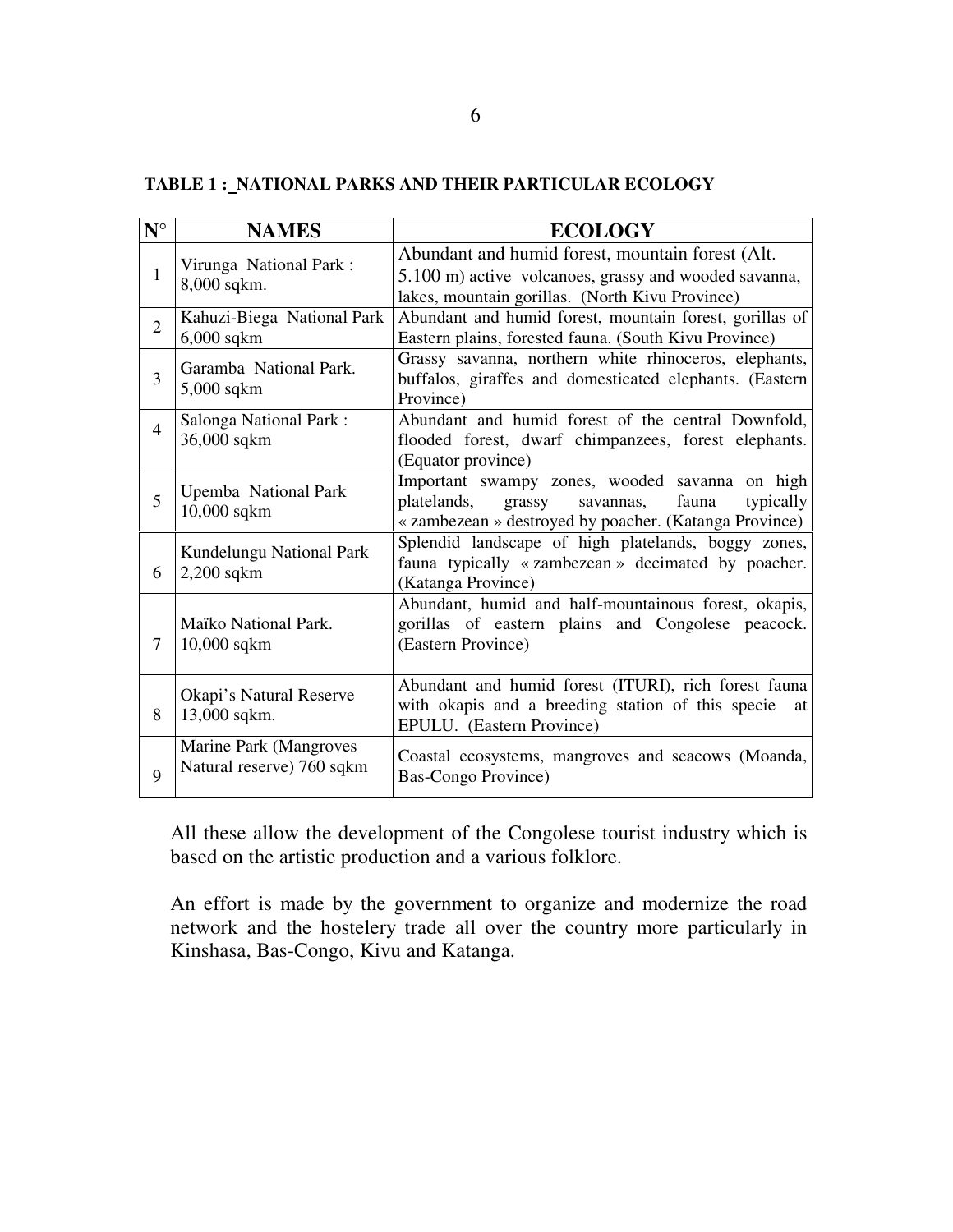#### **7**

### **I.2. ADMINISTRATIVE ORGANIZATION OF THE COUNTRY**

Democratic Republic of Congo is divided into eleven (11) Provinces. Kinshasa included. The ten others are : Bas-Congo, Equator, Eastern Province, Maniema, North-Kivu, South-Kivu, Katanga, Bandundu, Western Kasaï and the Eastern-Kasaï. Then, provinces are subdivided into districts which are divided there after into territories. However, the city is organized upwards by locality, collectivity and commune. Each province is managed upwards by the burgomaster, the Administrator of the territory, the Chief of the district and the Governor of the province.

Congolese main cities are respectively : Kinshasa (the capital city), Lubumbashi (Katanga), Kisangani (Eastern Province), Matadi (Bas-Congo), Mbandaka (Equator province), Mbuji-Mayi (Eastern Kasaï), Kananga (Western Kasaï), Goma (North-Kivu), Bukavu (South-Kivu), Kindu (Maniema).

#### **I.3. TRANSPORTS, COMMUNICATIONS AND ENERGY**

#### 1.3.1. TRANSPORTS AND COMMUNICATIONS

#### a. Railways

The congolese railways network has a total of 5.118 Km within 858 Km are electrified. The centre line of communication connects Katanga to Matadi Harbour via Ilebo and Kinshasa.

This centre line is called « voie nationale » and constitute the only national one outlet to the sea. This way has a first breaking load at Ilebo river port, and the railway terminal of the "Société Nationale de Chemin de Fer" (SNCC), the national railways company. The second riverport is located in Kinshasa.

Since the closing of the Bengwela's railways in 1975 connecting Dilolo City (Katanga) to Atlantic Ocean via the Lobito deep water harbour in Angola, Democratic Republic of Congo has lost the shortest and fast exit way of mining products from Katanga (1.348 km).

Mining products from this region, take four (4) directions for their exportations, mainly :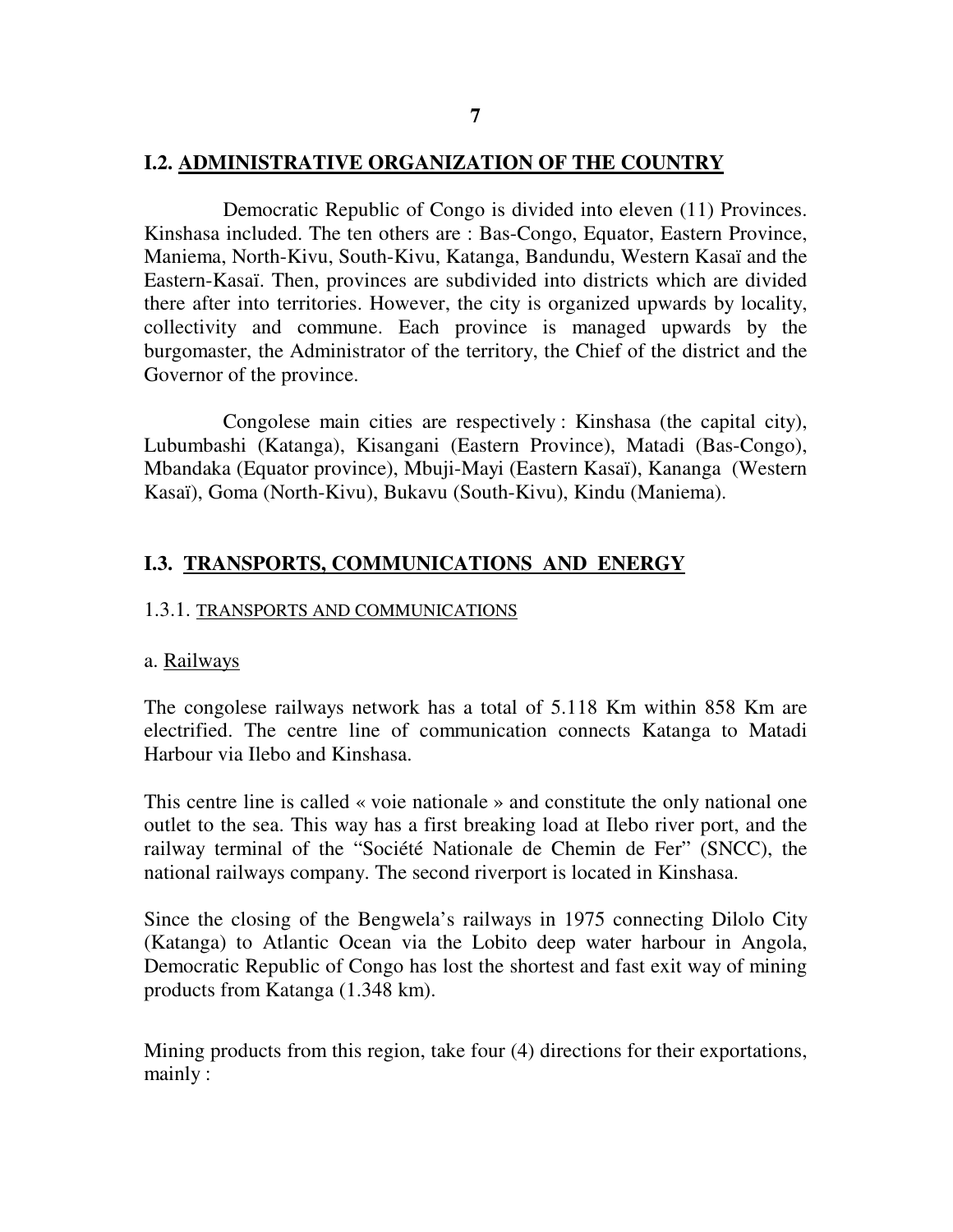- $\triangleright$  SOUTH WAY : Which connects this region to Durban, Port Elisabeth and East London in South Africa, using Zambian, Zimbabwean and South African railways.
- $\triangleright$  MOZAMBIQUE WAY: It connects DRC to Beira Port through Zambia and Zimbabwe via Sakania.
- > TANZANIAN WAYS: connecting the country to Dar-es-Salaam Port, either by Tanganyika lake and the Tanzanian railway network (1,225 km from Kigoma), or through the Zambian network and even the Tanzanian-Zambian one with 2,000 km from Sakania.

### b. Fluvial ways

The "Office National de Transport " (ONATRA), a public company exploits the congolese fluvial ways. All the network comprizes 12,174 km. There exist many ports on the Congo River and the Kasaï one, even on their respective tributaries.

The country has some five important ports, namely : Matadi, Kinshasa, Ilebo, Mbandaka and Kisangani.

#### c. Road network

The use of roads is very important and the national network is about 145,000 Km throughout the country.

#### d. Airways

During the last ten (10) years, many airways private companies have been created including the national airlines company called "Lignes Aeriennes Congolaise" « LAC » which exist long before. Main cities are daily connected by a lot of flights and the country has some 49 airports and aerodromes within 5 international airports which are located in Kinshasa, Lubumbashi, Kisangani, Goma and Gbadolité.

But, there exist among the airports and aerodromes, some seven (7) well equipped, located in Kananga, Mbuji-Mayi, Kindu, Buta, Isiro, Mbandaka and Gemena.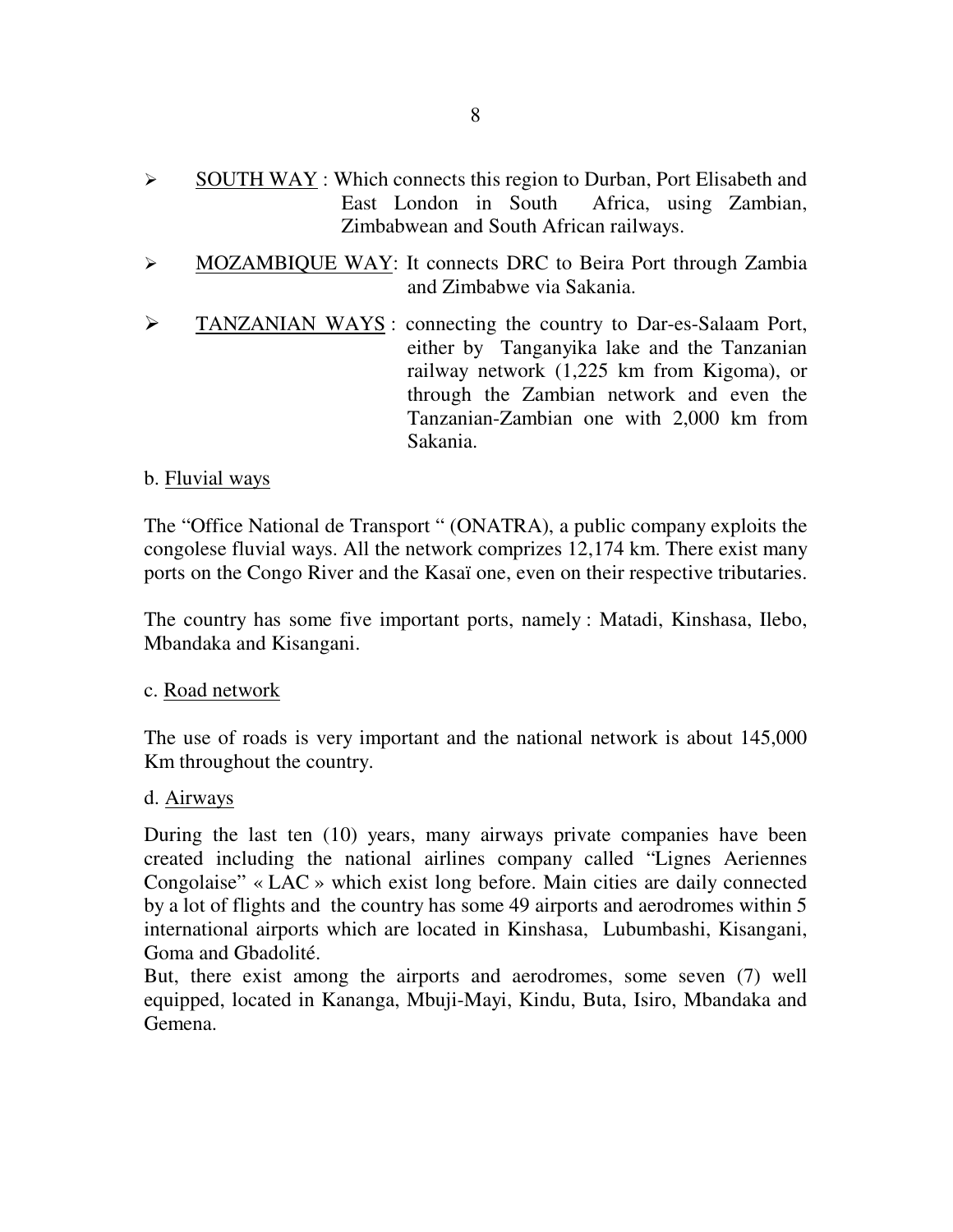#### e. The Seaway

This concern a maritime reach of 150 Km long from Matadi to Atlantic Ocean via Boma Harbour.

Matadi Harbour is about 366 km from Kinshasa and constitutes the Southern Railway terminal.

### f. Telecommunications

Many companies of cellular phones are operating in Democratic Republic of Congo. It is the same as those of Internet and Fax which developed remarquably during these last years.

### I.3.2. ENERGY

Democratic Republic of Congo has a hydroelectric potential estimated at some 100,000 Mw within 40% (40,000 Mw) located on the Inga Site<sup>(1)</sup>.

Inga hydroelectric dam is located in Bas-Congo nearby Matadi. Its maximal capacity is about 36,670 Mw.

Nowadays, two (2) Power Stations Inga I and Inga II work, and providing some 2407 Mw instead of four (4) power stations as planned. The second two, meaning INGA III and INGA IV will provide at the final stage 3,500 Mw and 39,000 Mw respectively (fig.d).

- it is important to notice that the use rate of the Installed power capacity is about 30 % currently.
- the power has been brought on a high voltage line of 1700 Km long from Inga in Bas-Congo to Kolwezi in Katanga.
- -This power is already exported to some African countries such as Zambia, Zimbabwe, South Africa and the Republic of Congo. In the same way, the Democratic Republic of Congo government is in negociation with others countries expecting to be connected to Inga. Those countries are : Egypt, Morocco and the Central African Republic. Beyond Inga, the country has a considerable number of power stations throughout the provinces. Apart Inga, the country has also other hydroelectric power stations scattered throughout as shown in the chart below :

 $\ddot{\phantom{a}}$ 

<sup>(1)</sup> GUIDE DE L'INVESTISSEUR MINIER, Op cit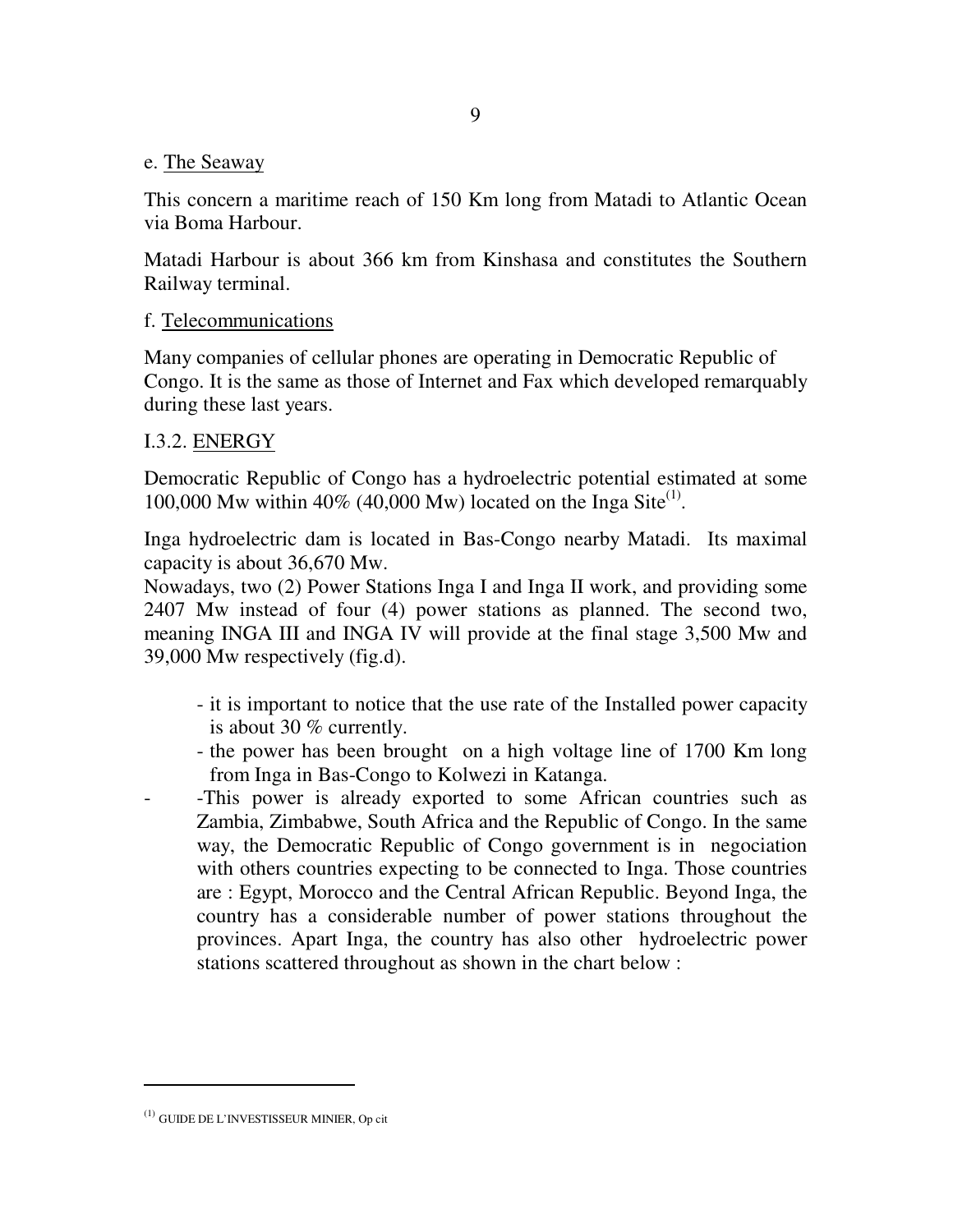| Tableau $n^{\circ}2$ : The main hydroelectric power stations |  |  |
|--------------------------------------------------------------|--|--|
|--------------------------------------------------------------|--|--|

| $N^{\circ}$ | <b>MAIN HYDROELECTRIC POWER STATIONS</b>            | <b>POWER IN Kw</b> |
|-------------|-----------------------------------------------------|--------------------|
| 1.          | Inga 1 hydroelectric power station on Congo River   | 350,000            |
| 2.          | Inga II hydroelectric power station on Congo River  | 1,424,000          |
| 3.          | Power station of Koni on Lufira River               | 42,120             |
| 4.          | Power station of N'zilo on Haut-Lualaba (N'zilo I)  | 108,000            |
| 5.          | Power station of Mwadingusha on Lufira River        | 69,000             |
| 6.          | Power station of Seke on Lualaba River (N'zilo II)  | 248,400            |
| 7.          | Power station of Sanga on Inkisi river              | 11,500             |
| 8.          | Power station of Zongo on Inkisi                    | 75,000             |
| 9.          | Power station of Bendera (Kalemie on Kiyimbi River) | 17,200             |
| 10          | Power station of Ruzizi (Bukavu) on Ruzizi River    | 28,200             |
| 11          | Power station of Tshopo (kisangani) on Tshopo River | 18,800             |
| 12          | Power station of Budana (Kilo-Moto)                 | 12,600             |
| 13          | Power station of Soleniama (Kilo-Moto)              | 2,200              |
| 14          | Power station of N'zoro (Kilo-Moto)                 | 1,000              |
| 15          | Power station of Kalima (Sominki)                   | 6,900              |
| 16          | Power station of Punia (sominki)                    | 2,000              |
| 17          | Power station of Mungombe (sominki)                 | 1,040              |
| 18          | Power station of Piana Mwanga (Congo-Etain)         | 29,000             |
| 19          | Power station of Lubudi (CimKat)                    | 5,760              |
| 20          | Power station of Moga and Kampene (sominki)         | 2,000              |
| 21          | Power station of Ambwe (sominki)                    | 2,400              |
| 22          | Power station of Magembe(sominki)                   | 2,400              |
| 23          | Power station of Matadi (Regideso)                  | 2,000              |
| 24          | Power station of Tshiala I (Miba)                   | 1,375              |
| 25          | Power station of Tshiala II (Miba)                  |                    |
| 26          | Power station of Young (Miba)                       | 7,000              |
| 27          | Power station of Kamina (Kilubi-FAC)                | 9,900              |
| 28          | Power station of Mobaye on Ubangui River            | 11,000             |
| 29          | Power station of Tshikapa                           | 1,560              |
|             |                                                     |                    |
|             | <b>Total</b>                                        | 2,492,355          |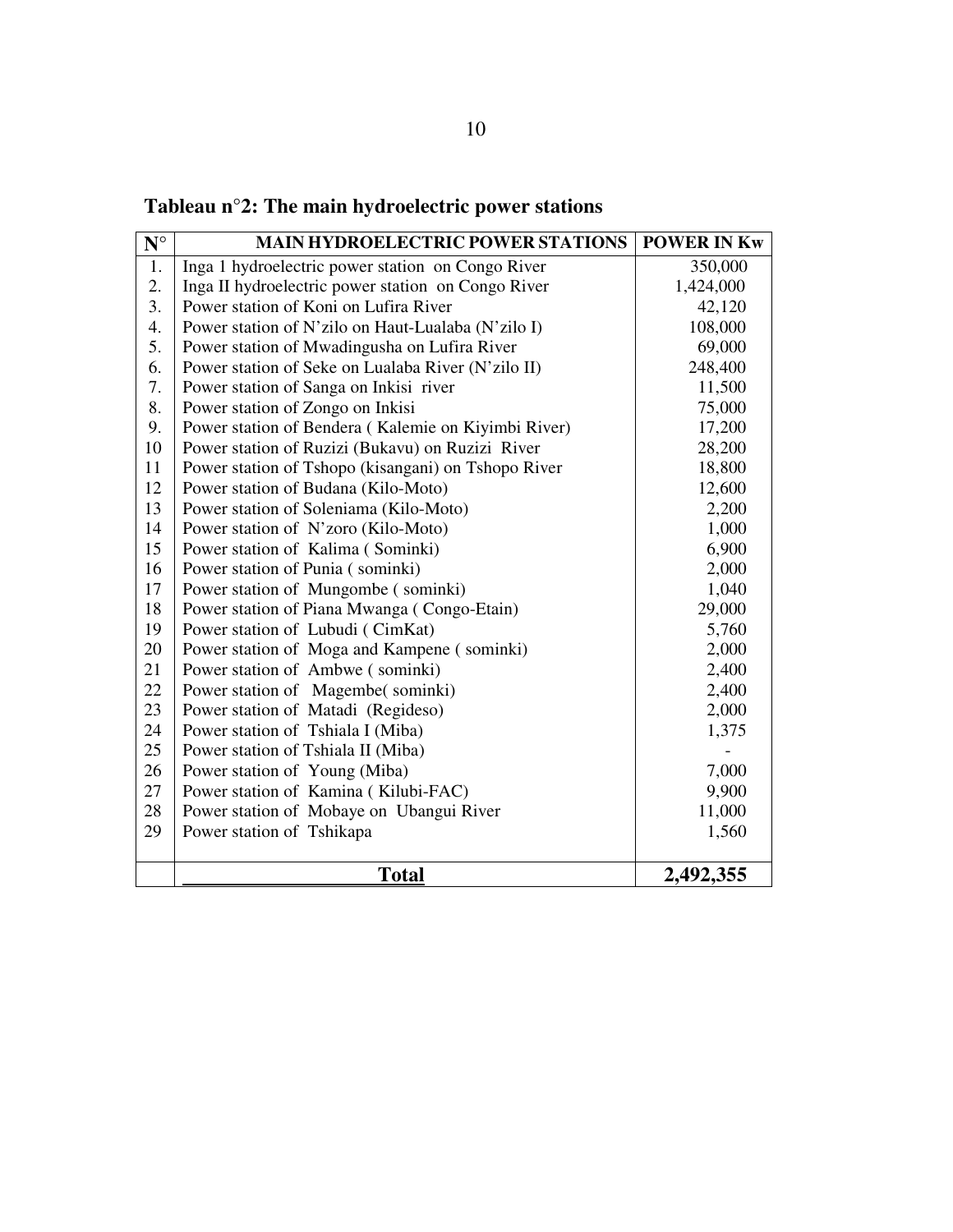The remaining hydroelectric potential in DRC is shown as follows:

| $N^{\circ}$      | <b>PROVINCES</b>                   | KW at 30 june 1985 |
|------------------|------------------------------------|--------------------|
| $\vert$ 1.       | <b>Eastern Province</b>            | 28,000             |
| 2.               | North Kivu, South Kivu and Maniema | 46,100             |
| $\overline{3}$ . | Katanga                            | 528,700            |
| 4.               | Eastern Kasaï                      | 12,800             |
| $\overline{5}$ . | Western Kasaï                      | 10,760.78          |
| 6.               | Others                             | 7,895              |
|                  | <b>TOTAL</b>                       |                    |
|                  |                                    | 644,255.78         |

**Table 3** : **Hydroelectric potential in Provinces**

### **II. FUNCTION AND ORGANIZATION OF THE MINISTRY OF MINES**

Generally speaking, the Ministry of Mines has to manage the mining sector relating to the government policy based on the national mining code.

This means that the Ministry grants mining and quarry rights and monitor the achievement of different mining activities.

The Ministry of Mines comprises :

-The Minister's Cabinet Staff

-The Mining Authority

-The Technical Services and Specialized Bodies

II.1. The Minister's Cabinet Staff

Coordinating tasks, the Minister's Staff is carried out by a Cabinet Director assisted by a college of advisers.

The college of advisers prepares for all dossiers to be submitted to the Minister .

An Extra Staff Service is appended to the Minister's College of advisers in order to ensure the implementation of various administrative tasks.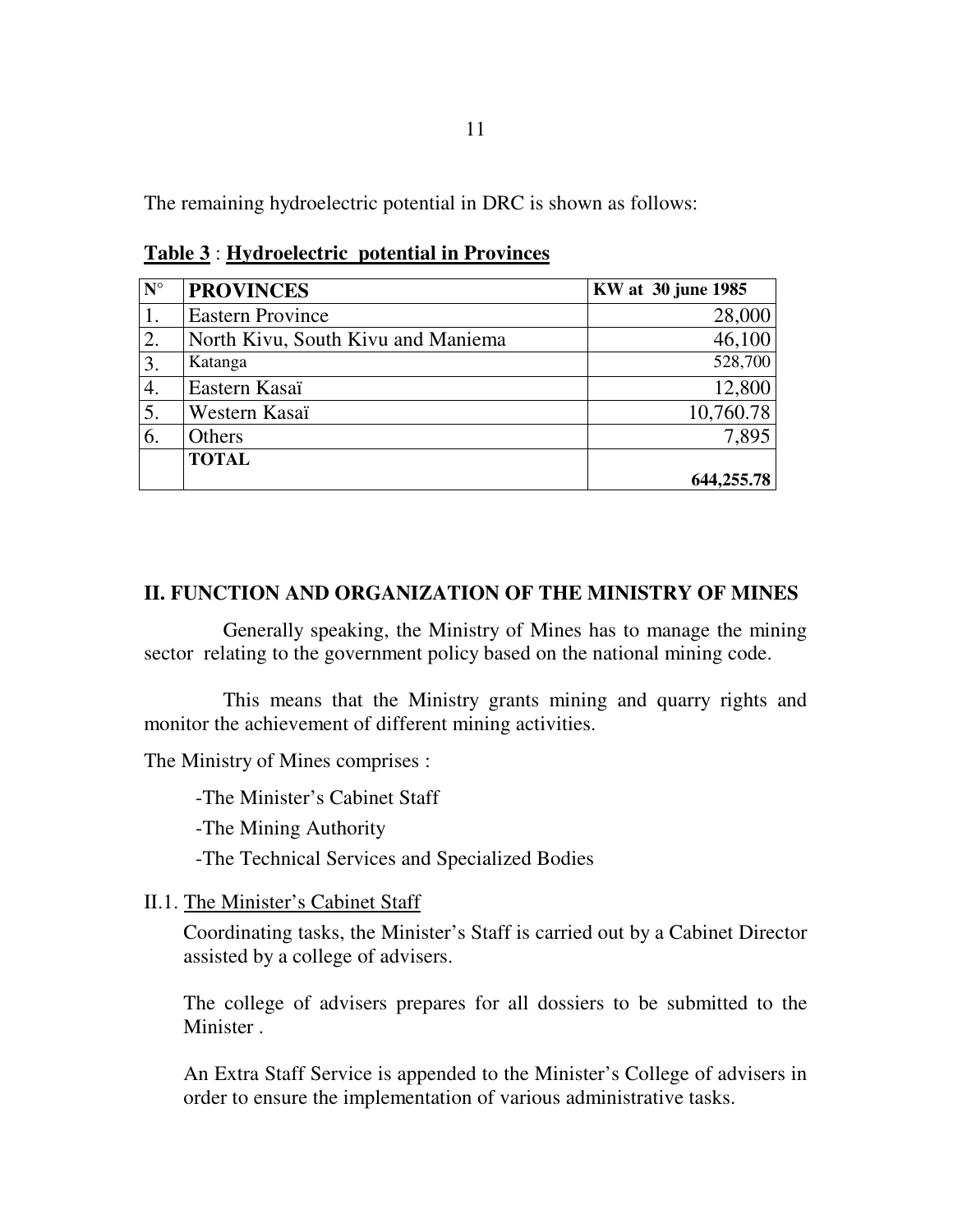The Minister's Cabinet is located in Kinshasa/Gombe on Boulevard du 30 Juin , 3rd floor Building Gécamines (fig. e)

### II.2. THE MINING AUTHORITY

The Mining Authority is the service that carries out daily work as following up or monitoring mining activities.

The Mining Authority assists the Minister in managing the mining sector. This authority is held by the General Secretary.

The Mining Authority includes central and provincial services.

The central services are:

- a. General Secretariate
	- General Secretary
	- Technical Agency
- b. Directorates
	- Administration and General Service Directorate ;
	- Directorate of Mines ;
	- Geology Directorate ;
	- Research and projets Directorate ;
	- Mining Environment protection Directorate ;
	- Investigations Directorate ;

The provincial services comprise eleven (11) provincial Divisions of Mines and Geology with branches and sub-branches.

### II.3*.* TECHNICAL SERVICES AND SPECIALIZED BODIES

Up to date, two (2) Technical Services are running within the Ministry of Mines and two (2) other Specialized Bodies are working under the technical authorithy of the Minister of Mines.

## II.3.1 TECHNICAL SERVICES

a. The « Cellule Technique de Coordination et de Planification Minière » (**C.T.C.P.M.)**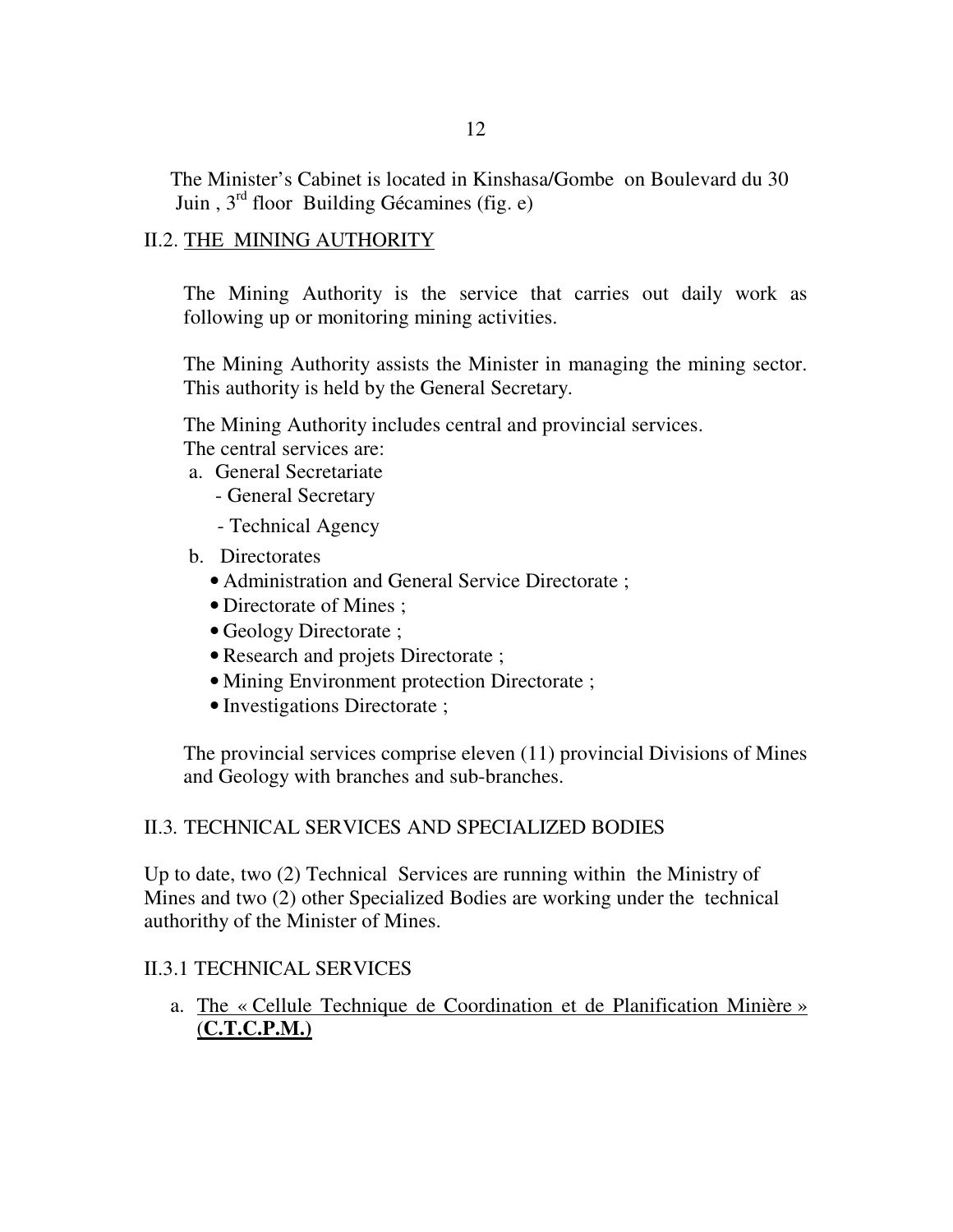It was created by a presidential decree n°78-153 dated 11 April, 1978. The CTCPM is an adviser organization for research and coordination of mining policy and activities.

CTCPM concern is:

- set up policies and strategies to develop the mining sector;
- seek ways and means in order to achieve optimal exploitation of mineral resources ;
- centralize and organize circulation of mining information ;
- carry out, by itself or by others, researches related to mining sector development ;
- harmonize and coordinate Ministries and Organizations interested to mining problems and solutions;
- seek and find solutions to problems brought up by the mining industry in Congo ;
- framing the artisanal mining exploitation<sup>(1)</sup>

CTCPM works under the authority of the Minister of Mines but it is financially autonomous.

b. Service d'Assistance et d'encadrement du Small Scale Mining (SAESSCAM )

## II.3.2.SPECIALIZED BODIES

a.. The « Centre d'Evaluation, d'Expertise et de Certification des substances minérales précieuses et semi-precieuses. » (**C.E.E.C.)**

CEEC was created by a presidential decree n°036/2003 dated 24 march 2003, it is a technical public compagny having administrative and financial autonomy and is working under the supervision of the Ministries of Portfolio and Mines.

So, its concern is:

- to evaluate and appraise Diamond, Gold, Coltan and others precious and semi-precious mineral substances in the Democratic Republic of Congo ;
- to officer Trading Houses, traders and founders by following up and monitoring materials and monetaries fluxes;
- to ensure the training of national evaluators experts.
- to certificate/authentificate, follow up, and monitor all the process in order to eradicate smuggling.

 $\overline{a}$  $<sup>(1)</sup>$  The mining sector Congolais, CTCPM, 1998</sup>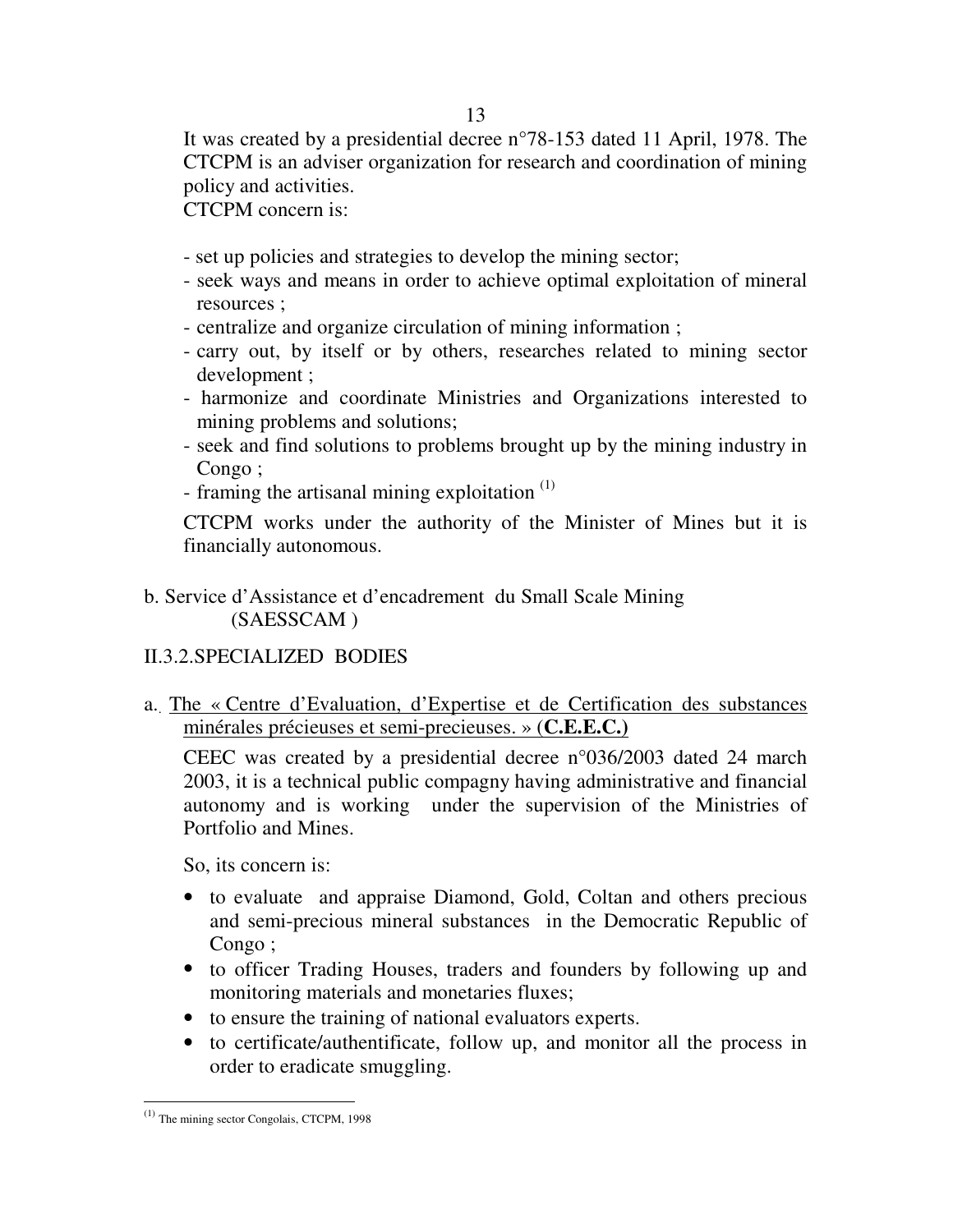• to promote industry of Diamond, Gold, Coltan and that of precious and semi-precious mineral substances.

The "Centre d'Evaluation, d'Expertise et de Certification des substances minérales précieuses et semi-précieuses" (CEEC) works under the authority of the Minister of Mines in spite of its autonomy as said previously. The CEEC is managed by a board comprising a General Manager, a Deputy General Manager and two Executive Directors.

As the case may be, they are called and dismissed by the President of the Republic.

## b. **Mining Register**

laid down by the article 12 of the law  $N^{\circ}$  007/2002 dated 11 july 2002 of the Mining Code, the Mining Registry is a public entity with legal status and having administrative and financial autonomy. Its concern is:

- registering of deeds provided for in the mining Code and /or registry survey map in a registry book;

- processing of application for the granting, the extension, the renewal , the transformation or lease of mining and /or quarry rights, the coordination of the technical and environmental evaluation of applications and notifying the applicants concerning the notifications relating to the processing of their filings; - certification of the minimum financial capacity of the applicants for mining and quarry exploration rights;

- notification of decisions related to mining and /or quarry rights to applicants;

- to issue the exploration certificate;

- to issue and guard the mining and quarry titles;

-registering or cancelling the registration of mining or quarry perimeters on the registry map;

- to issue its opinions in the event of classification, declassification or reclassification of a prohibited area;

- authentification of mortgage, lease deeds or transformation of mining and quarry rights;

- collecting, managing and sharing out the filing cost and the annual surface right fees par square.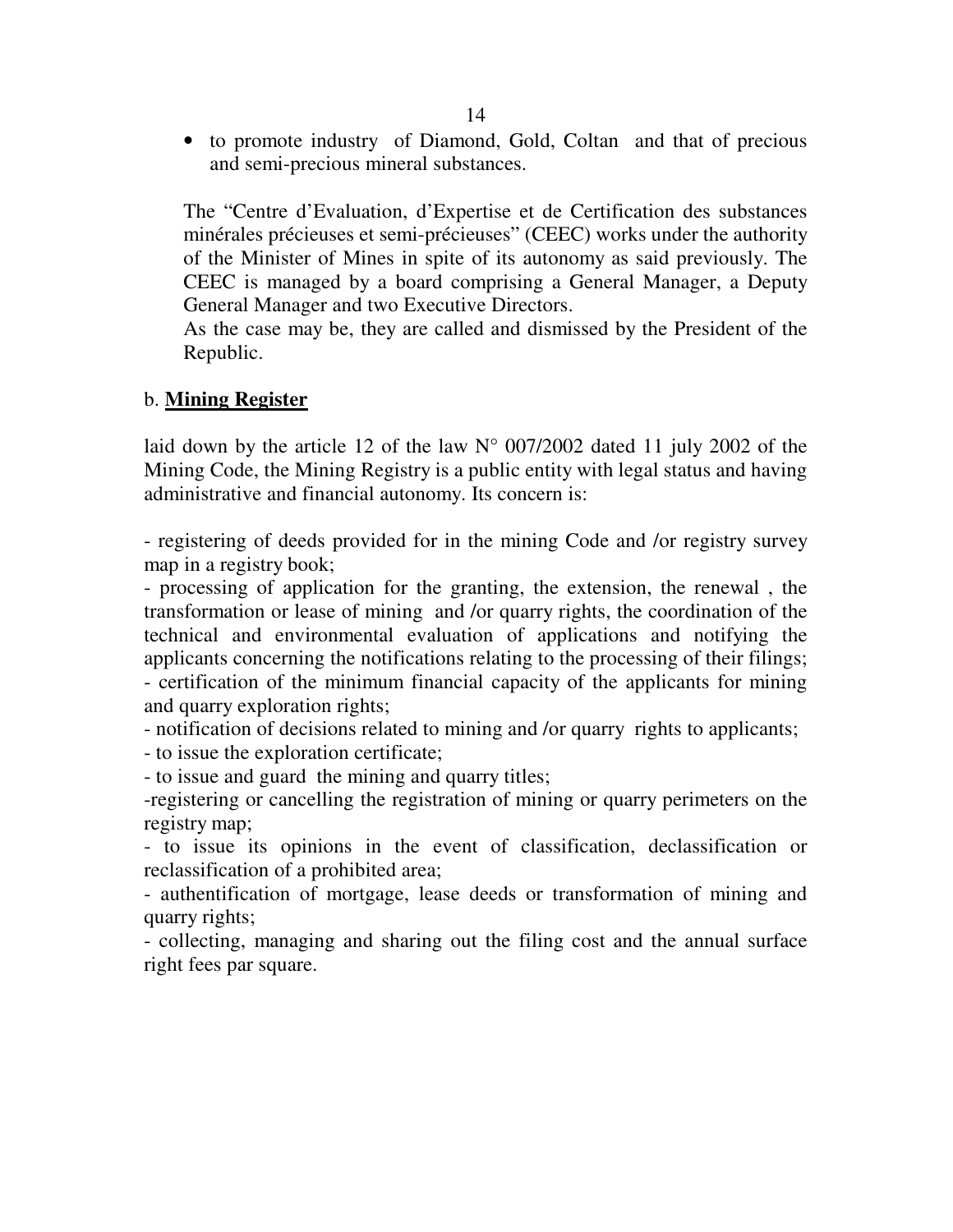### **III. THE CHARACTERISTICS OF THE CONGOLESE GEOLOGY**

The geology of Congo is characterized by two major structural blocks, mainly bedrocks and cover rocks. (1)

1. Bedrocks

The bedrocks is constituted of Precambrian fold and metamorphic rock forming a collar around the Congo river basin.

The geology of this bedrocks concerns five parts corresponding to administrative entities and is distributed as follow :

- a. the meridional part which includes the greatest part of Katanga and a portion of Eastern Kasaï ;
- b. the Eastern part comprises South Kivu, Maniema and the farthest North of Katanga. Mainly characterized by urundean and the Ruzizean ;
- c. the Northern part comprising North-Kivu, Rwenzori and the region along Congo river-Nile watershed at East till the catchment of Ubangi at west. The geological formations are cristallophyllean mainly formed by micaschists, quartzite, graphitic schists, and gneiss.
- d. the western part which is composed of Bas-Congo and the meridional Kwango. It is primarily formed of metamorphic schists, quartzites and gneiss.
- e. the central part comprises Western Kasaï and a large part of Eastern Kasaï.

The geological formations of these regions are constituted of Schistocalcareous rocks, quartzites and phyllads.

2. Cover Grounds

 $\overline{a}$ 

We find in this ensemble all the deposits which are in discrepancy on the basement.

The cover is constituted mainly by grounds of Palaeozoic and Mesozoic ages.

*The Palaeozoic* shows outcrop the surface in Eastern Province, North-Kivu, South-Kivu, Maniema and in the Northern Katanga.

*The Mesozoic* is represented by :

- the series of Kwango (upper cretaceous) ;

 $(1)$  Opportunités d'investissement dans le secteur minier, CTCPM, Mars 1999 pp 1-5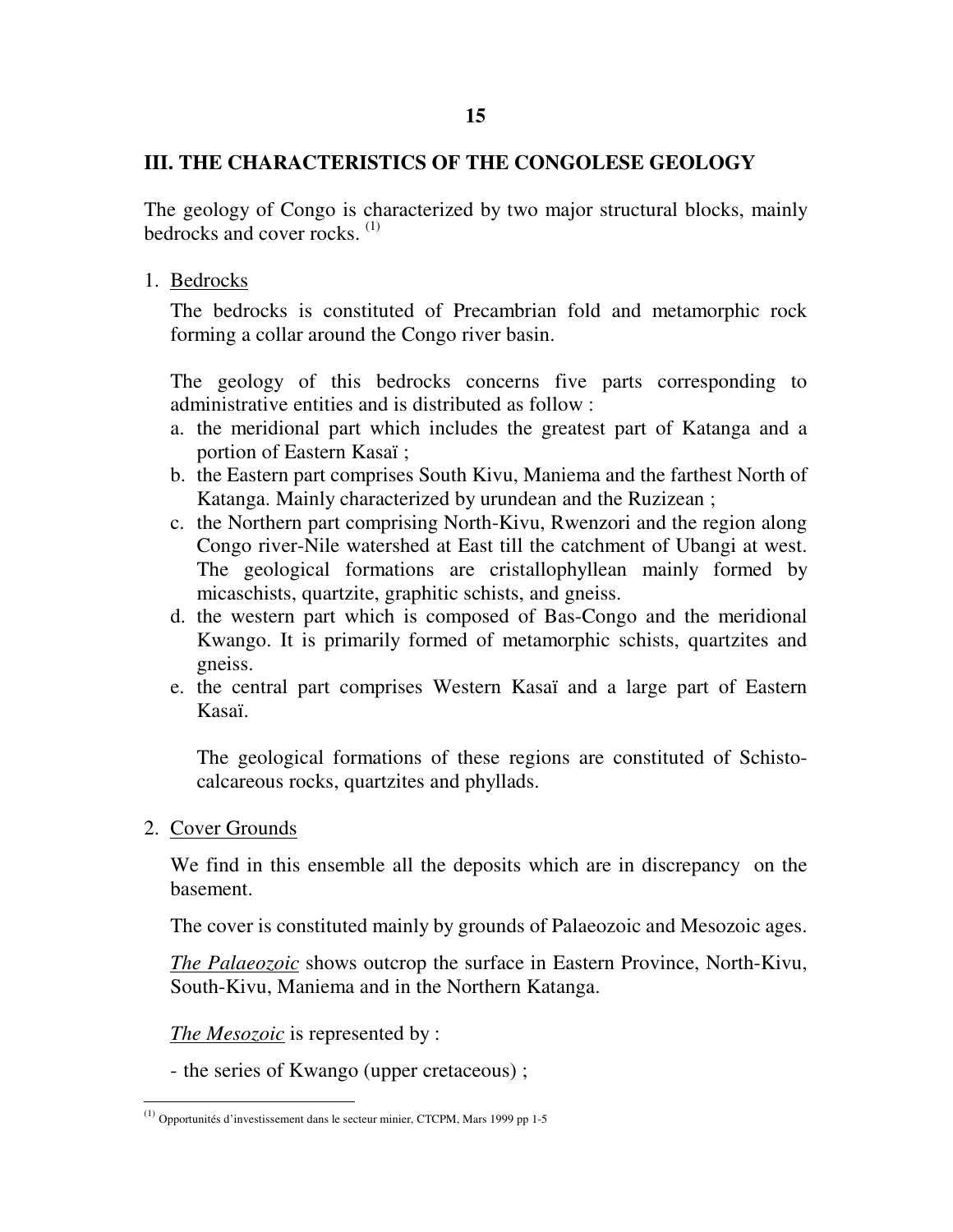- the series of Lualaba (lower cretaceous) ;
- the floor of Kisangani (Jurassic).

These series are in correlation with :

- that of Kamina (probably cretaceous) ;
- that of subliteral sand stone in Bas-Congo ;
- that of southern Congo basin (Tshikapa, Mbuji-Mayi and Western Katanga).

## **IV. THE MINING POTENTIALITIES OF THE DEMOCRATIC REPUBLIC OF CONGO.**

Democratic Republic of Congo abounds in a very diversified mining potential resources and scattered throughout the country as shown in the following table 3 :

| <b>PROVINCES</b>     | <b>MINERAL INDICES</b>                                                                                                                                                                                                                                         |
|----------------------|----------------------------------------------------------------------------------------------------------------------------------------------------------------------------------------------------------------------------------------------------------------|
| <b>BANDUNDU</b>      | Diamond, kaolin, clays.                                                                                                                                                                                                                                        |
| <b>BAS-CONGO</b>     | Bauxite, copper, lead, zinc, vanadium, phosphates,<br>asphaltic sands, gold, diamond, manganese, marble,<br>granite, rock salt, iron, clays, gypsum, pyrite, talk, silica,<br>kaolin, barytine, calcareous.                                                    |
| <b>EQUATOR</b>       | Diamond, gold, iron, calcareous, kaolin, clays, copper,<br>granite, niobium, ochre.                                                                                                                                                                            |
| <b>EASTERN KASAI</b> | Diamond, clays, chrome, cobalt, copper, nickel, gold,<br>iron, kaolin, talk.                                                                                                                                                                                   |
| <b>WESTERN KASAI</b> | Diamond, clays, gold, chrome, nickel, cobalt, platinum,<br>copper, iron, kaolin, lead, saline.                                                                                                                                                                 |
| <b>KATANGA</b>       | Copper, cobalt, uranium, niobium, gold, platinum,<br>lithium, talk, tantalum, wolfram, zinc, clays, bismuth,<br>cadmium, tin stone, coal, iron, granite, gypsum, kaolin,<br>manganese, monazite, saline, emerald, Sapphire,<br>Diamond, Silver and calcareous. |
| <b>KINSHASA</b>      | Clays, silica, kaolin.                                                                                                                                                                                                                                         |

## **TABLE 3** : **MINING POTENTIALITIES**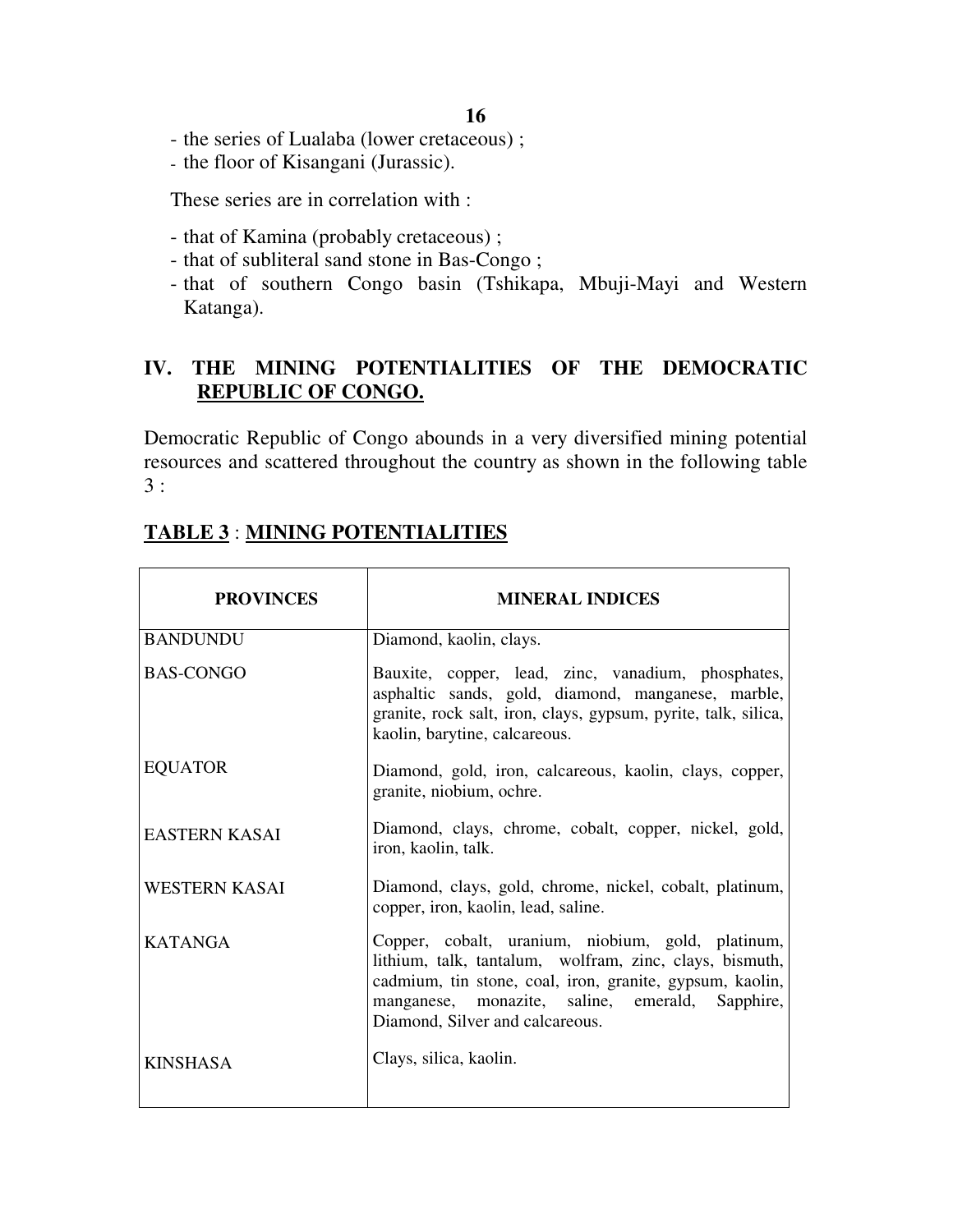| I MANIEMA               | Gold, tin stone, amblygonite, lithium, clays, copper,<br>diamond, iron, kaolin, manganese, niobium, lead, talk,<br>tantalum, wolfram,                |
|-------------------------|------------------------------------------------------------------------------------------------------------------------------------------------------|
| NORTH-KIVU              | Clays, tin stone, basnaesite, emerald, coal, granite,<br>monazite, niobium, gold, wolfram, Tantalum, calcareous.                                     |
| <b>EASTERN PROVINCE</b> | Gold, diamond, clays, copper, iron, kaolin, niobium,<br>ochre, phosphates, saline, bituminous schists, talc.                                         |
| <b>SOUTH-KIVU</b>       | Gold, tinstone, amblygonite, sylver, basnaesite, emerald,<br>bismuth, diamond, diatomite, monazite, niobium,<br>wolfram, zinc, tantalum, calcareous. |

The most of the deposits known today had been discovered about one century ego, using rudimentary methods and technics.

So, the probability to discover others deposits, by modern technics of investigation is very high. (figures 6, 7 and 8)

The following table gives indications about reserves for some substances known today.

| $N^{\circ}$ | <b>Mineral Substances</b> | <b>Quantities</b>  |
|-------------|---------------------------|--------------------|
| 1.          | Copper                    | 75,000,000 tons    |
| 2.          | Lithium                   | 31,000,000 tons    |
| 3.          | Niobium                   | 30,000,000 tons    |
| 4.          | Manganese                 | 7,000,000 tons     |
| 5.          | Zinc                      | 7,000,000 tons     |
| 6.          | Cobalt                    | 4,500,000 tons     |
| 7.          | Iron                      | 1,000,000,000 tons |
| 8.          | Tin stone                 | 450,000 tons       |
| 9.          | Gold                      | 600 tons           |
| 10.         | Diamond                   | 206,000,000 carats |

#### **Table 4** : **Reserves of some substances**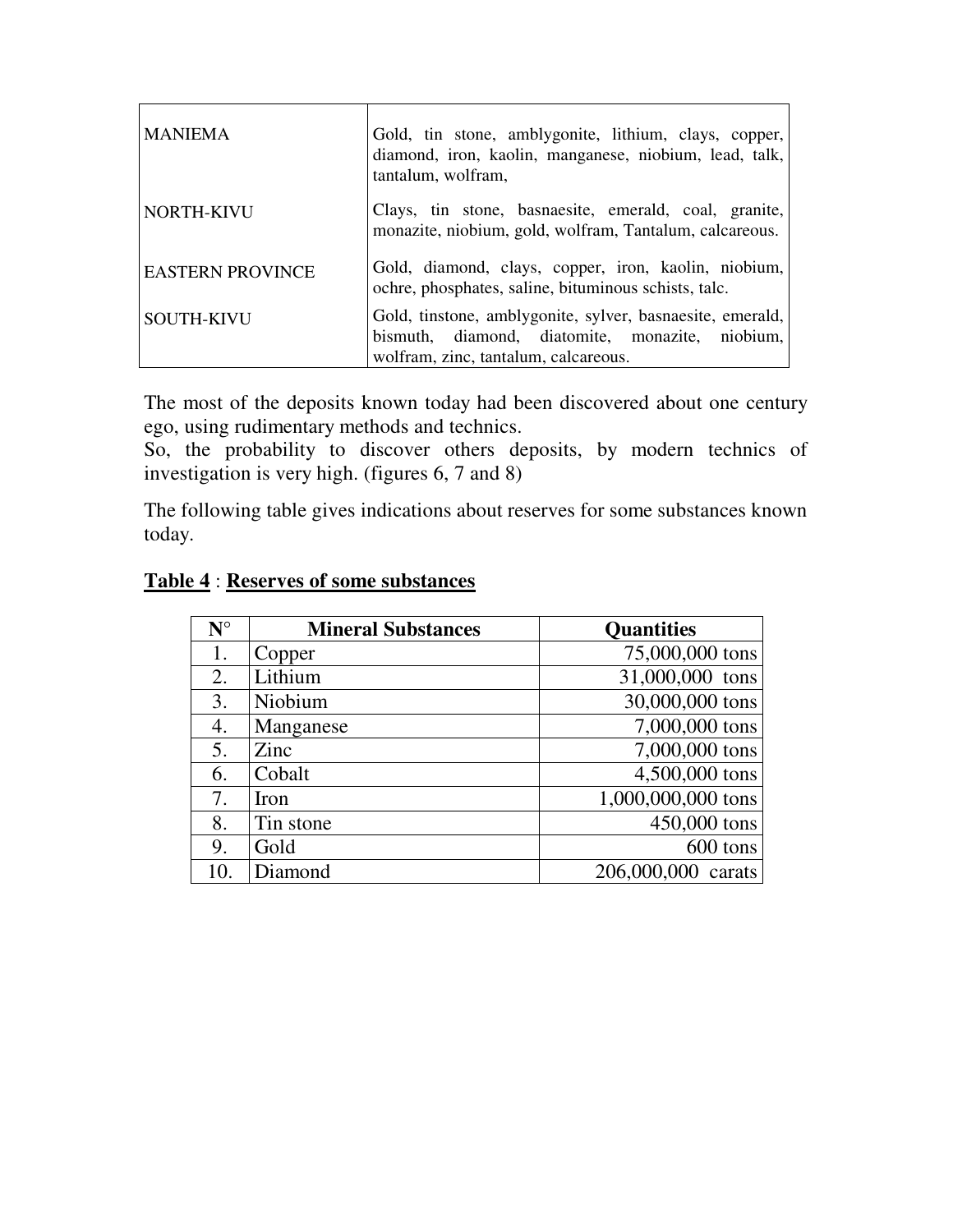**18** 

The exploitation of the ores is achieved by some public or parastatal mining companies for industrial production and by artisanal mining operators.

Although several difficulties, mining exploitation is the pear-head of the economy with 28 % as its contribution to the Gross National Product (G.N.P.).

Mining exports represent about 70 % of all the export value of the Democratic Republic of Congo.

## **V. MINING EXPLOITATION IN DRC**

### V.1. INDUSTRIAL EXPLOITATION

Some of the mineral resources in the table 3 as above are industrially exploited since several decades in different provinces throughout in the country. Public and parastatal and private companies operating in the sector are discribed geographically as below :

## **A. Katanga Province**.

## 1. **« LA GENERALE DES CARRIERES ET DES MINES** » (**GECAMINES)**

Public company, specialized in basic metals exploitation, such as copper, cobalt, zinc and other associated metals (fig. h, I, j, k and l).

- Head office : Lubumbashi, Blvd Kamanyola
	- Po Box 450 , Tel. 225130

E-mail: gecamines.adga@starnet.cd

Telex : 41034 ; Fax: +(243) 2341041

- Ores reserves until 1995 :
	- copper : 55,512,000 tons
	- cobalt : 3,664,000 tons
	- $-$  zinc :  $6,357$  tons
- Production capacity :
	- copper : 470,000 tons/year
	- cobalt : 16,000 tons/year
	- cadmium : 300 tons/year
- Exploitation centre : Kolwezi, Likasi, Kipushi, Kambove, Kakanda.
- Representative office :
	- Kinshasa : Bldg Gecamines, 9th floor, Boulevard du 30 juin.
	- Brussels : Boulevard du Souverain 30-32

B-1070 Bxls Tel. 2300077, Telex 23575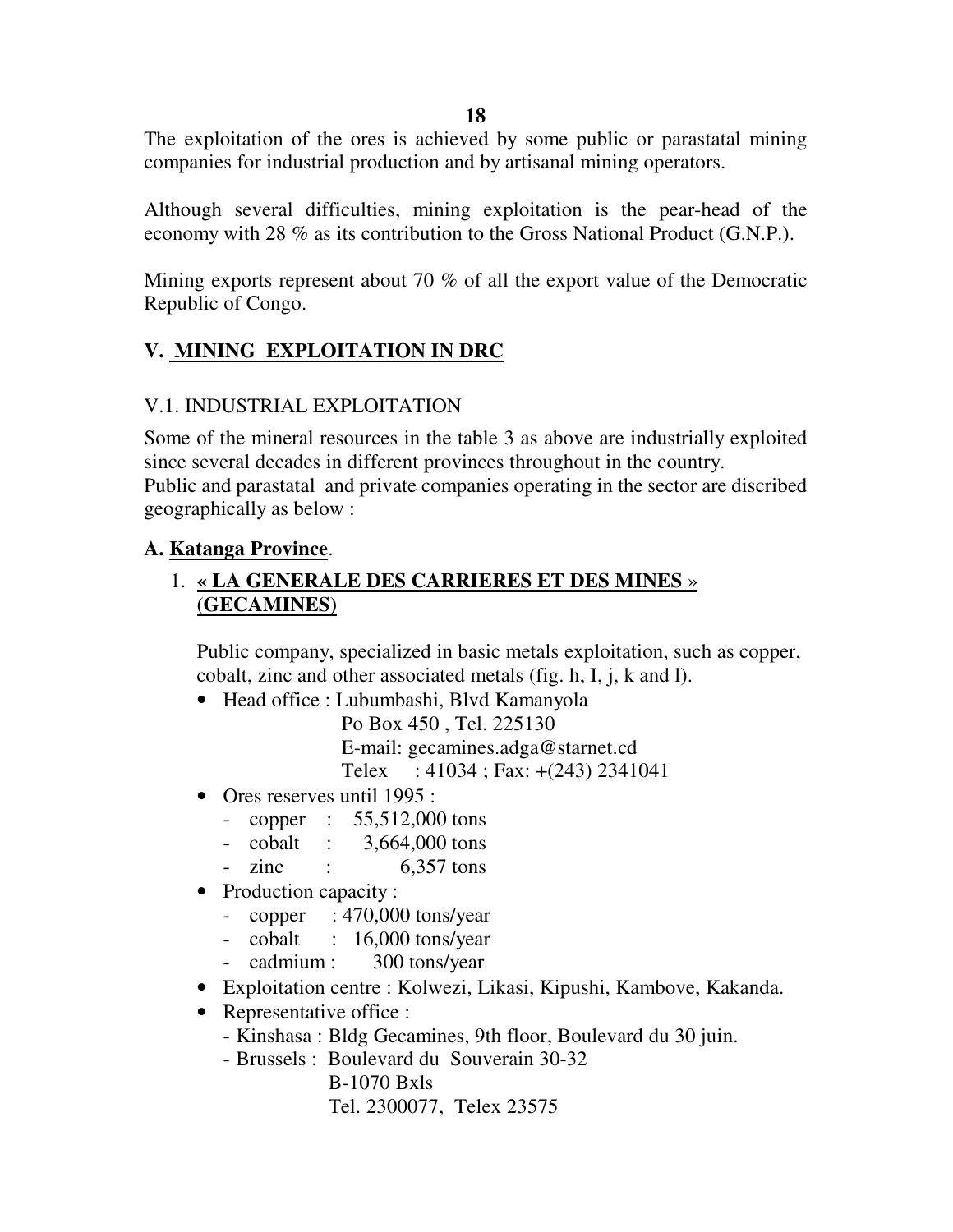- Cumulative Production statistics 1985-2002 :
	- copper : 3,291,986 tons
	- cobalt : 114,964.6 tons
	- zinc : 404,881 tons
	- cadmium : 1,646 tons
	- sylver : 158.700 tons
	- Gold : 120.1 Kg
- Investment needs : US \$ 1,400,000,000

### 2. « **SOCIETE DE DEVELOPPEMENT INDUSTRIEL ET MINIER AU CONGO »** (**SODIMICO)**

Public company, specialized in copper exploitation.

- Head office : 549, Avenue Adoula, Lubumbashi, Katanga Province P.O.Box :3853 Lubumbashi, Telefax: +(243)2345556 Tel: +(243)345404
- Exploitation centre : Musoshi and Kinsenda
- Representative office : Kinshasa; Bldg GECAMINES 4<sup>th</sup> floor, Blvd du 30 juin.
- Ores reserves : 2,038,000 tons of copper ores
	- MUSOSHI :  $1,914,000$  tons of copper  $3\%$
	- KINSENDA :  $124,000$  tons of copper  $5\%$
- Production capacity : 1989-1994 :
	- : 2,071,045 tons of ore
	- : 123,235 tons of concentrated copper.

### 3. **"ENTREPRISE MINIERE KISENGE MANGANESE**" (**EMK –Mn)**

Public company specialized in manganese exploitation.

- Head office : Lubumbashi P.O. Box 3522 , LUBUMBASHI
- Exploitation centre : Kisenge
- Representative office : Kinshasa, 1<sup>th</sup> floor, Bldg Gecamines, Bvd du 30 juin.
- Ores reserves :
	- Pyrolusite : 6,985,291 damp tons with 50% of manganese.
	- Carbonate : 6,000,000 damp tons with 35% of manganese.
	- Materials in stock: 2,960,000 tons
- Production capacity : 360,000 tons/year
- Cumulative Production statistics 1985-1992 : 79,550 tons.
- Investment needs : US \$ 15,094,550 to produce Bioxide of electrolytic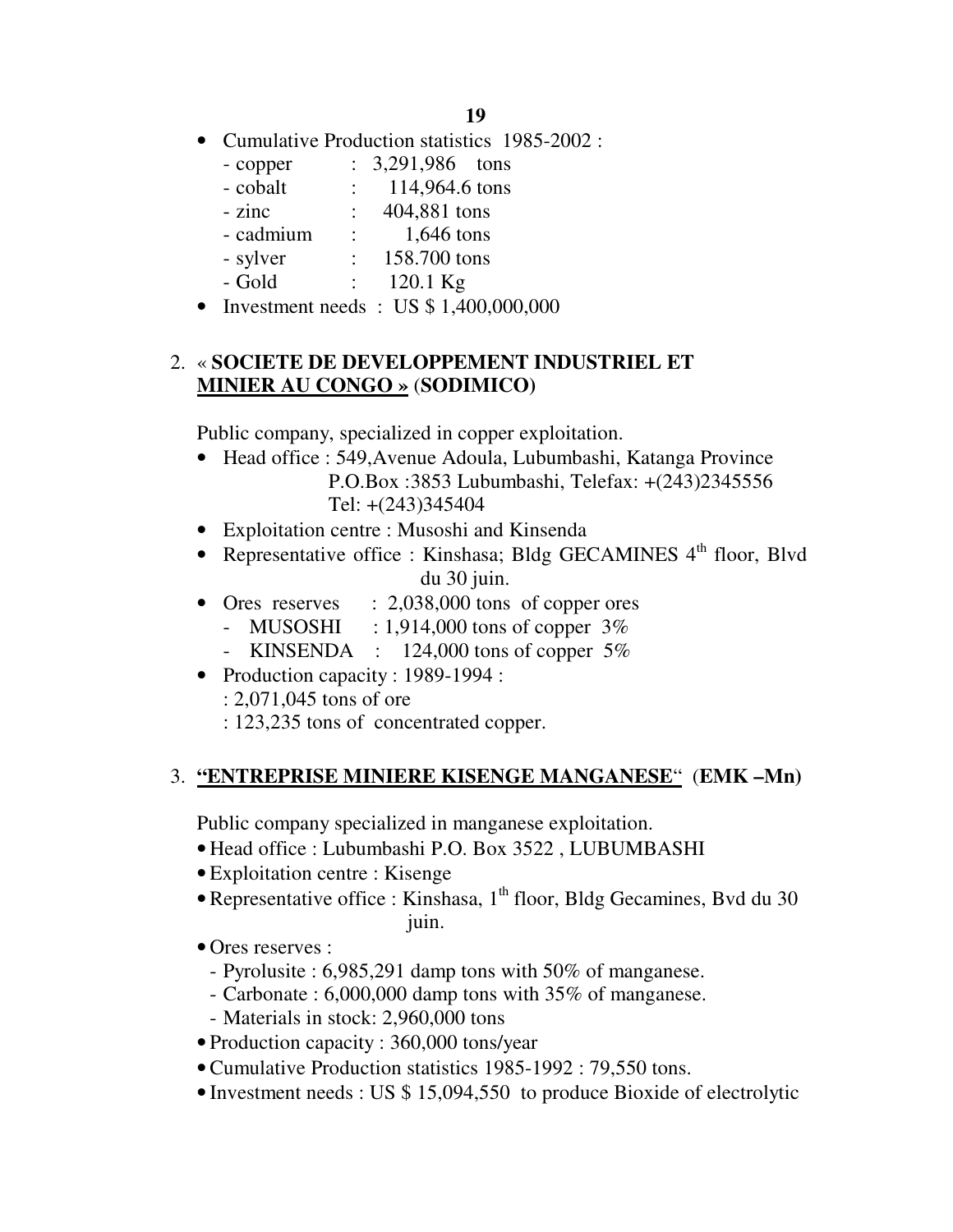### **20**  Manganese (BME) and Ferro-manganese.

## **4. « CONGO ETAIN »**

Parastatal company, specialized in the exploitation of tinstone and associated ores. Its Capital sharing : 50% Congolese State, 50% Géomines but Geomines as a sharing partner of the State was adjudicated bankrupt and broke up. So activities are currently in stand by waiting for new investments.

- Head office and Exploitation centre: Manono
- Representatiive office : Kinshasa, Av. Bangala n° 10/GOMBE P.O. Box 7120 Kinshasa I.
- Ores reserves until 1996 : 200,000 tons of tin stone.
- Production capacity : 9,000 tons of Tin/year
- Cumulative Production statistics 1985-1995 :
	- 782,789 tons of tinstone
	- 1,578,375 tons of tin
	- 47,752 tons of colombo-tantalum
	- 351,130 tons of tantaliferous slags

## 5. **COMPANIE MINIERE DE SAKANIA** "**COMISA Sprl**"

COMISA Sprl is a private company exploiting Copper

|                 | Capital sharing : $1,000,000$ FC (year 2000)                             |
|-----------------|--------------------------------------------------------------------------|
| Head office     | : 88, Avenue Kabalo, Lubumbashi                                          |
|                 | Production statistics 2002: 264,000 tons of ores with 4.5 $\%$ of Copper |
| Ores reserves   | : 1,500,000 tons of Copper at Lonshi, Exploration works                  |
|                 | on the site of Sakania are running out.                                  |
|                 | Investment needs: 140,000,000 US \$ (phase I and II / Lonshi)            |
| <b>Starting</b> | : - exploration : November 2000                                          |
|                 | - exploitation : August 2001                                             |

### 6. **MINE D'OR DE KISENGE " MDDK"**

 MDDK is a joint-venture between "Entreprise Minière de Kisenge Manganese (20 %) and Cluff Mining ( 80 %) for exploration and exploitation of Gold.

 Capital sharing : 150,000 FC Head office : Kinshasa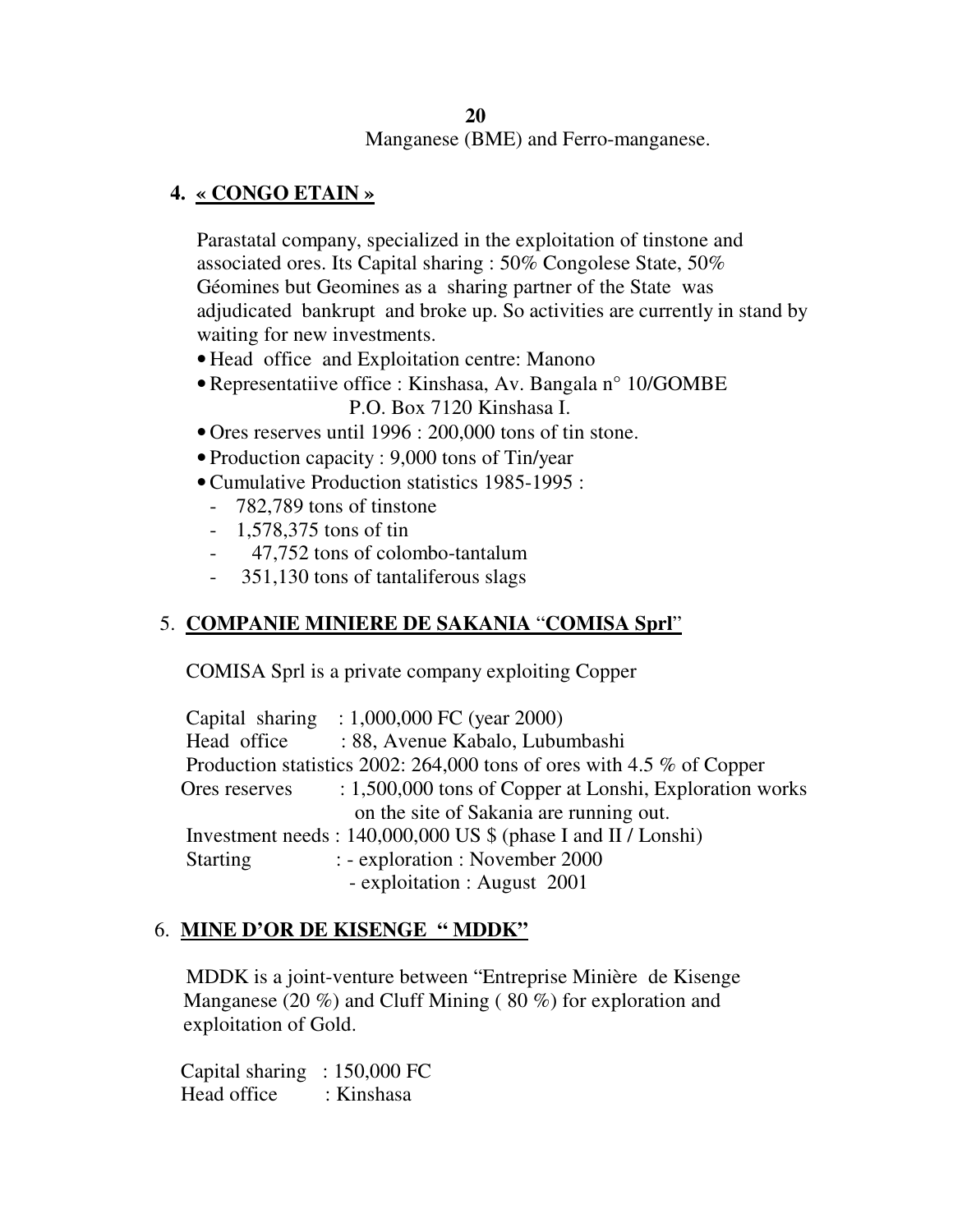Ores reserves : exploration works are running Investment needs: 17,000,000 US \$

### 7. **SOCIETE DE TRAITEMENT DE TERRIL DE LUBUMBASHI "STL"**

 STL is a joint-venture between OMG (55%), Forrest (25%) and Gecamines(20%). The objective is to exploit Copper, Cobalt (white alloy) and Zinc.

 Head office : Lubumbashi Production ( white alloy 2002) - Copper : 1,289 tons - Cobalt  $: 1,930$  tons Investment needs: 130,000,000 US \$ Starting activities: November 2000

## 8. **SOCIETE MINIERE DE LUISWISHI "SML"**

 SML is a joint-venture between Gécamines (50%) and Forrest (50%) for the Exploitation of Copper and Cobalt.

 Capital sharing: Head office : Lubumbashi Production of concentrates (2002) Copper : 5,597 tons of Copper Cobalt : 5,499 tons of Cobalt Investment needs: 50,000,000 US \$ Starting activities: 1997

## 9. **KABABANKOLA MINING COMPANY "KMC"**

 KMC is a joint-venture between Gécamines (20%) and Tremalt (80%). The Objective is to exploit Copper and cobalt.

| Capital sharing            |                       |
|----------------------------|-----------------------|
| Head office                | : Lubumbashi          |
| Production statistics:     |                       |
| Ores reserves              |                       |
| Investment needs           | $: 130,000,000$ US \$ |
| <b>Starting activities</b> | : January $2001$      |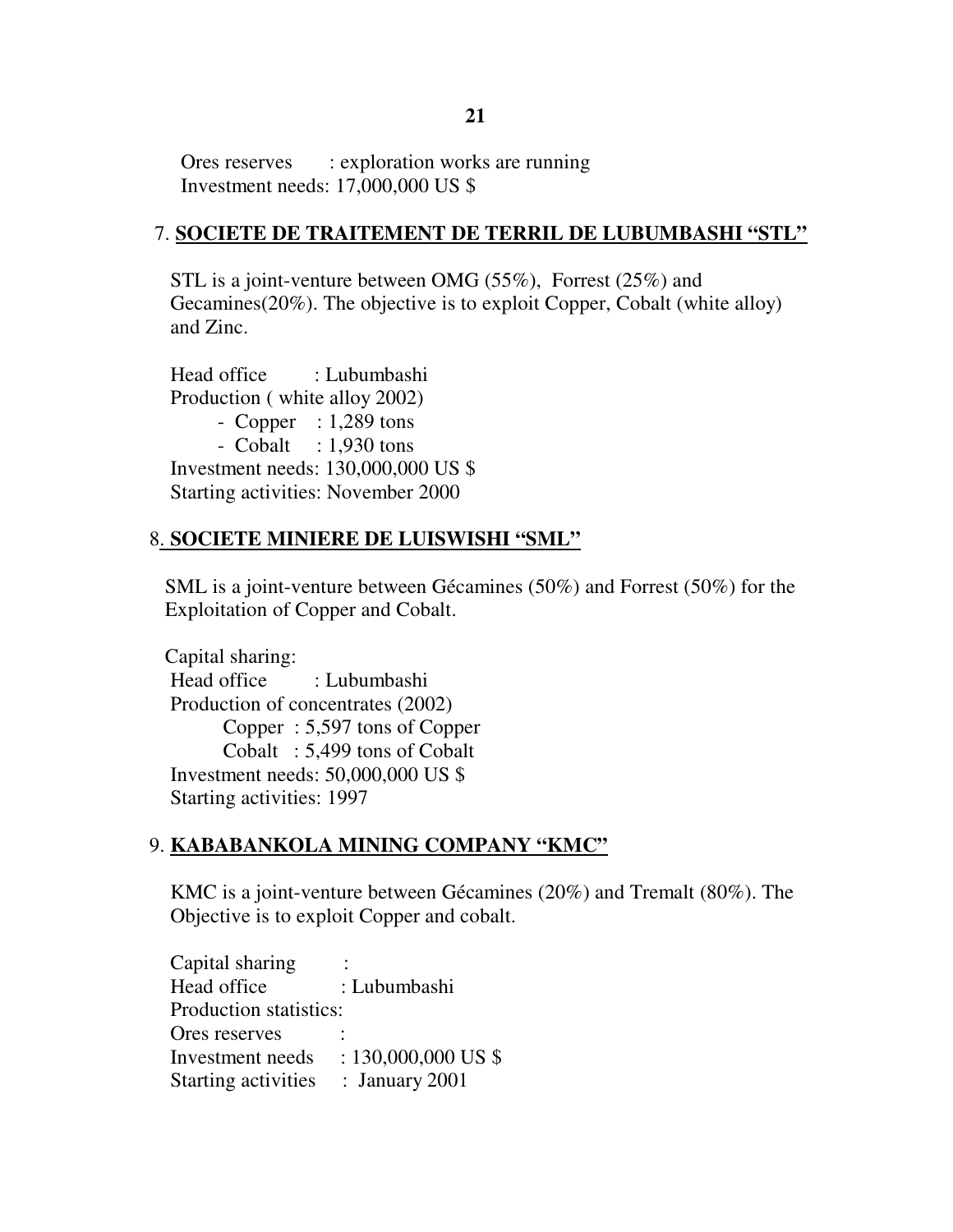#### 10. **TENKE FUNGURUME MINING "TFM"**

 TFM is a joint-venture between Gécamines (45%) and Lundin (55 %) whose objective is to exploit Copper and Cobalt.

Capital sharing : Head office : Lubumbashi Production statistics: Ores reserves Investment needs : 1,680,000,000 US \$

### 11. **ANVIL MINING-CONGO Sarl**

 ANVIL MINING-CONGO Sarl is a private company. Its objective is to exploit Copper and associated metals (silver).

| Capital sharing       | $: 1,500,000$ FC (year 2001)                                                |
|-----------------------|-----------------------------------------------------------------------------|
| Head office           | : Avenue Nyota, Quartier Golf, Lubumbashi                                   |
|                       | Representative in Kinshasa: Avenue des Aviateurs, Building UBC, $7th$ floor |
|                       | Kinshasa/Gombe                                                              |
|                       | Tel: $+(243)8804993$                                                        |
|                       | E-mail: anvilkin@jobantec.cd                                                |
| Production statistics | : 3,345 tons of concentrates with 37,56% of Cu                              |
|                       | And 886 gr/ton of Silver (may 2003)                                         |
| Ores reserves         |                                                                             |
| Investment needs      | $: 5,700,000$ US \$                                                         |
| Starting activities   | : 2002                                                                      |

#### B. **Eastern Kasaï**

#### **1. LA MINIERE DE BAKWANGA (MIBA)**

Parastatal company, specialized in alluvionnary and kimberlitic diamond exploitation (fig. m, n and o).

• Capital sharing : 80% Congolese State 20% SIBEKA. • Head office : 04, Place de la Coopération, Mbuji-Mayi P.o. Box 377 et 378, Telex 21063 Fax : 873762019451 DRC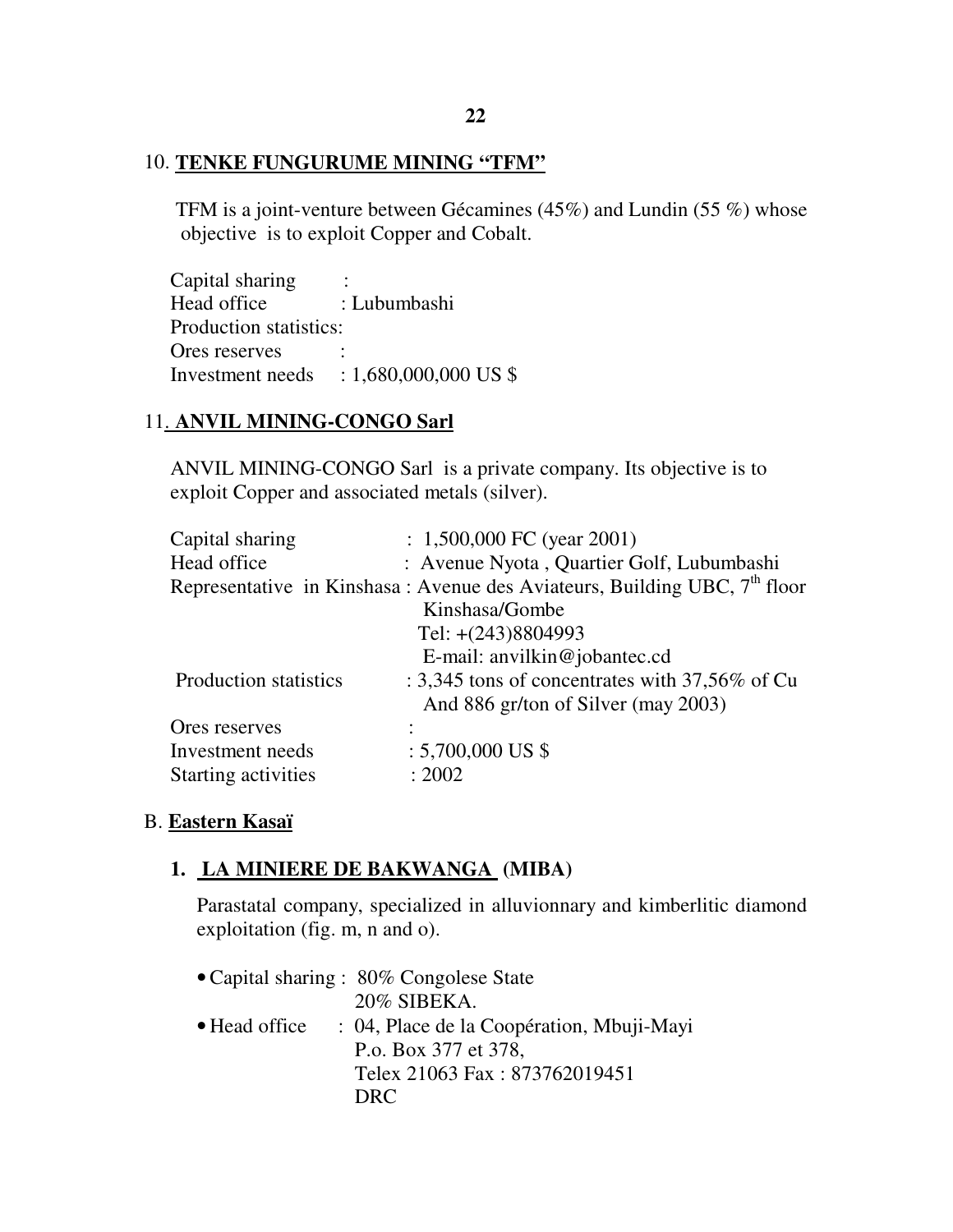| • Ores reserves until 1997        | : 70,959,934 carats/year. |
|-----------------------------------|---------------------------|
| • Production capacity             | : 10,000,000 carats/year. |
| • Exploitation centre             | : Mbuji-Mayi              |
| • Representative office: Kinshasa | : Boulevard du 30 juin,   |
|                                   | P.O. Box 8633/Kin         |
|                                   | Telex 21063 London        |
| • Production statistics 1986-1997 | : $150, 123, 000$ carats. |
| • Investment needs 1996-1999      | : USD 85,422,467.         |

# 2. **LA MINIERE DE SENGASENGA** « **SENGAMINES** »

The « Minière de Sengasenga » is a private company whose objective is to exploit diamond.

| Capital sharing              | : $11,250,000$ FC                 |
|------------------------------|-----------------------------------|
| Share holders                |                                   |
| $-$ Oryx                     | $:80\%$                           |
| - Miba                       | $: 20\%$                          |
| Head office                  | : 20, Avenue Katalayi, Mbuji-Mayi |
|                              | Tel : $+(243)97310230$            |
|                              | Fax: 871763089661                 |
|                              |                                   |
| • Production statistics 2002 | $: 504,100.02$ carats.            |
| • Investment needs           | : US\$ $40,000,000$               |
| New plant.                   | : US\$ $30,000,000$               |
| Equipments                   | : US\$ $10,000,000$               |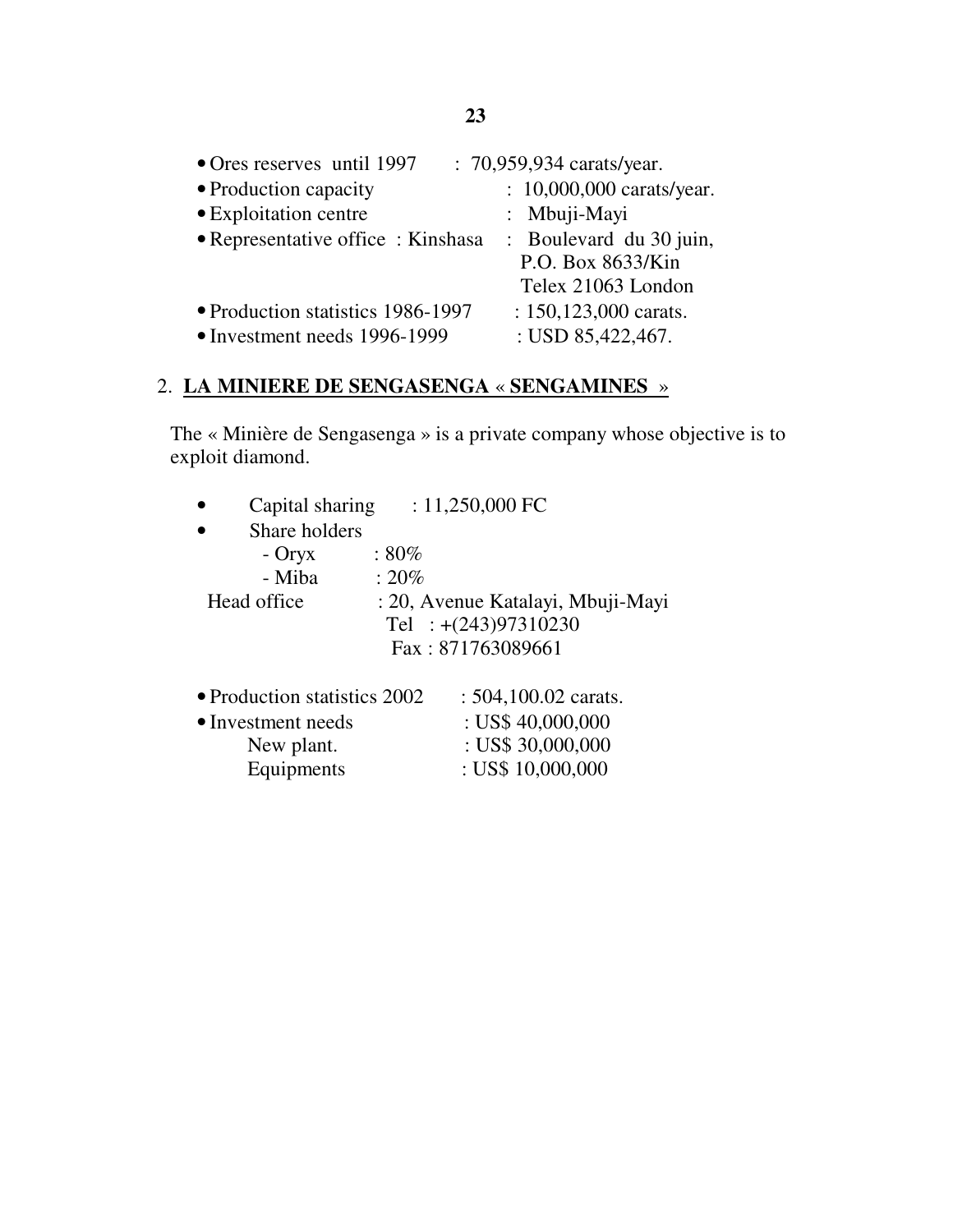#### **C. Eastern Province.**

### 1. **« OFFICE DES MINES D'OR DE KILO-MOTO »** (**OKIMO)**

Public company, specialized in alluvionnary and filonian gold exploitation.

- Head office : Bambu/Mines B.P. 219-220, Bunia
- Production capacity : 6 tons of gold/year (years 1970)
- Exploitation centre : Mongbwalu and Watsa.
- Representative office : 15, Avenue des Sénégalais Kinshasa/GOMBE P.O. Box 8498 Kinshasa 1 E-mail: wicosma@yahoo.fr
- Investment needs : Important. To cover that need, the company signed in 1996 a Mining Convention with BARRICK GOLD COORPORATION for a total amount of USD 300,000,000 \$ in order to produce 10 tons of fine gold per year.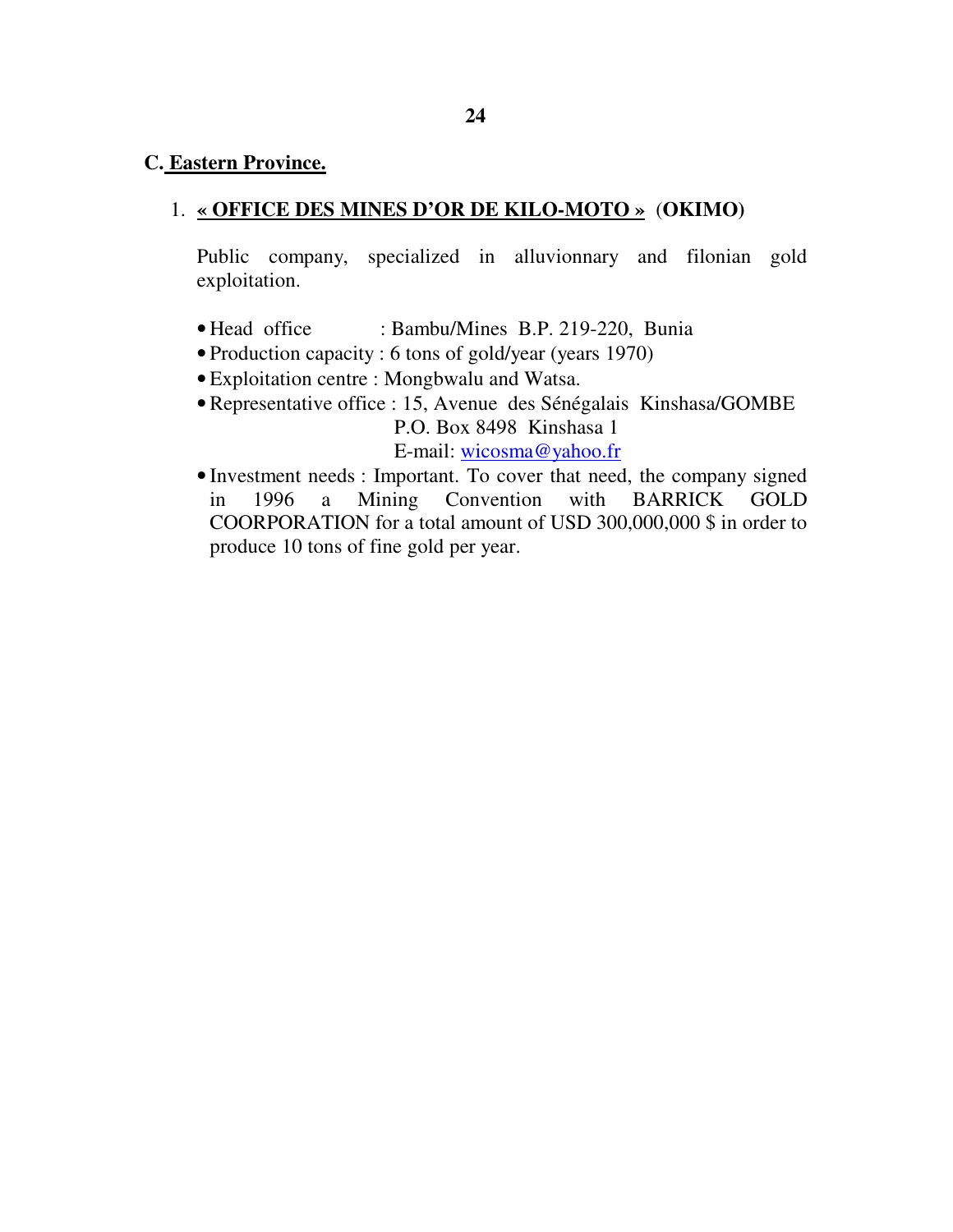In the case of successful investigations, BARRICK GOLD, CORPORATION will consent an additional investment of US\$ 2606,000,000. Because of these troubles (war) Barrick Gold Corporation decided to resign (quit) and that convention felt down.

The OKIMO's perspectives consist on setting up an agreement with other partners such as ANGLO GOLD.

# 2. **ASHANTI GOLD FIELD KILO "AGK**"

Ashanti gold Fields Kilo is a private company (Okimo and others 14%, Ashanti Goldfields Company Limited 86%). The object is the exploitation of Gold. Its mining activities are concentrated on the C40 concession belonging to Okimo according to a contract of lease signed between Okimo and Kimin from which Ashanti Gold Field bought shares.

The exploration and exploitation program is on stand by because of insecurity in the region.

 Capital share : US\$ 18,000,000 Head Office : Mongbwalu (ITURI) Representative Office: Building Sofide, Kinshasa/ Gombe

# **D. WESTERN KASAI PROVINCE**

## 1. **KABONGO DEVELOPMENT COMPANY"KDC**"

Kabongo Development Company is a private company whose object is to exploit diamond.

 Head Office : 917, Avenue Bas-Congo, Kinshasa/Gombe Tel : +(243) 8973097/8964331

## 2. **OTHERS MINING OPERATORS IN SMALL SCALE MINES**

Many other mining operators are dealing with artisanal mining activities in tha Province and particularly in Tshikapa District.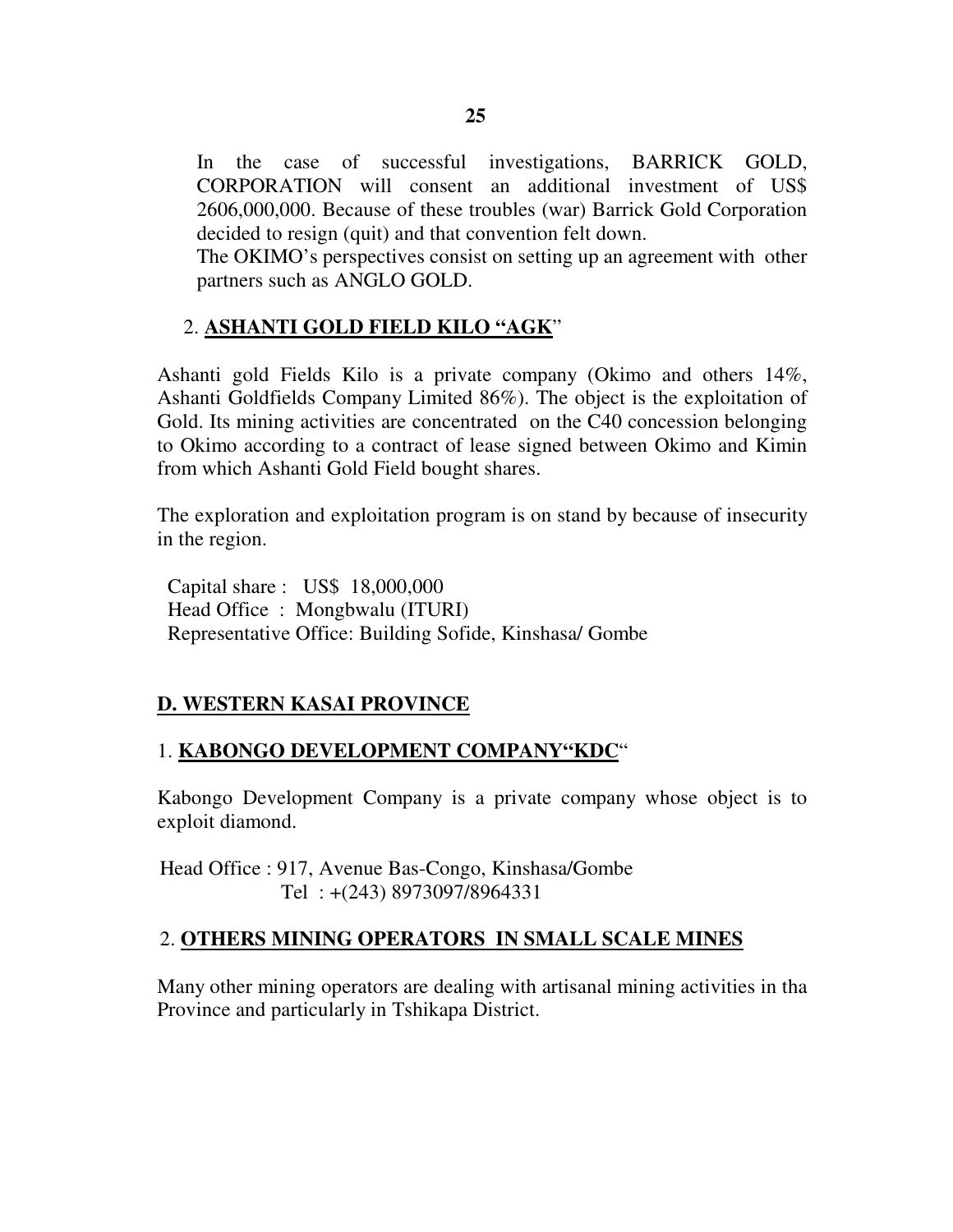## **V.2 ARTISANAL EXPLOITATION**

Beside the classical industrial production, the Government developed and promoted since two decades the artisanal exploitation activities centred only on gold and diamond in the first time and then it has been spreadout to precious and semi-precious stones (emerald, sapphire, ruby, heterogenite, coltan ).

The major intervening in this sector are the artisanal operators, the traders and the authorized trading houses.

In this predicament period of the classical mining industry the mining cottage industry became the only mining provider activity with a turn-over of US\$ 360,000,000 or 400,000,000 yearly.

Diamonds from artisanal production are provided mainly by the following major centres :

Tshikapa in Western Kasaï Province, Mbuji-Mayi in Eastern Kasaï, Kisangani in Eastern Province, Kahemba and Tembo Centres in Bandundu Province.

Gold from this sector is exploited everywhere in the country along streams, rivers and terraces.

About the coltan and the heterogenite which are actually mined artisanally in Maniema, North Kivu, Eastern and Katanga Province for the first one and especially in Katanga Province for the second one.

### VI. **INVESTMENT OPPORTUNITIES**

### VI.1**. Identified Projects**

Many other mineral indices noticed in table 4 have been already evaluated on their technical and economical aspects. So they are expecting a financing for their exploitation. That is the case of Bas-Congo province where there exist deposits as listed below :

- Polymetallic deposit containing copper, zinc, lead and vanadium of Bamba-Kilenda site, in the Lukaya's district ;
- Sumbi bauxite deposit in the district of Bas-Fleuve, near Inga Power Station ;
- Mayumbe lime phosphates deposit, in the district of Bas-Fleuve.
- The deposit of sand and that of lime asphalt in Mavuma in the district of Bas-Fleuve.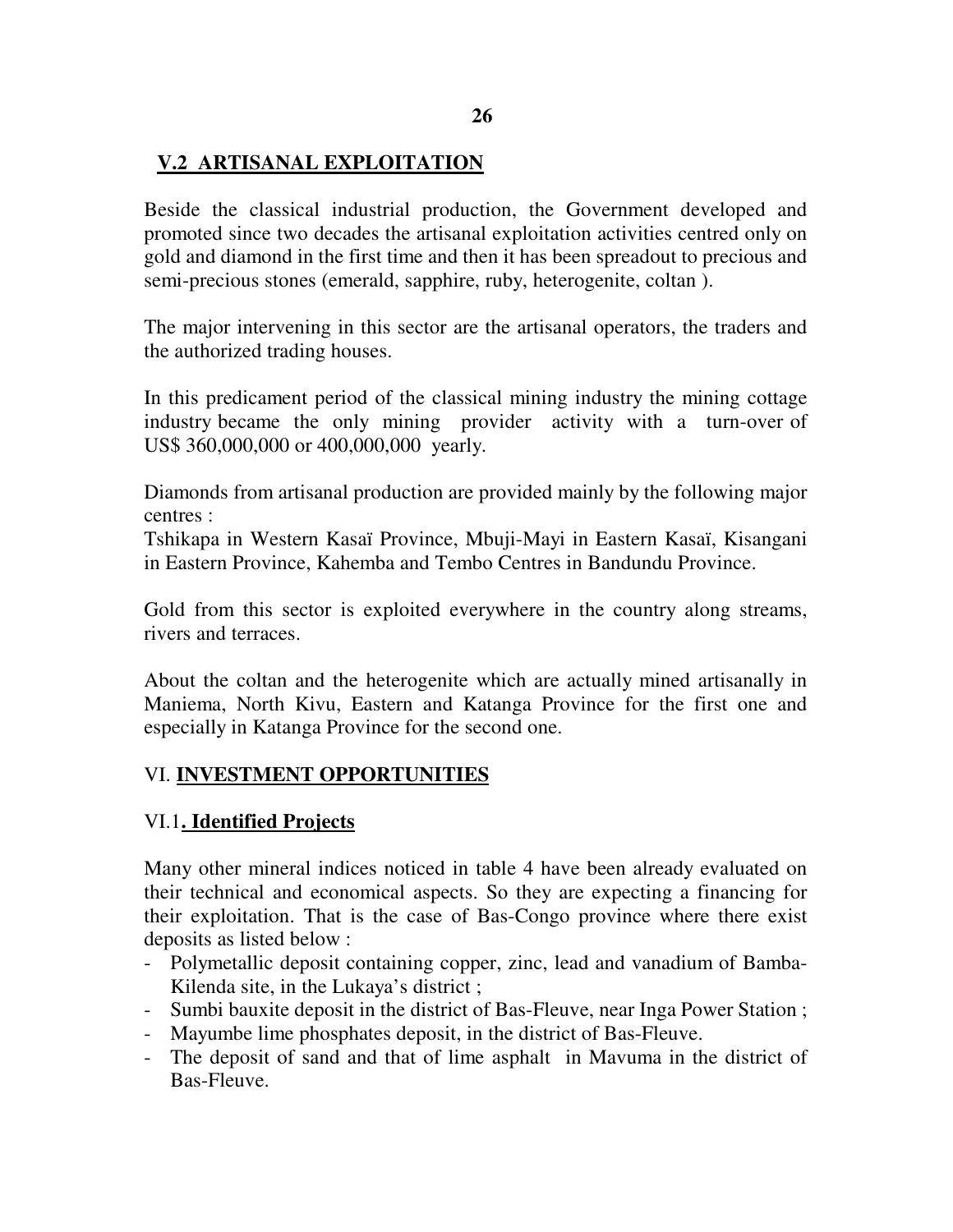It is important to notice that Bas-Congo Province offers some socio-economic factors which are advantageous for a mining exploitation. We have notably outlined in particular :

- The neighbourhood of the Atlantic Ocean ;
- The opportunity of the two harbours (Matadi and Boma ) all seanear;
- The availability of the cheaper hydroelectrical energy provided by Inga PowerStation ;
- The presence of the two sections of railways between Kinshasa-Matadi (360Km) on one side and Boma-Tshela on the other side ;
- A relatively reliable road network.;
- A main power qualified and cheap.

Like Bas-Congo Province, there are in other Provinces some projects which have been selected for the possible mining investments as listed below :

### 1. KATANGA PROVINCE

- Dikulushi copper and silver deposit ;
- The Gecamines staniferous zone ;
- Lukuga coal deposit.

### 2. EASTERN PROVINCE

- Adumbi-Kitenge gold deposit
- Mbomo iron deposit
- The bituminous shales

### 3. EASTERN KASAI PROVINCE

- The primary deposit and the diamond deposit in the river beds.

### 4. WESTERN KASAI PROVINCE

- Musefu gold platinous deposit
- Lutshatsha nickel, chromium and cobalt deposit.

### 5. NORTH KIVU PROVINCE

- Lubero platinum deposit.
- Bingo pyrochlore deposit.

### 6. SOUTH-KIVU AND MANIEMA PROVINCES

- Twangiza and Namoya gold deposits.

In order to valorize these mineral resources we should note that Congolese Government has granted to the foreign partners some 38 exploration exclusive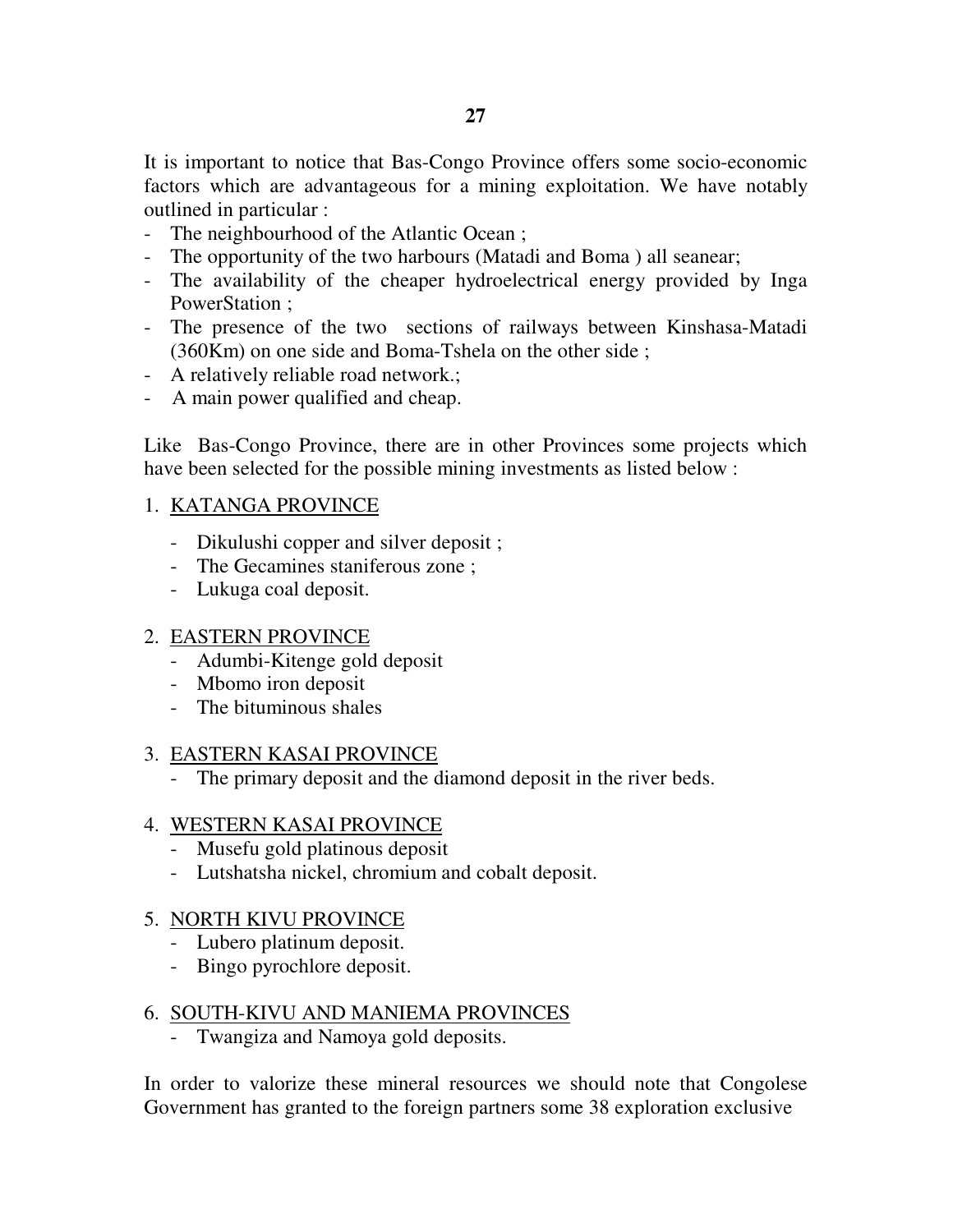zones representing about 412,275 sqkm which require a global investment of 513,393,849 USD.

### VI.2 **Projects outstanding financing**

The projects here under have already be financed but the start up will be effective after been granted with mining rights in accordance to the provision of the new Mining Code.

There are:

#### 1. **ANMERCOSA EXPLORATION (affiliated to Anglo American)**

 prospecting exploration and exploitation of basic metals and precious minerals in the Katanga Province.

#### **2. EMET PTY LTD**

 prospecting, exploration and exploitation of diamond in the Equator Province

### **3. ASSOCIATION ENGEOCOM**

 prospecting, exploration and exploitation of diamond in Western Kasaï Province.

### **4. KGHM (Kimpe) :**

.

 A Poland company in joint-venture with Sodimico to produce Copper and cobalt. This project has been stoped for technical difficulties.

### **VI.3. Projects outstanding negociation**

These projects here under have been negociated between partners but their fulfilment are waiting for the approval of their joint-venture agreement in accordance to the provisions of the new Mining Code and they are listed as follows:

### **KINGAMIAMBO MUSONOI TAILINGS "KMT**"

| -Partnership         | : in negociation         |  |  |
|----------------------|--------------------------|--|--|
| -Materials concerned | : copper, Cobalt         |  |  |
| -Reserves            |                          |  |  |
| * Copper             | $: 326,000$ tons         |  |  |
| * Cobalt             | $\therefore$ 69,000 tons |  |  |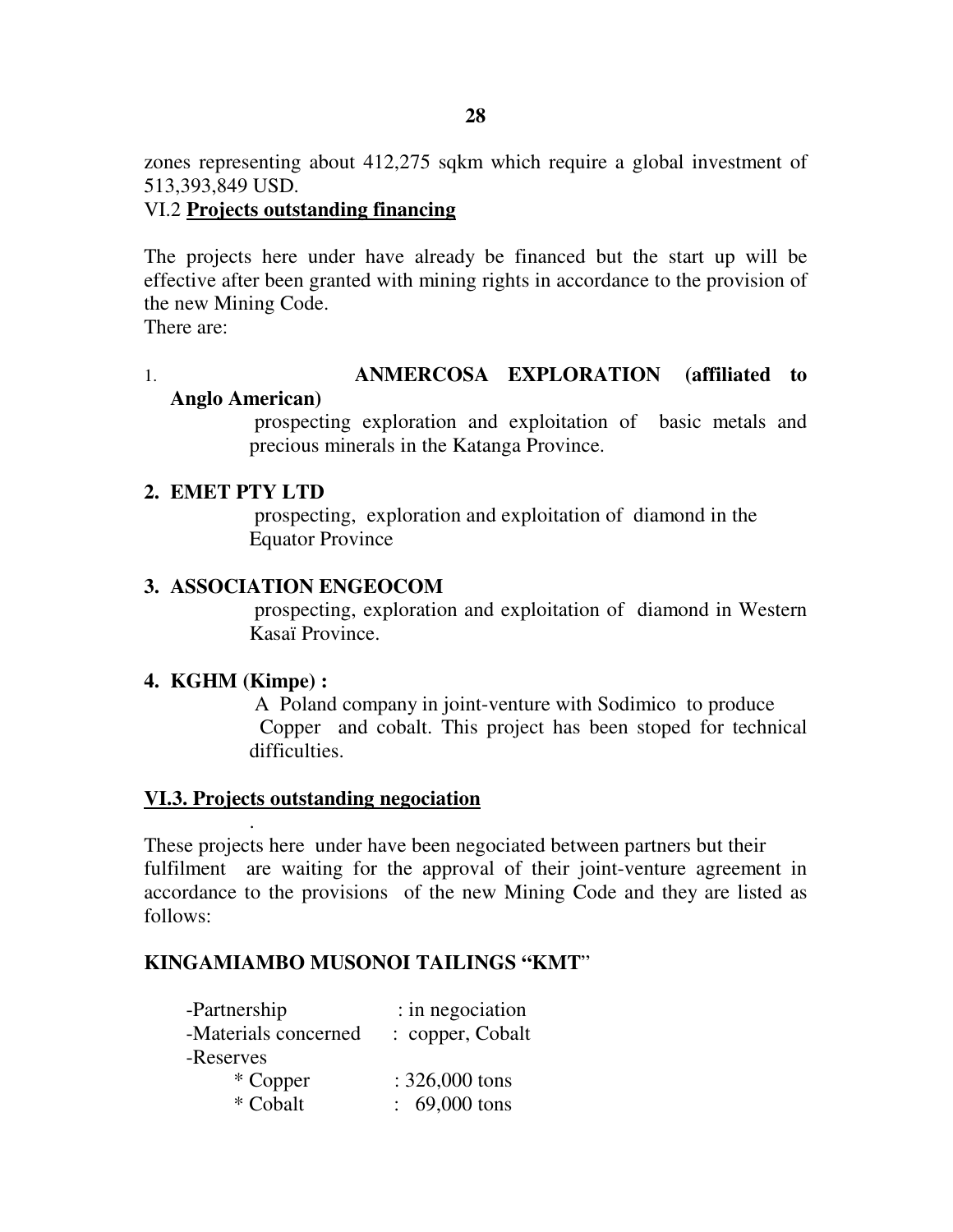- Investments needs : US\$ 330,000,000 to 550,000,000

## **RUASHI-ETOILE DEPOSIT**

| -Partnership         |                           |
|----------------------|---------------------------|
| * Gécamines          | $:49\%$                   |
| * Forrest            | $:51\%$                   |
| -Materials concerned | : copper, Cobalt          |
| -Reserves            |                           |
| * Copper             | $: 1,700,000$ tons        |
| * Cobalt             | 200,000 tons              |
| - Investments needs  | : Around US\$ 400,000,000 |

## **TAILINGS OF SHITURU**

| -Partnership         |                  |
|----------------------|------------------|
| * Gécamines          | : 49%            |
| * First Quantum      | $:51\%$          |
| -Materials concerned | : copper, Cobalt |
| -Reserves            |                  |
| * Copper             | $: 215,000$ tons |
| * Cobalt             | $: 25,000$ tons  |
| - Investments needs  |                  |

## **REHABLITATION OF THE CONCENTRATOR AND MINE OF KIPUSHI AND IMPEMENTATION OF A NEW PROCESSING PLANT**

| -Partnership         | : joint-venture Gécamines and AMFI          |  |  |
|----------------------|---------------------------------------------|--|--|
| -Materials concerned | : Zinc, copper and Sulfuric acid production |  |  |
| -Reserves            |                                             |  |  |
| * Copper             | $\therefore$ 285,537 tons                   |  |  |
| $*$ Zinc             | $: 2,443,746$ tons                          |  |  |
| - Investments needs  | : To be defined after the feasibility study |  |  |

## **TAILINGS OF KAKANDA**

| -Partnership             |         |
|--------------------------|---------|
| * Gécamines              | $:49\%$ |
| *IPR (Panorama) : $51\%$ |         |

-Materials concerned : copper, Cobalt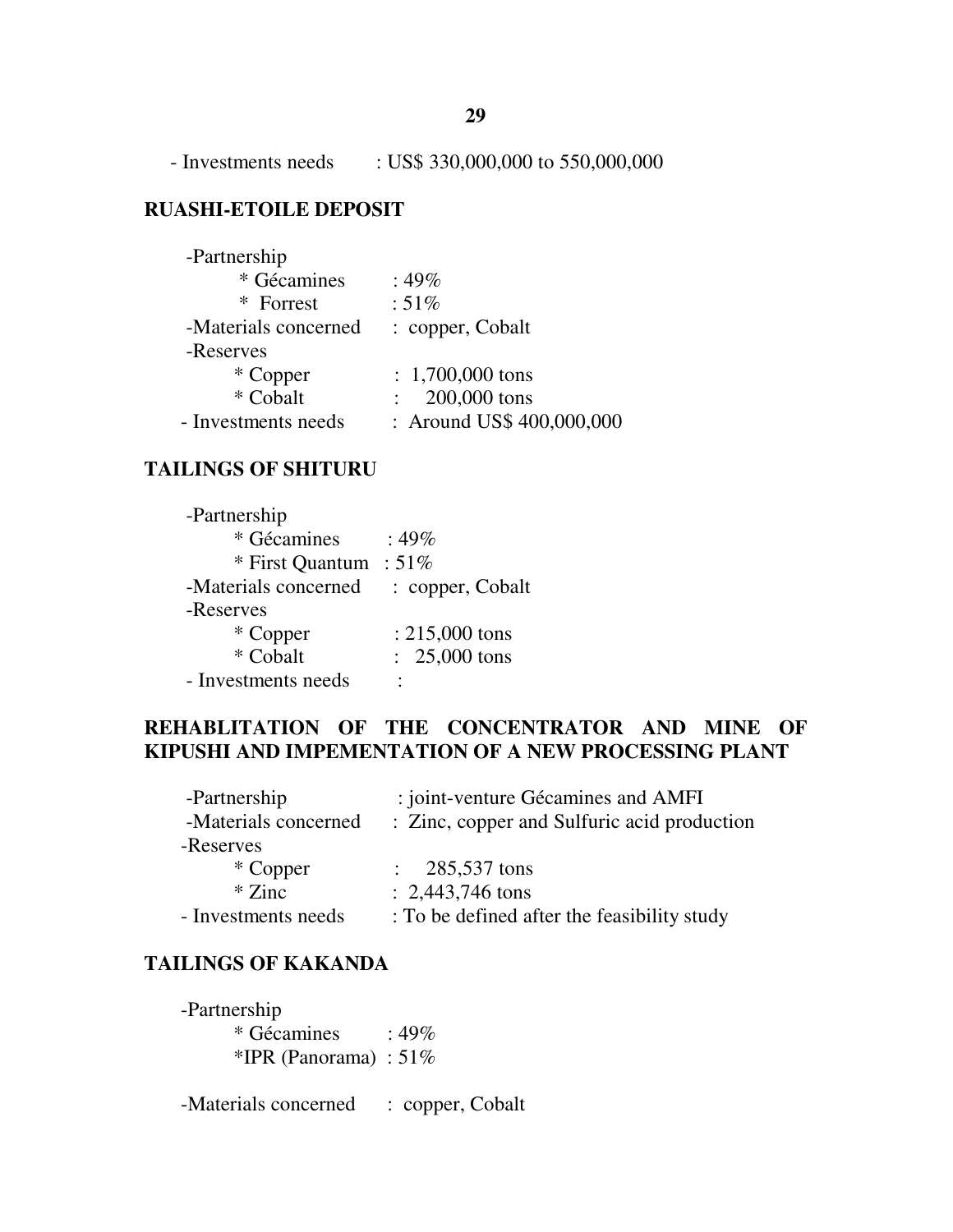| -Reserves           |                         |
|---------------------|-------------------------|
| * Copper            | $: 219,000$ tons        |
| * Cobalt            | $\therefore$ 3,600 tons |
| - Investments needs | : US\$ 262,000,000      |

### **REHABLITATION OF KAMOTO MINE**

| : joint-venture gécamines and KUMBA Resources |  |  |
|-----------------------------------------------|--|--|
| : copper, Cobalt                              |  |  |
|                                               |  |  |
| $: 5,900,000$ tons                            |  |  |
| $\therefore$ 553,000 tons                     |  |  |
| : US\$ $141,300,000$                          |  |  |
|                                               |  |  |

### **VI.4 Other bankable projects**

The table 5 and 6 here under include projects already evaluated and from which the mining operators are seeking for financing.

All these mining development projects contribute to the boosting of the mining activities whom the Governmental strategies are on the following economical targets :

- The rehabilitation of the existing plants ;
- The diversification of the mining production ;
- The implementation of new mining production centres;
- The industrial integration ;

.

- A best framing of the artisanal mining activities.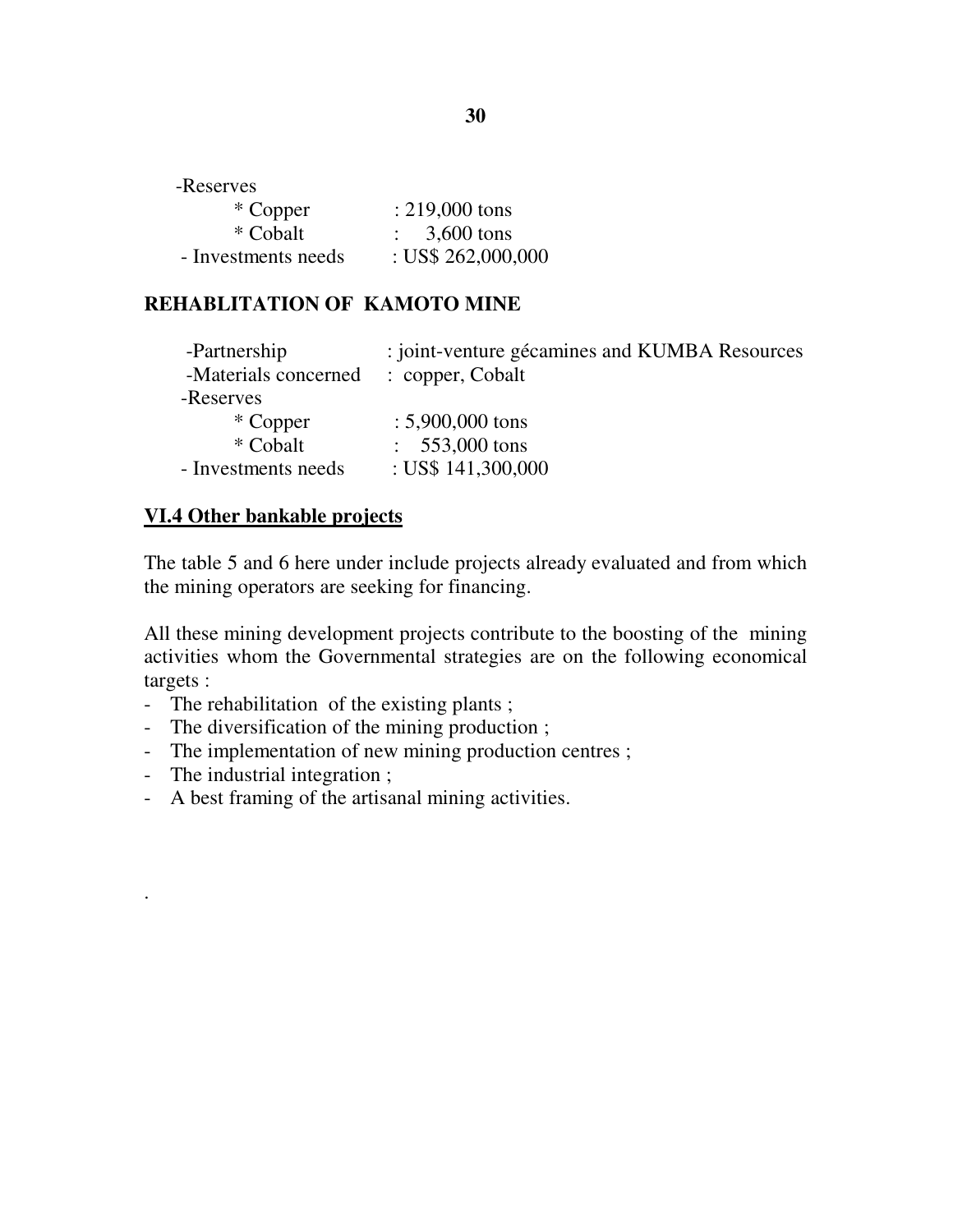# **TABLEAU N°5: OTHER BANKABLE PROJECTS IN THE DEMOCRATIQUE REPUBLIQUE OF CONGO**

| $N^{\circ}$    |                            |                  | <b>INVESTMENT</b>       |                       | <b>RESULTS EXPECTED</b>                  | <b>PARTNERSHIP</b>         |
|----------------|----------------------------|------------------|-------------------------|-----------------------|------------------------------------------|----------------------------|
|                | <b>PROJECT</b>             | <b>LOCATION</b>  | <b>COSTS</b>            | <b>PROMOTOR</b>       |                                          |                            |
|                | Production<br>of           | North<br>Luena.  | 650,000<br>US\$         | Gécamines             | Production of 30 to 50 tons of           | Joint-venture              |
|                | Colombo-tantal             | Katanga          |                         |                       | Columbo-tantalum per year                |                            |
|                | of<br>Exploitation         | Kolwezi          | Exploitation is running |                       | Expoitation of a deposit not very deep   |                            |
| $\overline{2}$ | Kananga                    | (Katanga)        | 1ère Phase              | Gécamines             | of Cu-Co et next to Kolwezi              | <b>Busness</b> association |
|                | Deposit: Cu-Co metal       |                  | 2ème Phase: ± 9 M us\$  |                       | Concentrators                            |                            |
|                | Rehabilitaion of the       |                  | To be defined after the |                       |                                          |                            |
|                | underground<br>mine,       | Kipushi          | feasibility study       | Gécamines             |                                          | Joint-venture              |
| 3              | concentrator<br>and        |                  |                         |                       |                                          |                            |
|                | of a<br>implementation     |                  |                         |                       |                                          |                            |
|                | Zinc plant                 |                  |                         |                       |                                          |                            |
|                | Production of white        |                  |                         |                       | Production of:                           |                            |
|                | alloys                     | Kolwezi, Likasi, | US\$4,500,000           |                       | - 140,000 tons/year from 25% to 45% Co   |                            |
| $\overline{4}$ |                            | Lubumbashi       |                         | <b>EMAK/Gecamines</b> | at Kolwezi                               |                            |
|                |                            | (Katanga)        |                         |                       | - 45,000 tons/year from $25\%$ to 45% Co |                            |
|                |                            |                  |                         |                       |                                          |                            |
| 5              | Exploitation<br>$\sigma$ f |                  | Financing and technical |                       |                                          |                            |
|                | Kabolela and Kipese        | Kabolela<br>and  | support required<br>for | Gécamines<br>and      | Production of Copper, Cobalt and other   | <b>Busness</b> association |
|                | deposit (SMKK)             | Kipese (Katanga) | feasibility studies     | Melkior               | valorisable substances                   |                            |
|                |                            |                  |                         |                       |                                          |                            |
| 6              | Small scale                |                  | Financing and technical |                       |                                          | <b>Busness</b> association |
|                | Exploitation of the        | Kasonta<br>and   | support required<br>for | Gécamines<br>and      | Small scale Exploitation of copper and   |                            |
|                | Surperficial zone of       | Kabu             | feasibility studies     | <b>COMIKAT</b>        | cobalt at $\pm 30$ meter of depth        |                            |
|                | Kasonta and Kabu           |                  |                         |                       |                                          |                            |
|                | Small scale                | Kinsevere        | Financing and technical |                       | Production of concentrates of Cu and Co  | Joint-venture              |
|                | Exploitation of the        | (Katanga)        | support required<br>for | <b>DRC</b><br>and     | to supply the mining exploitation.       |                            |
|                | Kinsevere deposits         |                  | feasibility studies     | Zimbabwe              |                                          |                            |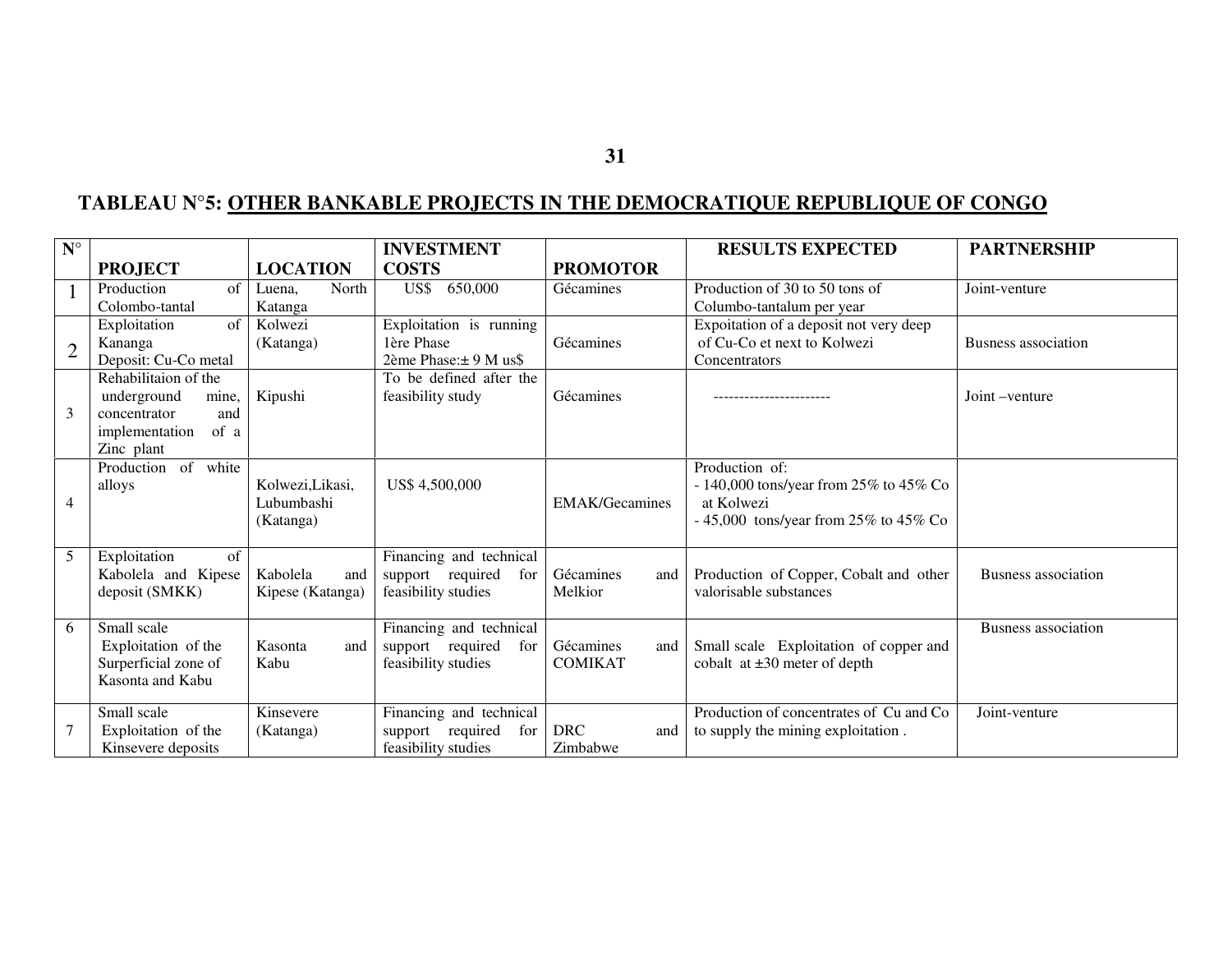| $\mathbf{N}^\circ$ | <b>PROJECT</b>                                                                                |                                      | <b>INVESTMENT</b>                                                            | <b>PROMOTOR</b>                               | <b>RESULTS EXPECTED</b>                                                             |                                |
|--------------------|-----------------------------------------------------------------------------------------------|--------------------------------------|------------------------------------------------------------------------------|-----------------------------------------------|-------------------------------------------------------------------------------------|--------------------------------|
|                    |                                                                                               | <b>LOCATION</b>                      | <b>COSTS</b>                                                                 |                                               |                                                                                     | <b>PARTNERSHIP</b>             |
| 8                  | Modernization<br>and<br>rehabilitation<br>of the<br>cement, lime and<br>limestone plant (CCC) | Kakontwe(Likasi)                     | $\pm$ US\$ 4,000,000                                                         | Gécamines                                     | Increasing The production capacity<br>and improvement of product quality            | Joint-venture                  |
| 9                  | Processing of old tailings of<br>Kakanda                                                      | Likasi (Katanga)                     | To be set after<br>The feasibility study                                     | Gécamines-PTMM                                | Production of copper and cobalt                                                     | -------                        |
| 10                 | Prospecting in the Research<br>zones                                                          | Diferent<br>Gecamines<br>concessions | Financing<br>and<br>technical<br>support required for<br>feasibility studies | Gécamines                                     | Reconstition of geological deposit<br>of Gécamines                                  | <b>Business</b><br>association |
| 11                 | Exploitation of Ruashi and<br>Etoile deposit                                                  | Lubumbashi (Katanga)                 | $\pm$ US\$ 400,000,000                                                       | Gécamines                                     | Production of copper and cobalt                                                     | <b>Business</b><br>association |
| 12                 | Rehabilitation of the Kinsenda<br>mine                                                        | Kinsenda (Katanga)                   | 2,000,000<br>$\pm$ US\$                                                      | Sodimico                                      | Pumping equipments of Kisenda<br>mine and rehabilitation of the<br>pumping stations | Joint-venture                  |
| 13                 | Rehabilitation of the Musoshi<br>mine                                                         | Musoshi (Katanga)                    | US\$ 3,000,000                                                               | Sodimico                                      | Production of 300 tons of copper<br>ores/day                                        | Joint-venture                  |
| 14                 | Rehabilitation of the Musoshi<br>Concentrator                                                 | Musoshi (Katanga)                    | US\$ 2,000,000                                                               | Sodimico                                      | Production of copper concentrates<br>with 25-40%                                    | Joint-venture                  |
| 15                 | Production of rock salt                                                                       | Province du Katanga                  | US\$ 200,000                                                                 | Gécamines                                     | Production of 7,100 tons of salt/year                                               | Joint-venture                  |
| 16                 | Processing of Ruashi- Etoile<br>embankment                                                    | Lubumbashi (Katanga)                 | US\$ 50,000,000                                                              | Gécamines-SNCC                                | Production of copper and cobalt                                                     | Joint-venture                  |
| 17                 | of<br>tinstone<br>Exploitation<br>deposit                                                     | Luena (Katanga)                      | Financing<br>and<br>technical<br>support required for<br>feasibility studies | Gécamines                                     | Production of tin                                                                   |                                |
| 18                 | bioxide<br>Production<br>of<br>of<br>manganese<br><b>Rehabilitation of AFRIPILE</b>           | Kisenge                              | US\$ 55,000,000                                                              | Entreprise Minière<br>de<br>Kisenge-Manganèse | Production of 10,000,000 batteries<br>and 10,000 tons of ferro-manganese            | Joint-venture                  |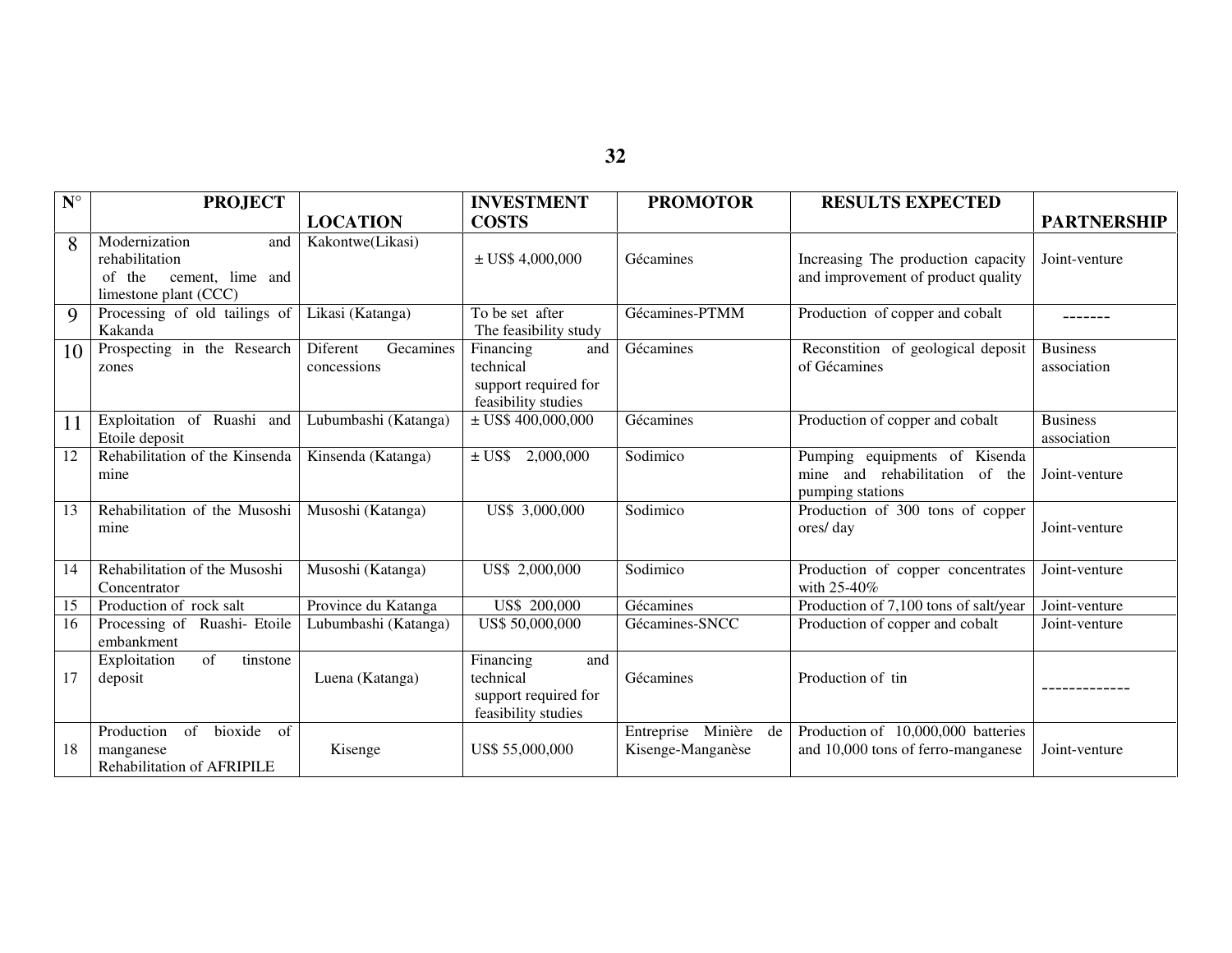|                      | 33                                                                                                                                     |                                                     |                   |                                                    |                                                                                          |                              |
|----------------------|----------------------------------------------------------------------------------------------------------------------------------------|-----------------------------------------------------|-------------------|----------------------------------------------------|------------------------------------------------------------------------------------------|------------------------------|
| $\mathbf{N}^{\circ}$ | <b>PROJECT</b>                                                                                                                         | <b>LOCATION</b>                                     | <b>INVESTMENT</b> |                                                    | <b>RESULTS</b>                                                                           | <b>PARTNERSHIP</b>           |
|                      |                                                                                                                                        |                                                     | <b>COSTS</b>      | <b>PROMOTOR</b>                                    | <b>EXPECTED</b>                                                                          |                              |
| 19                   | Exploitation of a primary<br>stanniferous deposit of Manono                                                                            | Katanga                                             | US\$ 65,000,000   | <b>DRC</b><br>Government<br>and<br>Congo-<br>Etain | Production of 2,800 tons of<br>tinstone                                                  | Joint-venture                |
| 20                   | Exploitation of Lumyamya and<br>Lueta river beds and terasses                                                                          | Kazumba<br>territory<br>(Western Kasai)             | US\$ 53,838,785   | Miba                                               | Production of 240,000 carats of<br>diamond/year                                          | Joint-venture                |
| 21                   | Project of Miba development<br>for kimberlite and river beds<br>deposits exploitation                                                  | Estern Kasai                                        | US\$ 110,000,000  | Miba                                               | Production of 9,600,000 carats<br>of diamond/year                                        | Joint-venture                |
| 22                   | Dredge sand plant of Mbuji-Mayi river                                                                                                  | Mining polygon of Miba                              | 1,555,000<br>US\$ | Miba                                               | Removal of 1,500,000 tons/year<br>of tailings<br>and possibly<br>recuperation of diamond | Seeking a short term<br>loan |
| 23                   | Exploration of Makumbi deposit in<br>Kasai river                                                                                       | Along Kasai river<br>(North-East of Tshikapa)       | US\$ 9,000,000    | Miba                                               | Production of 13,724,489 carats<br>of diamond/year                                       | loan or Joint-venture        |
| 24                   | Exploration and exploitation of<br>Mbuji-Mayi river                                                                                    | Mbuji-Mayi river                                    | US\$ 3,000,000    | Miba                                               | Production of 300,000 carats of<br>diamond/ year                                         | loan or Joint-venture        |
| 25                   | Exploration and exploitation of<br>Sankuru river                                                                                       | Sankuru river                                       | US\$ 2,000,000    | Miba                                               | Production of 200,000 carats of<br>diamond/year                                          | Loan                         |
| 26                   | Mobile washing machine                                                                                                                 | Mining polygon of Miba                              | US\$ 1,500,000    | Miba                                               | Production of 15,000,000 carats<br>of diamond/year                                       | Loan                         |
| $27\,$               | Rehabilitation of the diamond sorting<br>Unity                                                                                         | Mining polygon of Miba                              | US\$ 3,000,000    | Miba                                               | Sorting capacity of 5 tons /hour                                                         | Loan                         |
| 28                   | Modernization of the security of the<br>unit<br>processing<br>plants<br>and<br>reinforcement of<br>the Miba mining<br>polygon security | Sorting's quarters<br>and<br>production'unities     | US\$ 3,600,000    | Miba                                               | Production of $6$ to $9,000,000$<br>carats of diamond in 3 years                         | Loan                         |
| 29                   | Rehabilitation<br>of<br>$\overline{h}$<br>Lubilanji<br>hydroelectric station                                                           | Lubilanji<br>River Mbuji-<br>Mayi                   | US\$ 7,500,000    | Miba                                               | Increase the power                                                                       | Loan                         |
| $\overline{30}$      | the<br>Tshala<br>Rehabilitation<br>of<br>hydroelectric stations                                                                        | Tshala site at 25 Km<br>at<br>N-E of Mbuji-Mayi     | US\$ 2,500,000    | Miba                                               | Increase the power                                                                       | Loan                         |
| $\overline{31}$      | Exploration of gold, silver<br>and platinum (Western Kasai)                                                                            | Dikunguya, Kayembe and<br>Samwanda (Luisa territory | US\$ 3,500,000    | Miba                                               | Production of 1,208,615 gram<br>of gold                                                  | loan or Joint-venture        |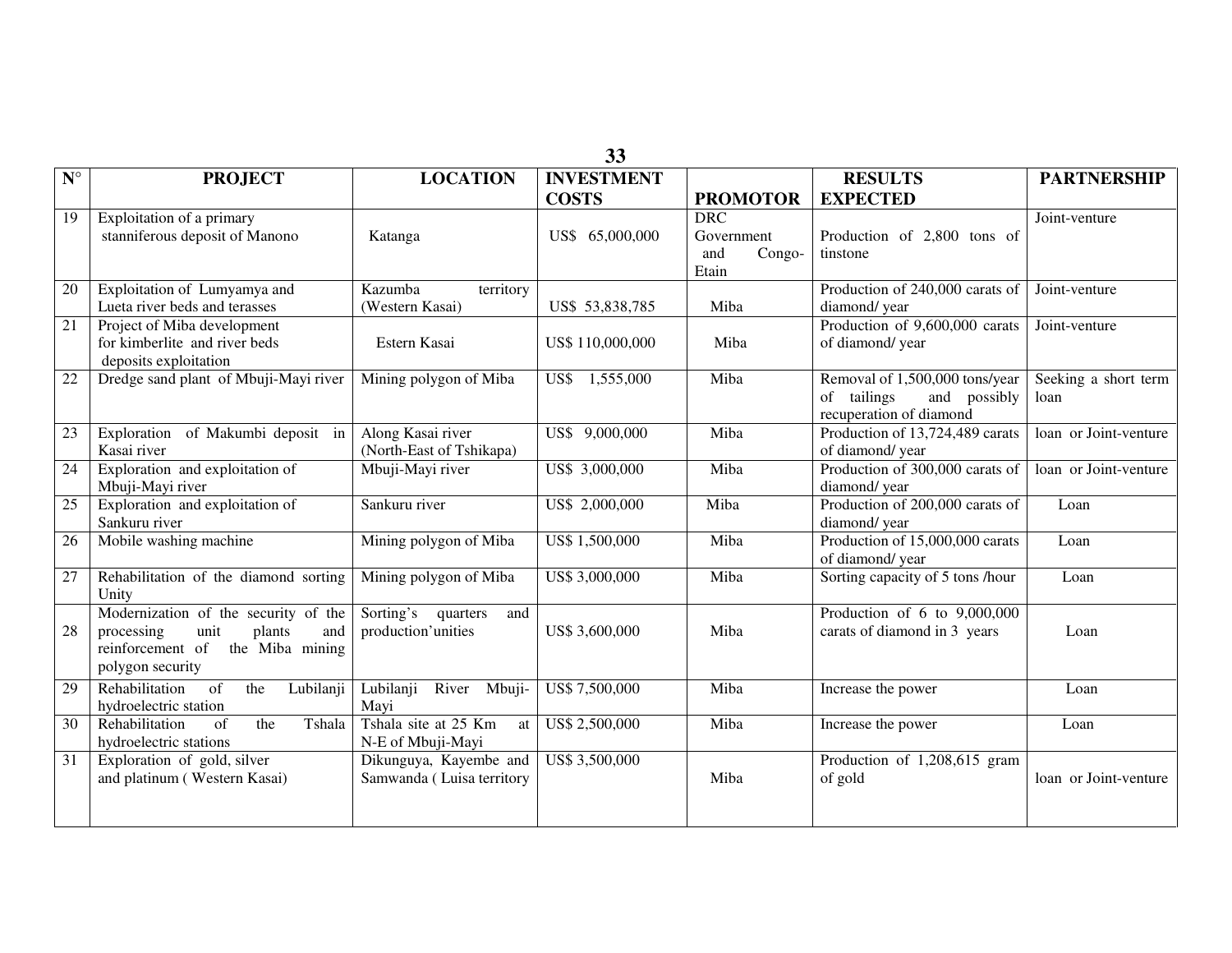| $N^{\circ}$ | <b>PROJECT</b>                                                         |                                                                                       | <b>INVESTMENT COSTS</b>                                                   | <b>PROMOTOR</b>                                           | <b>RESULTS</b>                                                                            | <b>PARTNERSHIP</b>    |
|-------------|------------------------------------------------------------------------|---------------------------------------------------------------------------------------|---------------------------------------------------------------------------|-----------------------------------------------------------|-------------------------------------------------------------------------------------------|-----------------------|
|             |                                                                        | <b>LOCATION</b>                                                                       |                                                                           |                                                           | <b>EXPECTED</b>                                                                           |                       |
| 32          | Exploration of nickel-cobalt<br>And chromium deposit                   | Nkonko village at 45<br>km<br>south-east<br>of<br>at<br>(Western<br>Kananga<br>Kasai) | US\$ 3,000,000                                                            | Miba                                                      | Production of:<br>8,000,000 t of ores<br>(Nkonko)<br>13,000,000 t of ores<br>(Lutshatsha) | loan or Joint-venture |
| 33          | Cement plant at Lubilanji                                              | Kafumbu territory,<br>Gandajika<br>(Western-<br>Kasai)                                | US\$ 60,000,000                                                           | <b>CODECOR &amp;</b><br>Compagnie<br>d'Engineering-Negoce | Production of<br>150,000 t of cement/year                                                 | loan                  |
| 34          | Processing of lateritic gold<br>ores in Moto (sector<br>Of Watsa)      | Wastsa<br>(Eastern Province)                                                          | US\$<br>60,000,000<br>to be<br>confirmed after the feasibility<br>studies | Okimo                                                     | Production of 10 tons of<br>gold/year                                                     | Joint-venture         |
| 35          | of phosphate<br>Valorization<br>deposits                               | Bas-Congo                                                                             | US\$ 52,500,000                                                           | Okimo-Gécamines-<br><b>Mines</b>                          | Production of 100,000<br>tons of fertilizers/year                                         | Joint-venture         |
| 36          | Implementation of a<br>slaked<br>lime unit                             | Bas-Congo                                                                             | 5,300,000<br>US\$                                                         | Okimo                                                     | Production of<br>35,000<br>$\alpha$ f<br>slaked<br>tons<br>lime/year                      | Joint-venture         |
| 37          | Implementation of a unit of<br>sulfiric acid production from<br>Pyrite | Bamba-kilenda<br>and<br>Kussu<br>(Bas-Congo)                                          | US\$ 60,000,000                                                           | Gécamines                                                 | of<br>sulfiric<br>Production<br>acid                                                      | Joint-venture         |
| 38          | project<br>of<br>Development<br>Mayumbe deposit in<br>Bas-Congo        | Bas-Congo                                                                             | To be set after the feasibility<br>studies                                |                                                           |                                                                                           | Joint-venture         |
| 39          | Gold exploration Bas-Congo                                             | Bas-Congo<br>at Tshela<br>and Luozi                                                   | US\$<br>500,000                                                           | Okimo                                                     |                                                                                           | Joint-venture         |
| 40          | Manufacturing of pane of<br>glasses and other<br>stained<br>products   | Kinshasa<br>and<br>Bas-<br>Congo                                                      | 500,000<br>US\$                                                           | Okimo                                                     | Manufacturing of pane of<br>glasses                                                       |                       |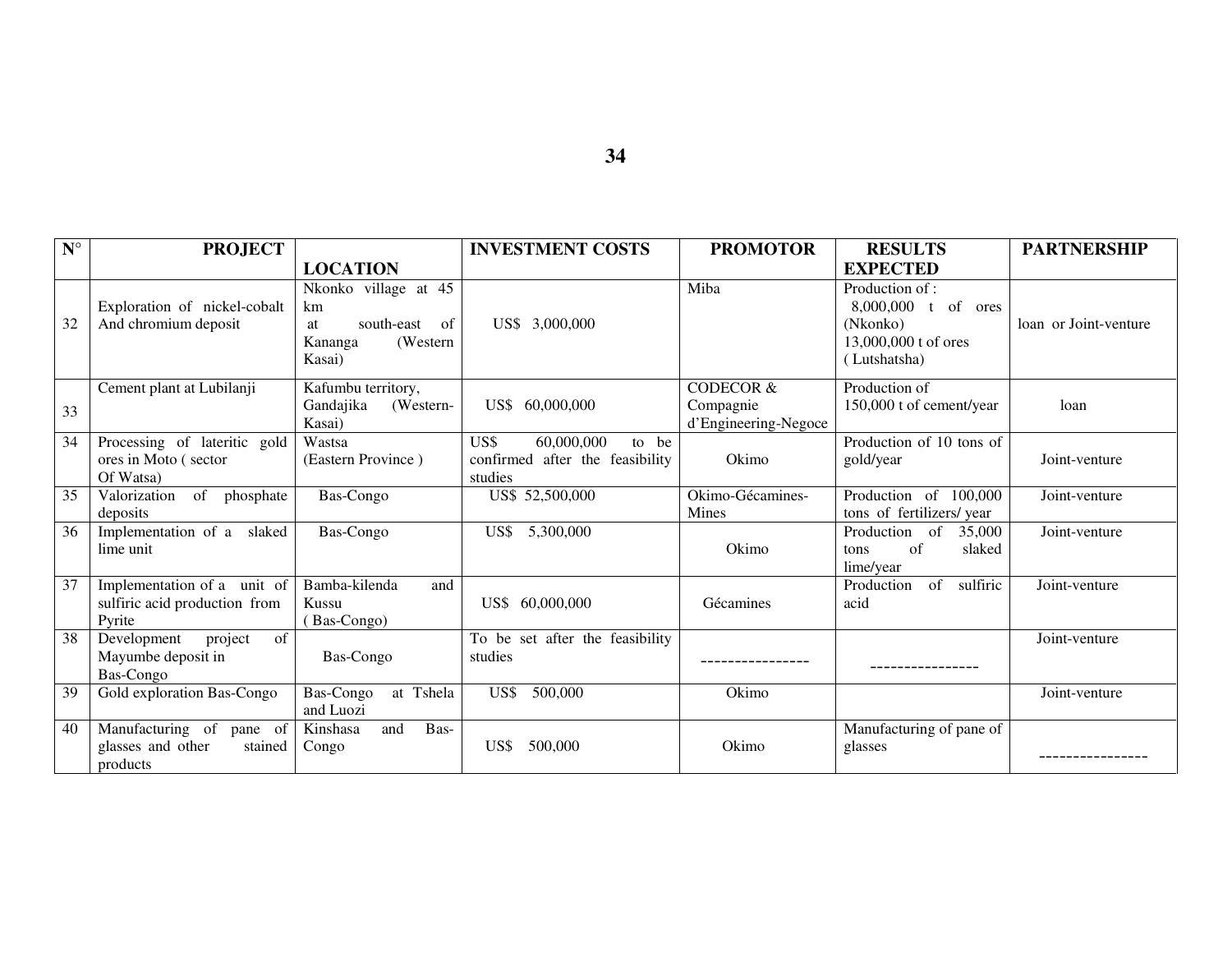# **TABLE N°6 : PROJECT OF SMALL SCALE MINING IN THE DEMOCRATIC REPUBLIC OF CONGO**

| $N^{\circ}$    | <b>PROJECT</b>                                                                      |                                | <b>INVESTMENT</b>                                   | <b>PROMOTOR</b> | <b>RESULTS</b>                                                     |                    |
|----------------|-------------------------------------------------------------------------------------|--------------------------------|-----------------------------------------------------|-----------------|--------------------------------------------------------------------|--------------------|
|                |                                                                                     | <b>LOCATION</b>                | <b>COSTS</b>                                        |                 | <b>EXPECTED</b>                                                    | <b>PARTNERSHIP</b> |
|                | Exploration of river beds<br>(Lubembe, Longatshimo,<br>Tshikapa) flats and terrases | Tshikapa (Western<br>$-Kasai)$ | US\$ 6 50,000                                       | Miba            | of<br>37,044<br>Production<br>carats of diamond/ year              | Joint-venture      |
| 2              | Production of gold at Luiza                                                         | Western-Kasai<br>Province      | US\$ 500,000                                        | Miba            | Production of 10 Kg of<br>gold/year                                | Joint-venture      |
| 3              | Recovery of the Kitenge-Adumbi<br>abandoned gold mine                               | <b>Eastern Province</b>        | US\$ 10,000,000                                     | <b>DRC</b>      | Certification of reserves<br>tons of probable<br>(20)<br>reserves) | Joint-venture      |
| $\overline{4}$ | Tilwizembe                                                                          | Lualaba sector<br>(Katanga)    | the<br>To<br>after<br>be set<br>feasibility studies | Gécamines       | Production of:<br>16,400 tons of cobalt<br>71,700 tons of copper   | Joint-venture      |
|                | Luiswishi                                                                           | Lubumbashi sector<br>(Katanga) | To be<br>after<br>the<br>set<br>feasibility studies | Gécamines       | Production of :<br>32,200 tons of cobalt<br>266,500 tons of copper | Joint-venture      |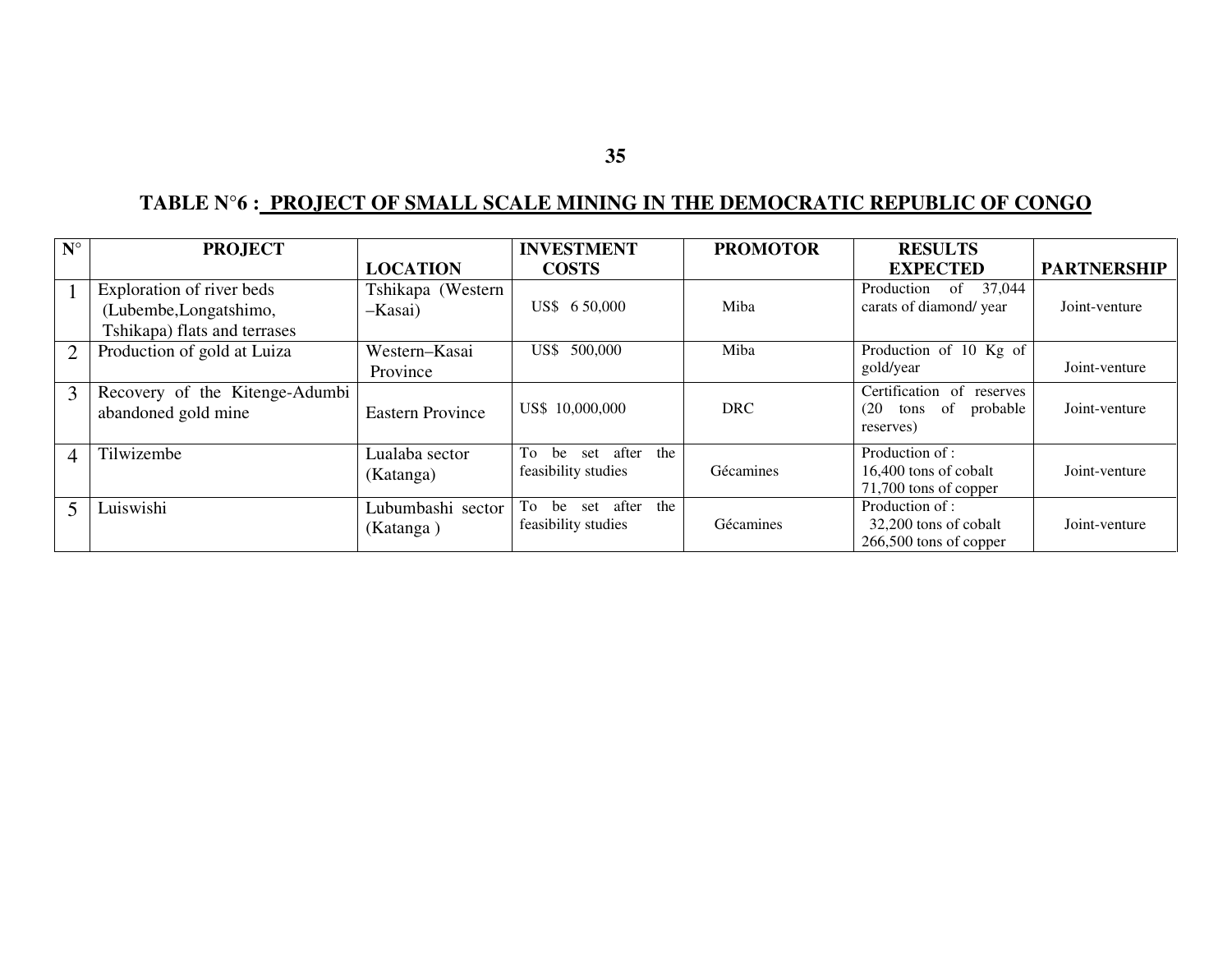# **VII.1 Ministry of Finance**

The Congolese Ministry of Mines is closely collaborating with the Ministry of Finance concerning taxes and custom duties set by the Mining Code and its implementation regulations. In addition , the two ministries have the authority upon the Mining Register.

## **VII.2**. **Ministry of Home Affairs**

 As set in the Mining Code, the Congolese Ministry of Home affairs intervenes in the management of the mining sector in concerning the granting of :

- resident permits in mining (areas) zones;
- authorization of quarries opening for public utility works on domanails properties;
- trader'cards for mineral substances of artisanal production

With the collaboration of the Mines Authority, the Govenor of province lay down protection perimeters within which exploration works or mining exploitation are prohibited and even subjected to conditions for the protection of agglomerations, communication lines and public utility works.

In addition, The Govenor of the Province and others competent administrative authorities halle the ability to set up restrictions areas (zones) In the frame of mining activities.

# **VII.3. Miinistry of planning and Reconstruction**

This Ministry co-ordonates all the sectorial development plans of the national economy and centralize all informations to evaluate the macro-economic indexes of the country.

#### **VII.4. Ministry of Environment and Nature Conservation**

This Ministry is involved in the safekeeping and the rehabilitation of the mining exploitation sites.

 He collaborates with the Ministry of Mines through the Permanent Committee of Evaluation (PCE) in the protection and rehabilitation of sites affected by mining and quarries activities.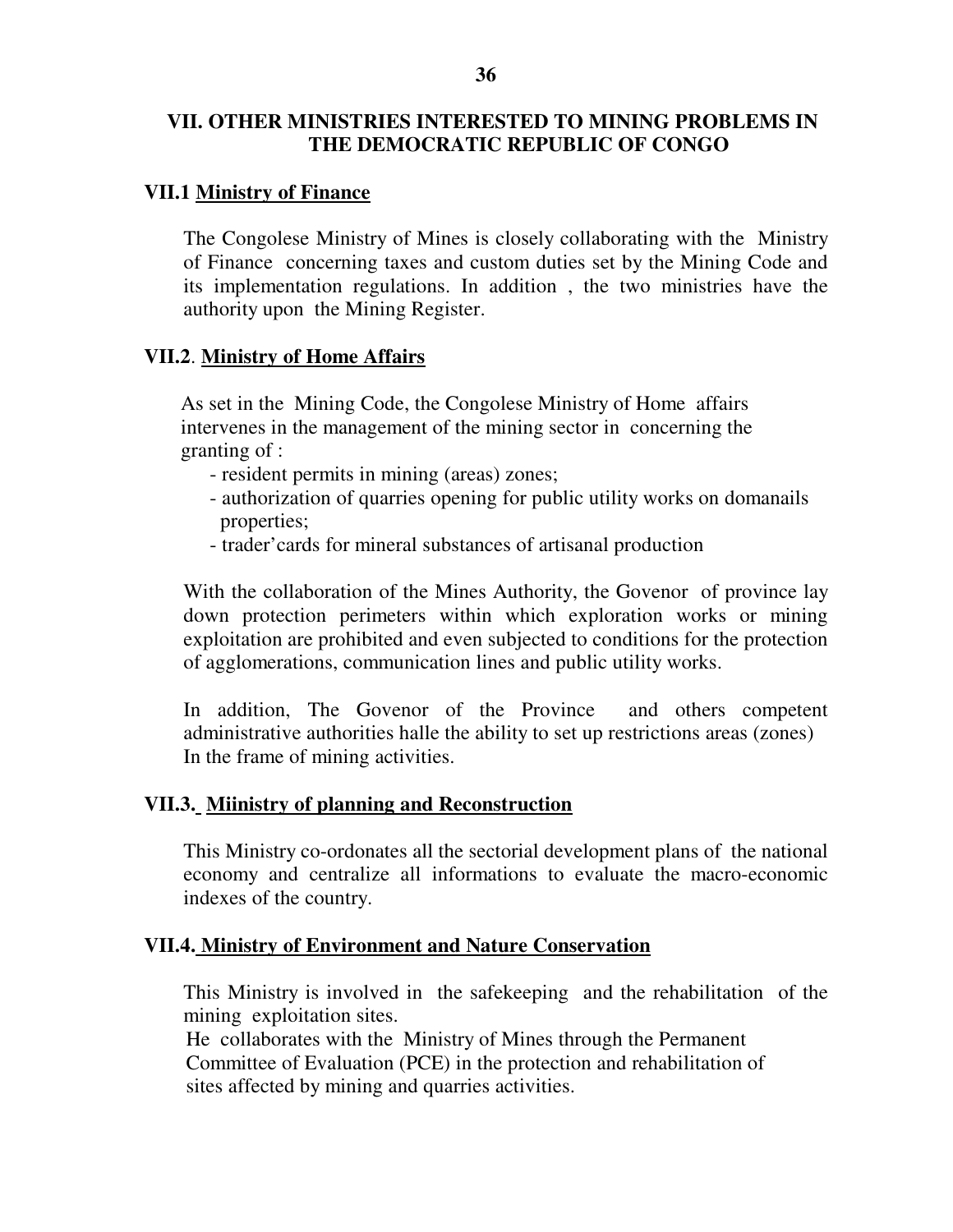## **37**

# **VIII. THE CONGOLESE MINING LEGISLATION**

## VIII.1 THE MINING CODE

The congolese mining sector is governed by the law n° 007/2002 of july 11, 2002 relating to the Mining Code, which expresses the new mining policy of the Democratic Republic of Congo. This law protects and reassures the interests of both the mining operators and the Congolese state.

Thus it is really profitable by providing a sustainable development to populations neighbouring the mining zones.

The practical rules of this law are contained in a regulation text called the Mining Rules and in departmental and interdepartmental orders.

The above mentioned law deals essentially with :

- Mining rights;
- Quarry rights ;
- Securities;
- Artisanal exploitation ;
- Protection of Mining Environment;
- Tax, custom and the foreign exchange regimes.

# **VIII.1.1. THE MINING RIGHTS**

Following the new mining policy, mining rights for exploration and exploitation are granted to individual and legal entity eligible in accordance to the Mining Code.

# **VIII.1.1.1 THE EXPLORATION LICENSE**

This license is granted to every individual and legal entity. It entitles its holder the exclusive right within the perimeter on which it is granted and for the term of its validity, to carry out mineral exploration work for mineral substances classified as mines, substances for which the license has been granted, and associated substances if the holders applied for the license to be extended to include these substances.

The Mineral exploration License also entitles its holders the right to obtain an Exploitation License for all or part of the mineral substances indicated in the mineral Exploration License, and the associated substances within the area covered by the Mineral Exploration License if he discovers a deposit which can be economically exploited.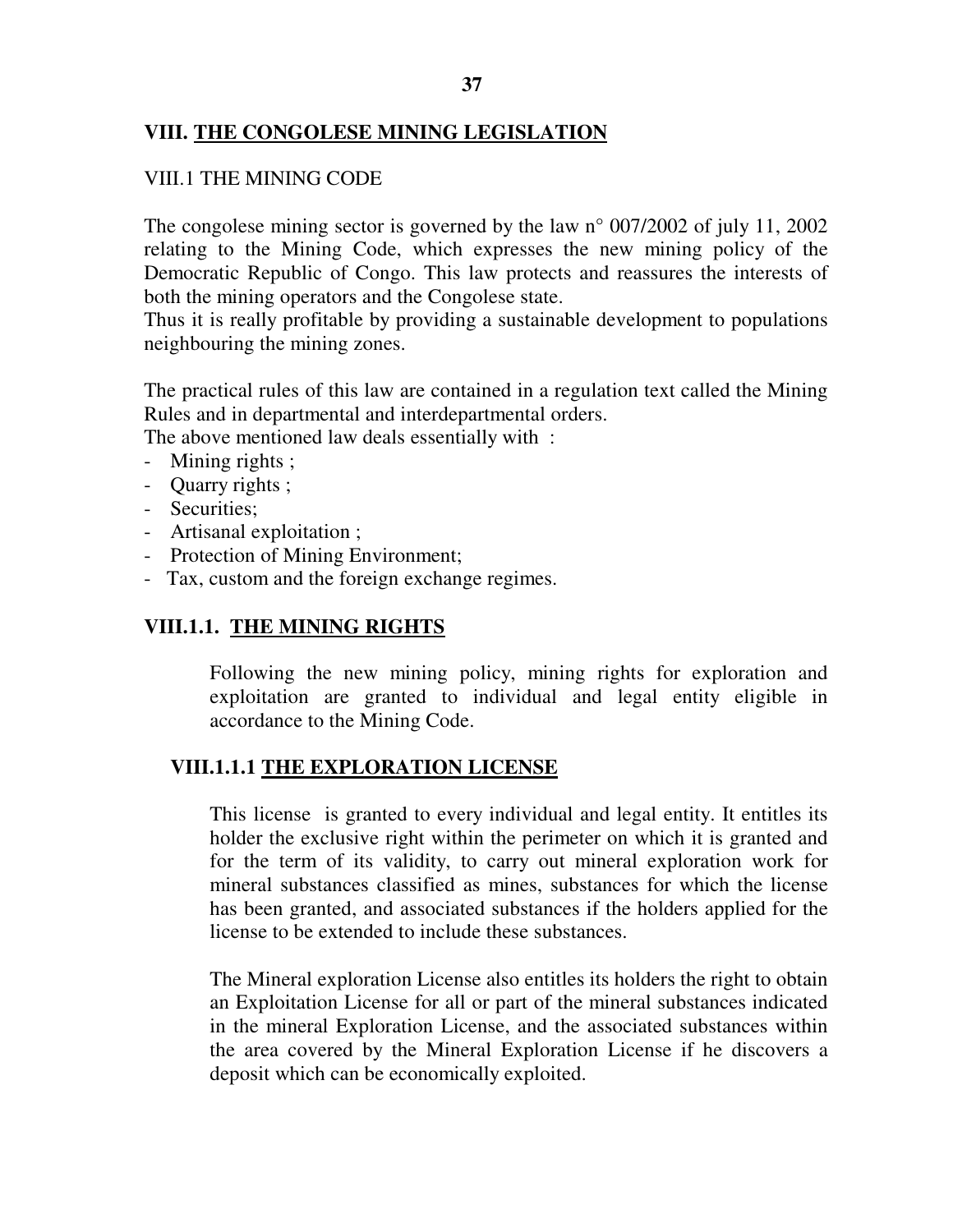The Exploration License is a real, property and exclusive right, cessible and transferable property. Its maximum surface area is 400 sqkm. Its holder and affiliates can not hold more than fifty licences, equivalent to 20,000 sqkm.

#### **a.1. Term of validity of the Exploration License**.

The validity period of the Exploration License is :

- a. Four years renewable twice for a period of two years at each renewal, for precious stones ;
- b. Five years renewable twice for a period of five years at each renewal, for other mineral substances.

#### **a.2. Application for the Exploration License**.

The application for the Exploration Licence is filled on a form and is submitted to the Mining Registry. The applicant must be eligible to the common rights regime and give the proof of his financial capacity which is ten (10) times the total amount of the annual surface rights fees per square, payable for the last year for the first term of validity of this right, to carry out safely his exploration works . He must also prepare and get the approbation of his Mitigation and Rehabilitation Plan (MRP) within six (6) months following the delivery of the Exploration Certificate before starting exploration works .

#### **a.3. Expiry of the Exploration License.**

The Exploration License expires on the last day of its term of validity or when it has not been renewed by the end of the first term of validity or in the case that it has not been transformed into an Exploitation Licence or a small scale Mine Exploitation License.

#### **a.4. Renewal of the Exploration License**.

The Exploration License is renewed if the holder has not failed in one's duties as set forth in the Mining Code , that is the payment of the annual surface rights fees per square and the starting of exploration works within the timing scheduled and if he submitted the report of the exploration works carried out in the former term of validity of the title.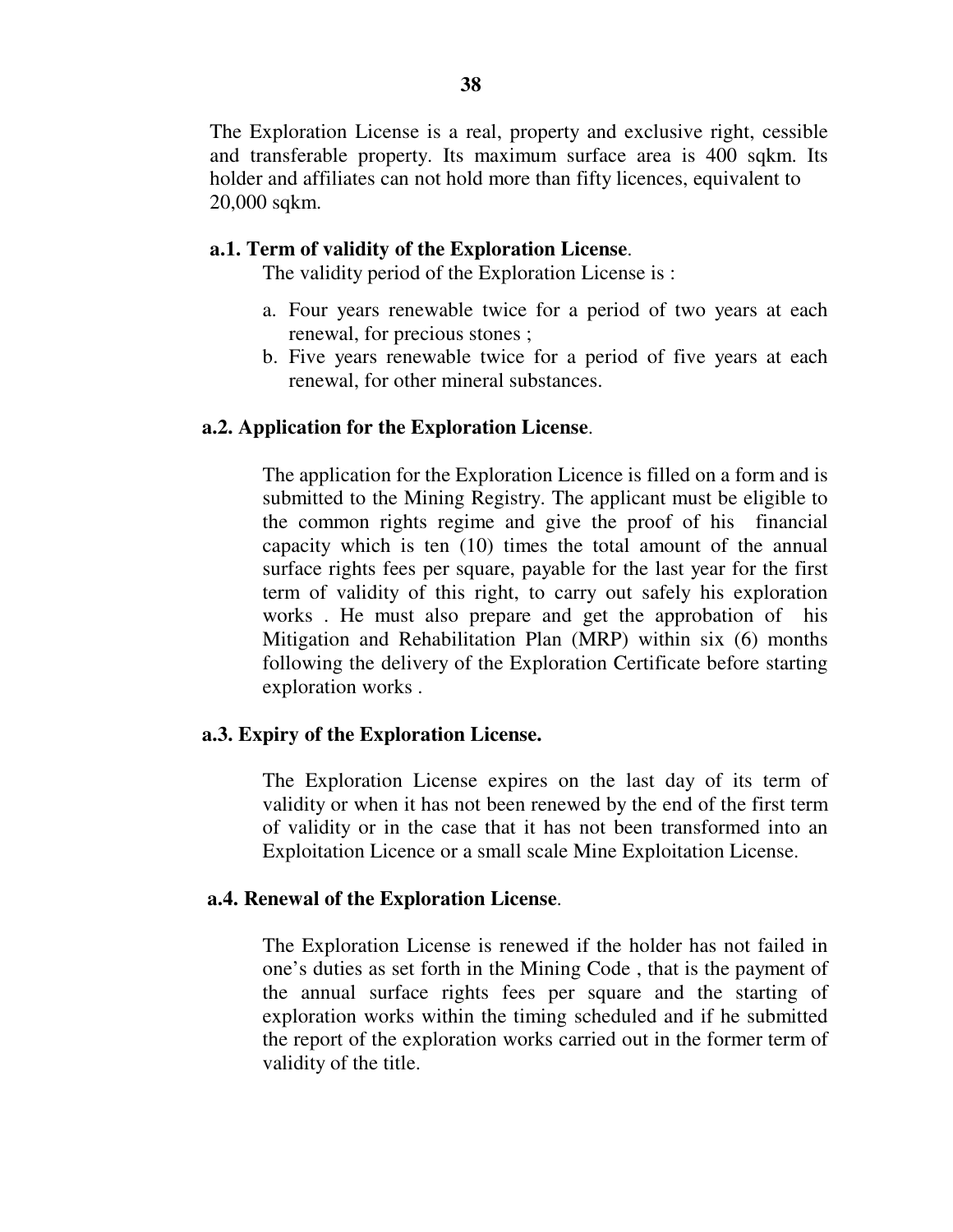#### **VIII.1.1.2** . **THE EXPLOITATION LICENSE**.

The Exploitation License is a real property, exclusive, conveyable and transferable right which can be leased in accordance with the provisions of the Mining Code.

The exploitation License entitles its holder to the exclusive right to carry out, within the perimeter over which it has been granted, and during its term of validity, exploration, development, construction and exploitation works in connection with the mineral substances for which the license been granted, and associated substances if he has applied for an extension.

Granted by the Minister of the Mines, this right is evidenced by a mining title called "Exploitation Certificate", delivered by the Mining Registry.

#### **b.1. The Term of the Exploitation License**

The term of the validity of the Exploitation License is thirty years renewable several times for a duration of fifteen years.

#### **b2. Application for the Exploitation License.**

The applicant drafts his application for the Exploitation License and submit it to the Mining Register. The following documents should be attached :

a) A copy of the valid Exploration Certificate ;

 b) The report on the outcome of exploration work with regard to the nature, the quality, the volume and the geographical situation of the mineral resources identified ;

c) The feasibility study for the exploitation of the deposit ; d)The technical framework planning for the development, construction and exploitation for the mine ;

e)The Environment Impact Statement (EIS) and Environment Management and Mitigating plan Project (EMPP) for the project ;

 f)The report on the consultations with the authorities of the local administrative entities and with the representatives of the neighbouring communities ;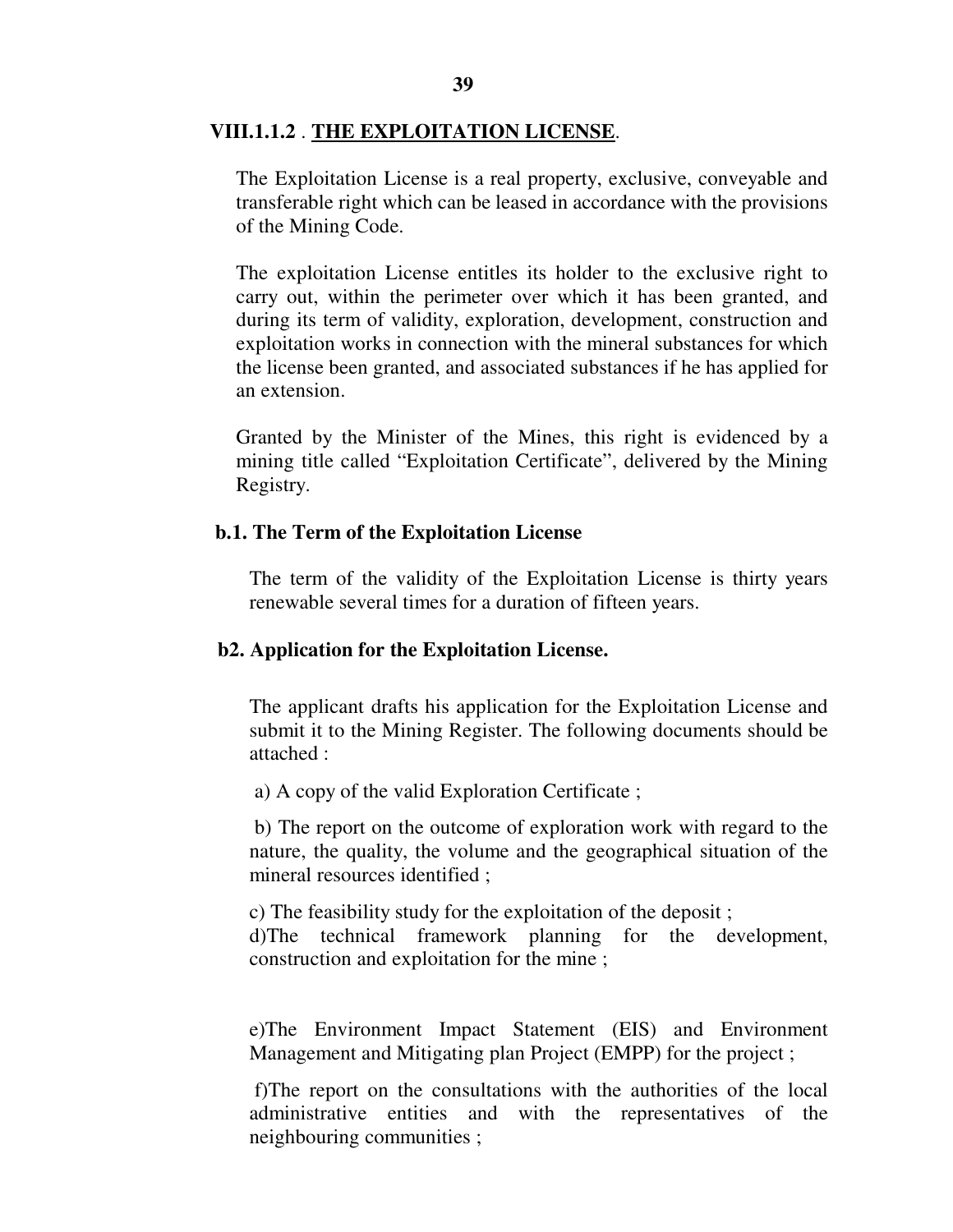g)The planning's as to how the project will contribute to the development of the neighbouring communities ;

h)The financing plan identifying the planned sources of financing ;

i)The proof of payment of the filling costs.

# **b.3. The Conditions for granting the Exploitation License**

 a) Demonstration of the existence of an economically profitable deposit, by presenting a feasibility study, attached with a technical framework plan for the development, construction and exploitation work for the mine.

b)Demonstration of the financial resources required for the carrying out of this project, according to a financing plan for the development, construction and exploitation work for the mine, as well as the environmental rehabilitation plan for the site when the mine is closed.

c) Obtain in advance the approval of the project's EIS and the EMMP.

d) Transfer to the Government 5% of the shares in the registered capital of the company applying for the license. These shares are free of all charges and cannot be diluted.

# **b.4. Renewal of the Exploitation License**

The exploitation License is renewed for a running of fifteen (15) years if the holder :

- has not failed in one's duties as set forth in the Mining Code in maintaining the title;
- demonstrate the no exhausting of the deposit and the existence of financial resources required for the carrying out of this project ;
- obtain the approval of the up date of the EIS and the EMMP ;
- subcribe in good faith the engagement to actively continue with exploitation activities.

# **b.5. The Expiry of the Exploitation License**

 The Exploitation Licence expires at the end of the term of validity in the case of renewal or when the deposit is exhausted (depleted).

# **VIII.1.1.3. LICENSE FOR THE EXPLOITATION OF TAILINGS.**

The License for the Exploitation of Tailings is a real property, exclusive, conveyable and transferable right which can be leased.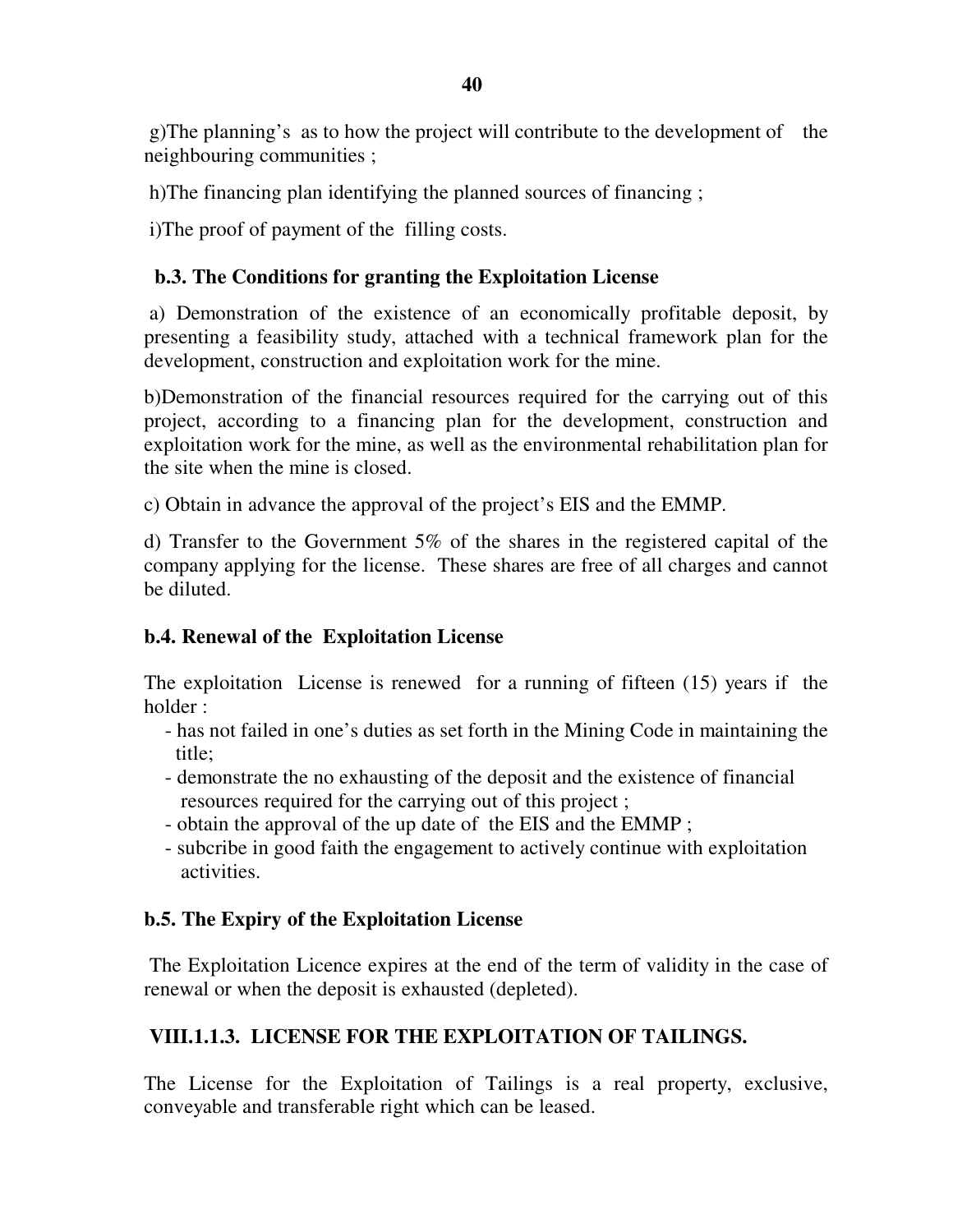This right is granted by the Minister of Mines in accordance with the License for the tailings exploitation granted by the Mining Register. It can be also issued by the Mining Register to the holder of a license for Tailings Exploitation who can transform partially this one to a certificate of Tailings Exploitation . (Article 86 of the Mining Code).

# **c.1 The validity of the License for Tailings Exploitation**

The term of validity is for 5 years renewable many times for the same duration.

As long as an artificial deposit is not depleted and is having a valid tailing exploitation License, this right can be renewed in accordance with the provision of the present Code.

# **c.2 The request for the License for Tailings exploitation**.

The application of this License is forwarded to the Mining Register who, after instruction required by the law, forwarded it to the Minister for decision.

# **c.3 Conditions for the granting of the License for Tailings exploitation**

The conditions for the granting of this License are the same as those necessary for obtaining the Exploitation License (Art.71 of the Mining Code).

# **c.4 Expiry of the License for Tailings exploitation**

This License expires under the same conditions as the Exploitation License.

# **d. THE SMALL – SCALE MINING EXPLOITATION LICENSE**

The Small Scale Mining Exploitation License is a real property , exclusive, transferable right which can be leased and transmissible. This right is noted by a mining title called " **Exploitation Certificate of Small Scale Mining**" issued by the Mining register, according to the Ministerial order bearing the granting of a Small Scale Mining Exploitation License. It confers to its holder the right to exploit the mineral substances for which it is especially issued.

# **d.1 The validity of the Small-Scale Mining Exploitation License**

The term of validity of the Small-Scale Mining Exploitation License is variable, but cannot exceed ten years, including the renewals**.** 

# **d.2 The request of the Small-Scale Mining Exploitation License**

The applicant must draft his request for the Small-Scale Mining Exploitation License and forward it to the Mining Register.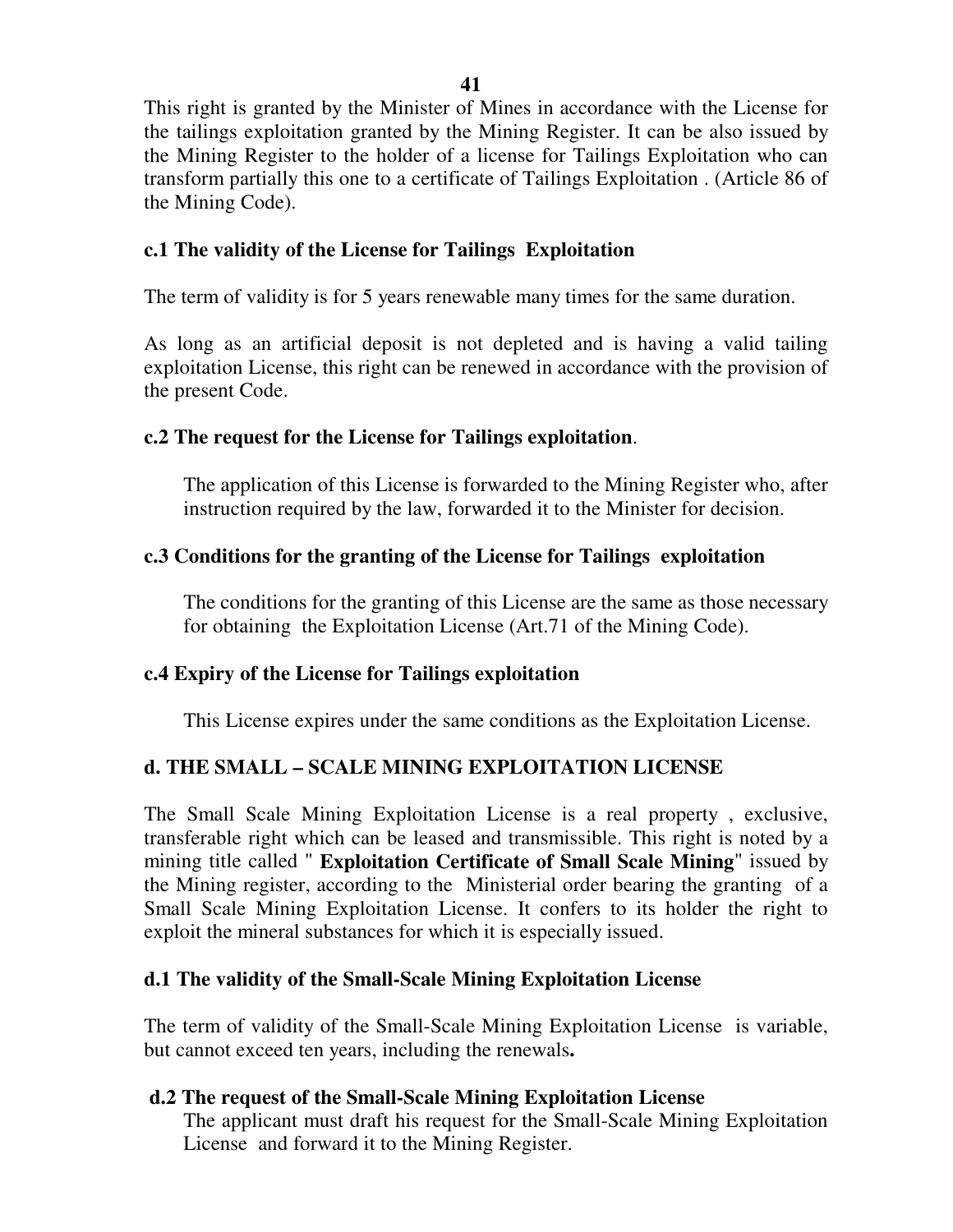# **42**

# **d.3 The conditions for the granting of the Small-Scale Mining Exploitation License**

The granting of the Small-Scale Mining Exploitation License is subordinated to the conditions hereafter:

- a. to prove the financial resources necessary to carry out the project, according to the plan of financing framework and that of the Environmental rehabilitation of the site on its closing.
- b. to obtain the prior approbation of Environmental Impact Statement (EIS) and the Mitigation and Rehabilitation Plan (MRP).
- c. to prove by a feasibility study the existence of a deposit which can not be industrially exploited on a large scale.
- d. to create a company of Congolese right in partnership with one or more people of Congolese citizenship, whose participation cannot be less than 25% of the authorized capital.

# **d.4 Expiry of the Small-Scale Mining Exploitation License**

The Small-Scale Mining Exploitation Licence expires under the same conditions as the Exploitation License (Art.78 of the Mining Code).

# **VII.1.2. ARTISANAL EXPLOITATION**

It is done:

- on the zones of golden, diamondous or any other mineral substance deposits for which the technical and economical factors do not allow an industrial or semi-industrial exploitation;
- in a zone instituted for this purpose by Order of the Minister in charge of Mines:
- by the operators holding artisanal miner's card valid for the zone concerned;
- in the respect of standards relevant to safety, hygiene, of use of water and protection of environment.

# **a.1. ARTISANAL MINER'S CARD**.

The Artisanal Miner's Card is granted by the Head of Provincial Division of Mines to the only major eligible physical people of Congolese citizenship and who are penalised by the article 27 of the Mining Code , nor incapacitated by the article 215 of the Family Code. The Artisanal Miner's Card does not confer to its holder the right to process without prior authorization the minerals from the artisanal exploitation.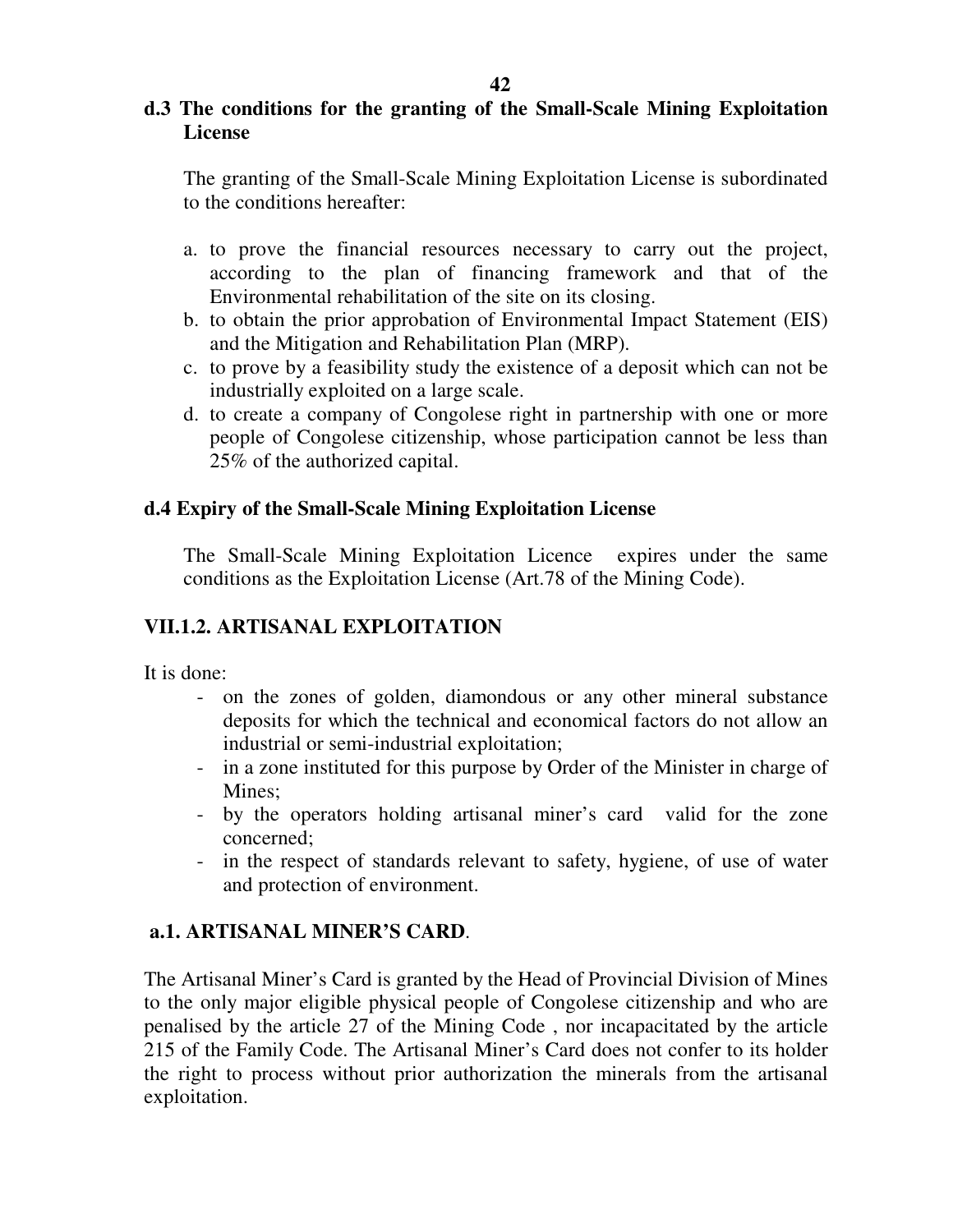# **a.1.1 Validity of the Artisanal Miner's Card**.

The term of validity of the Artisanal Miner's Card is one year, renewable for the same duration without limitation. This card can be withdrawn for violation of the standards by its holder (Art.112 of the Mining Code).

**a.1.2 The request for the Artisanal Miner's Card**. The request for the Artisanal Miner's Card is forwarded by the applicant to the Head of the Provincial Division of Mines.

**a.1.3 The expiry of the Artisanal Miner's Card**. The Artisanal Miner's Card expires at the end of the term of its validity and followed by renewal.

# **a.2. THE TRADER'S CARD** .

This card confers to its holder the right to purchase Gold, diamonds or any other precious mineral substance of artisanal production from the artisanal operators. The Trader's card is granted by the Governor of the province to major people of Congolese citizenship who provide the proof of their enrolement in the new register of trade.

# **a.2.1The request for the Trader's card**.

The application is forwarded to the governor of the province concerned.

# **a.2.2 The validity of the Trader's card**

The term of validity of the Trader's card is of one year, renewable for the same duration without limitation. However, this trader's card can be withdrawn in the case of no respect with the provision of the Mining Code (article 119 of the Mining Code).

# **a.2.3 The expiry of the Trader's card**

The Trader's card expires at the end of the term of its validity and not followed by renewal.

# **b. Authorization as a trading house**.

The authorization as a trading House for the purchase and sale of mineral substances from artisanal exploitation is granted by the Minister of Mines, under the conditions and accordingly to the law (Art.26 al.2, 123 to 125 of the Mining Code).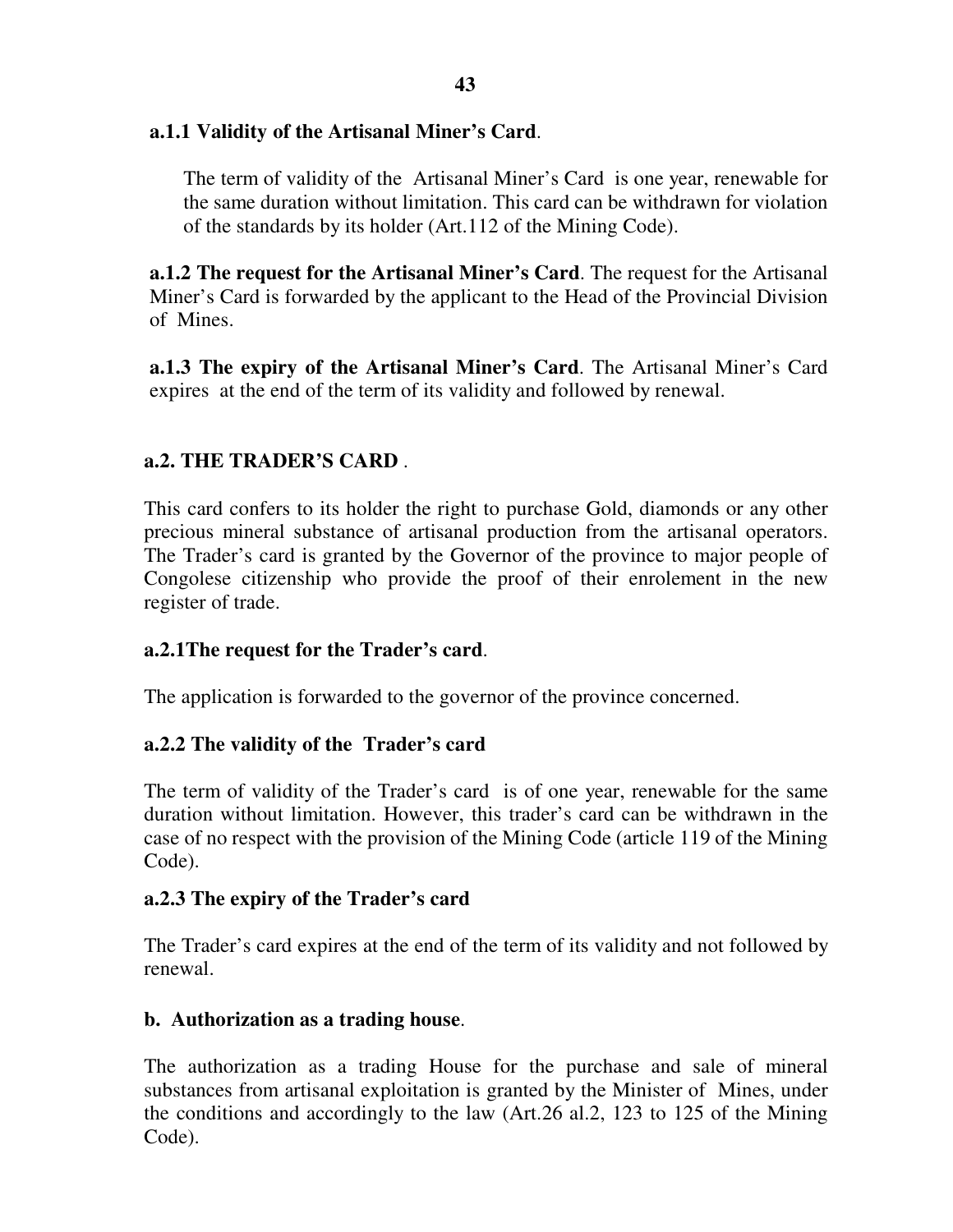# **b.1. The Validity of the authorization as a Trading House**.

This Authorization is valid for one year which can be renewable without restriction. However, it can be withdrawn by the Minister if the authorized trading house does not comply with the obligations set forth in article 126 of the Mining Code.

## **b.2.The application for the authorization as a trading house**

The application for the authorisation as a trading house for the purchase and sale of Gold, Diamonds and other mineral substances is forwarded to the Directorate of Mines and must include the following items :

- a. The proof of the enrolement in the New Commercial Registry ;
- b. The Status authenticated by a notary for legal entities ;
- c. The Extract of Police record for the first residence, valid within three months, and the certificate of good behaviour.

For the individuals :

- a. The National Identification Number;
- b. The proof of an account in the name of the applicant close to an authorized bank;
- c. The enrolment letter closed to the Central Bank of Congo.

#### **b.3. The expiry of the Authorization as a trading house.**

The Authorization as a trading house expires at the end of the term of its validity no followed by a renewal.

# **VIII.1.3. THE QUARRY RIGHTS**

The exploration and exploitation activities for quarry products are authorized by the state under the conditions set forth in the Mining Code. Any individual or legal entity meeting all the conditions can be authorized for the exploration or the exploitation of quarry products.

Quarries can be permanent or temporary.

The permanent quarry can be opened either on a public land or on a perimeter covered by a land title which is held by a third party for commercial purposes by a private individual .

Temporary Quarry can be opened :

- on a public land or on a perimeter whose land title is held by a third party for commercial purposes by a private individual ;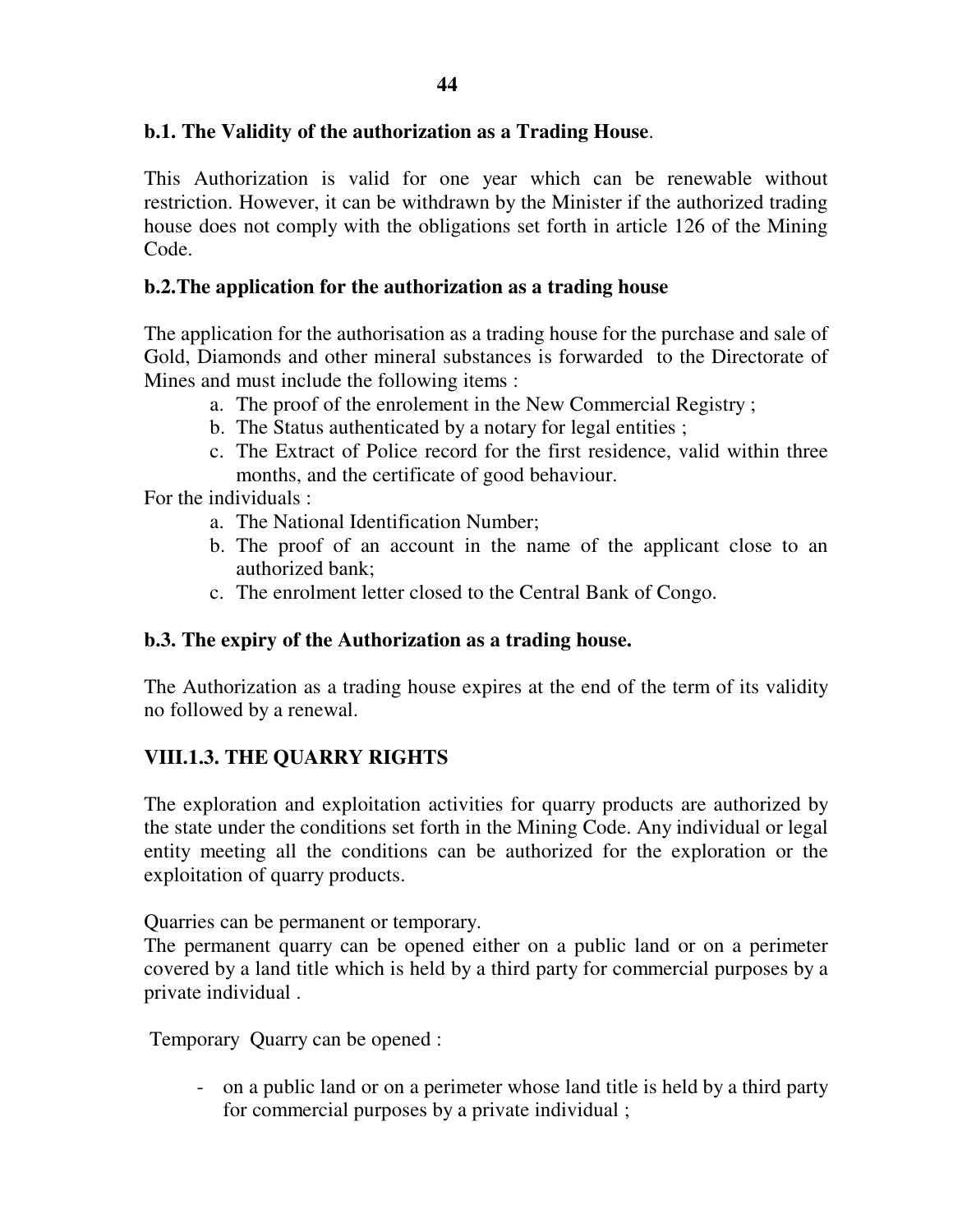- On a public land for public works ;
- By an occupant who is properly authorized for his own personal use.

The exploitation of each type of quarry is subject to different form of authorization.

However, the exploitation of temporary quarry by the owner of the land property for personal use does not require either an authorization or an advance declaration. It is however subject to the regulation with regard to safety and environmental protection rules.

# **a. THE EXPLORATION AUTHORIZATION FOR QUARRY PRODUCTS**

It is granted by the Head of the Provincial Division of Mines in accordance with the provisions of the articles 140 through 143 of the Mining Code for one year renewable once for the same duration.

The Exploration authorization of quarry products is a real, property, exclusive, non transferable, non transmissible right and cannot be leased. It gives to its holder the right to be granted with an Authorization of quarry exploitation. This right is evidenced by a quarry title called a " Certificate of Exploration of quarry products " issued by the Mining land Register. It is noted by a title called "Certificate of Research of the Quarry Materials" issued by the Mining Land register.

# **a.1. The conditions to granting of the Exploitation License of quarry products**.

Without prejudice to the provision of articles 23 through 25 and 27, the granting of the exploration License of quarry products is subject to the applicant's ability to prove his minimum financial capacity, which is equal to five times the total amount of the annual surface area fees per square, payable for the term of validity of this right.

# **a.2. The expiry of the Exploration license of Quarry product.**

Expiry of the exploration license of quarry products expires on the last day of its last term of validity or when it has not authorization for quarry exploitation at the en of the first term of validity, or when an exploitation license is granted with the perimeter which it covers.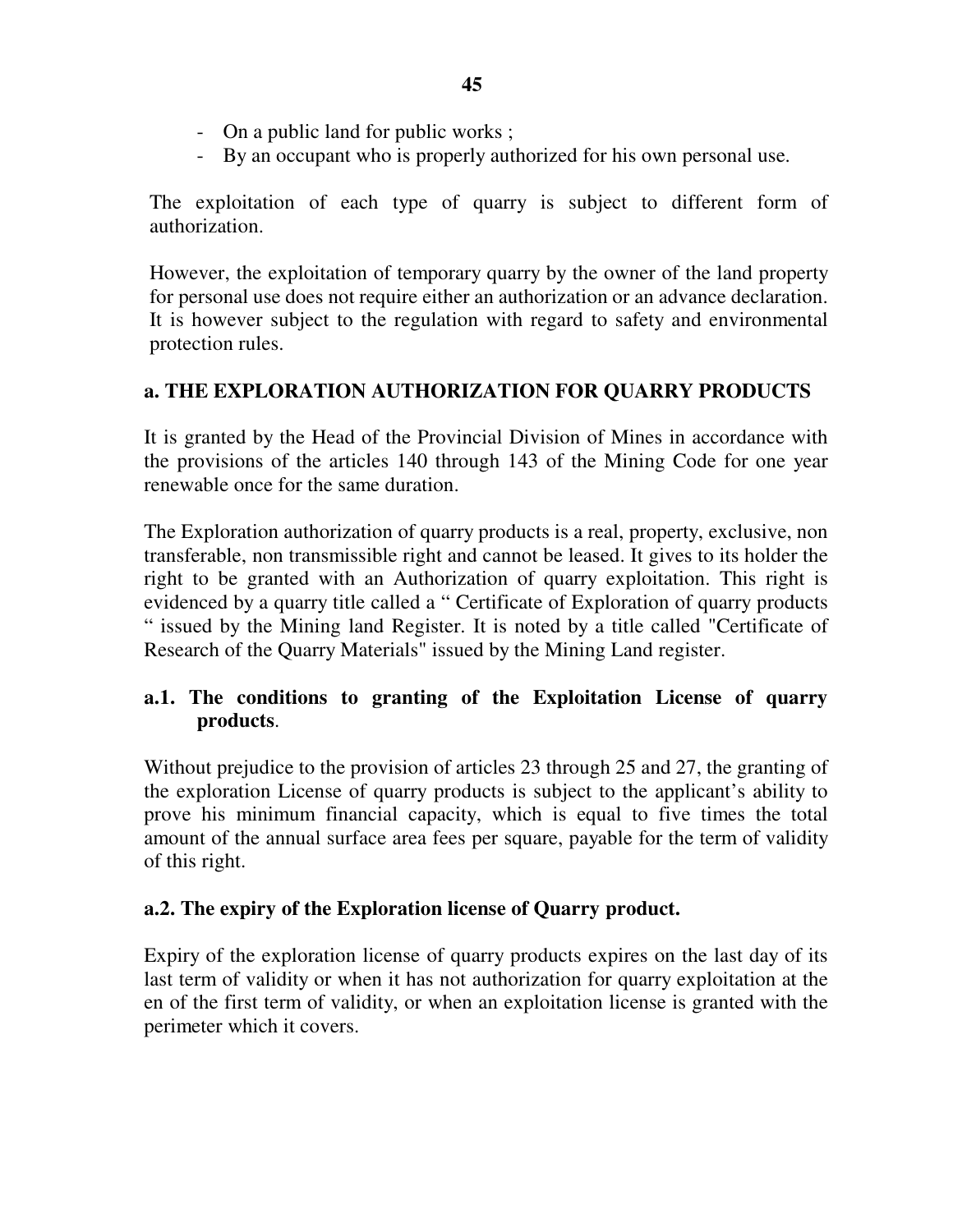# **b. The authorization for permanent quarries exploitation**

It is granted by the head of the provincial mining Division or by the Minister of Mines depending on whether the current construction materials in use or other quarry substances.

The authorization of permanent quarry's exploitation is a real right, property, exclusive, conveyable, transferable which can be leased. This right is evidenced by a quarry title called "Certificate of Permanent Quarry Exploitation" issued by the Mining Register. It has the same scope as the Exploitation License.

# **b.1. The validity of the authorization for permanent quarries exploitation**

The term of validity of the authorization for permanent quarries exploitation is five years, renewable several times for the same duration.

# b.2. **The application for the authorisation for permanent quarries exploitation**

The application of the authorization for permanent quarries exploitation is submitted to the Mining Register with the following documents attached:

- a. A copy of the valid exploration certificate;
- b. The report on the outcome of exploration works regarding nature, quantity, quality and the geographical location of the mineral resources identified;
- c. The feasibility study for the exploitation of the deposit;
- d. The financing plan with identified sources of financing targeted;
- e. The proof of payment of the filing costs;
- f. The technical framework planning for the development, construction and exploitation works for the quarry;
- g. The Environment Impact Assessment (EIA) and the Environmental Management Plan for the project (EMP);
- h. The report on the consultation with the authorities of local administrative entities and with the representative of the surrounding communities.

This application is received and processed in accordance with the conditions and procedures set forth in the provision of the articles 38 to 42 and 156 to 158 of the Mining Code.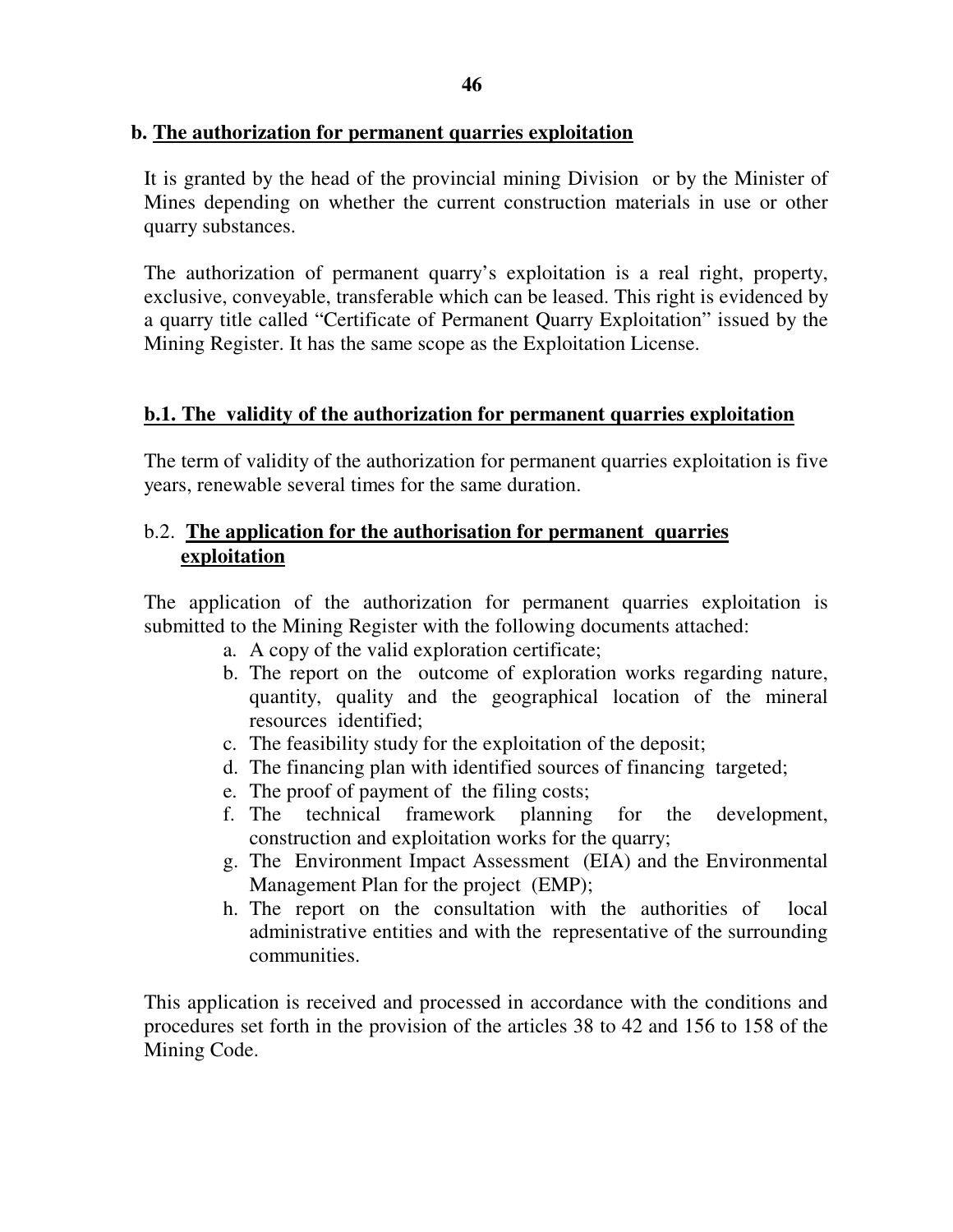# **b.3. The conditions for granting the authorization for permanent quarries exploitation**

 The granting of this authorization is subjected to the following Conditions:

a. To demonstrate the existence of a deposit by submitting a feasibility study, together with a technical plan for the development, construction and exploitation works of the quarry;

b. To proof the existence of the financial resources required for carrying out the project;

c. To provide the proof of the consent of the surface right holder, if the surface area which is the subject of the application is located within the perimeter of his property;

d. To obtain the prior approval of the Environment Impact Assessment (EIA) and the Environmental Management Plan of the project (EMP);

e. If the perimeter applied for is located within the perimeter of a valid exploitation mining right, provide the proof of the consent of the holder of said right or demonstrate that his consent was refused in bad faith.

# **b.4. The expiry of the authorization for permanent quarries**

 This authorization expires at the end of the term of validity if no renewal is applied for or when the deposit is exhausted.

N.B.: Picking up materials on a domanial property for other use than that of housekeeping is classed in the category of permanent quarry exploitation.

# **c. The authorization for temporary quarries exploitation**

The authorization for temporary quarries exploitation is a real right, property, exclusive, conveyable, transferable and transmissible right which can be leased. This right is evidenced by a quarry title called "Certificate of Temporary Quarry Exploitation" issued by the Mining Register. So, it is granted by the head of the Provincial Mining Division or by the Minister of Mines depending on whether the current construction materials in use or on other quarry substances.

# **c.1. The validity of the authorization for temporary quarries exploitation**

The term of validity of the authorization for temporary quarries exploitation is one year and can not be renewed.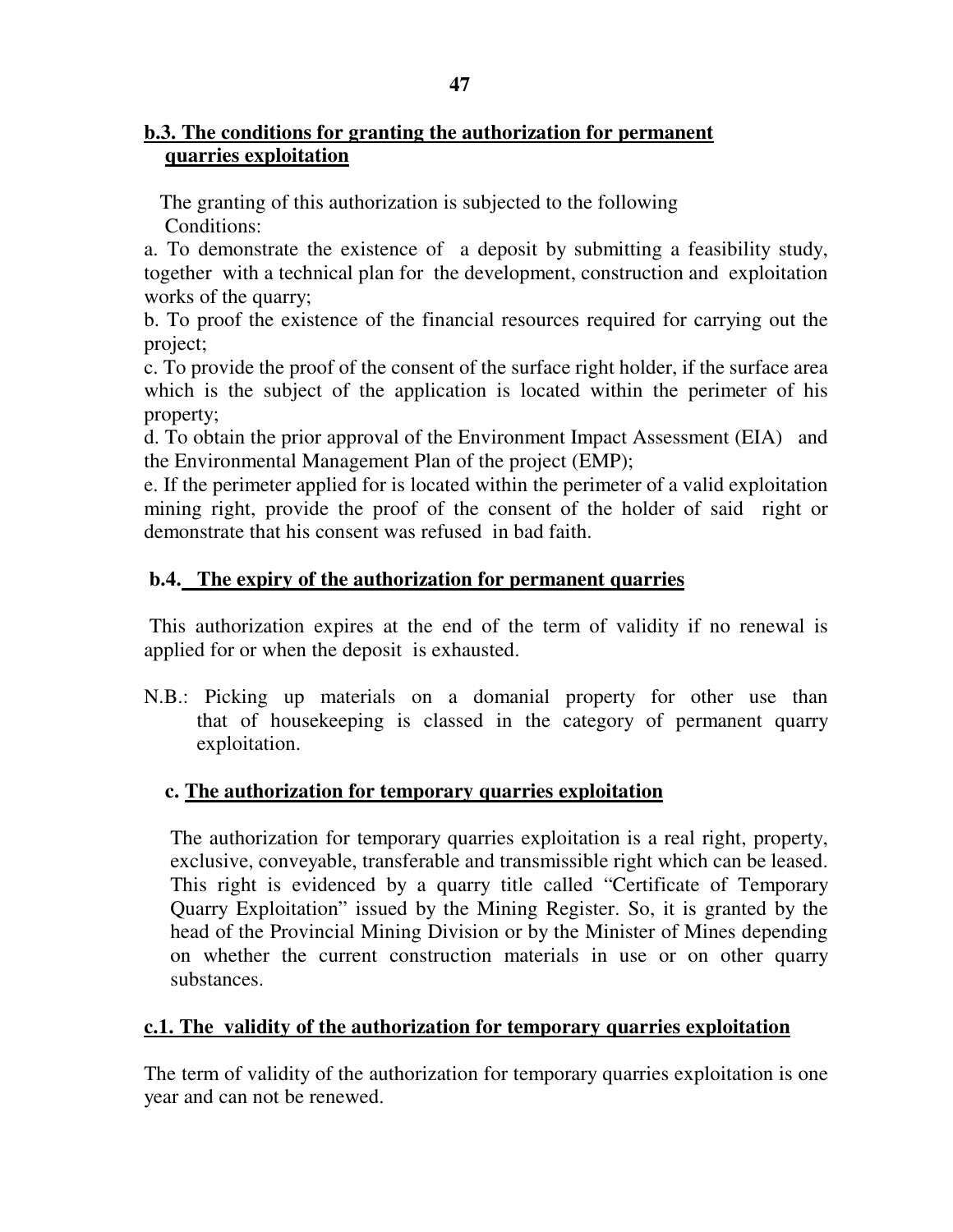# **c.2. The application for the authorisation of the temporary quarries exploitation**

The application of the authorization for permanent quarries exploitation is submitted to the Mining Register authority. It is received and processed in accordance with the conditions set forth in the provision of articles 160 and 161 of the Mining Code.

# **c.3. The conditions for granting the authorization for temporary quarries exploitation**

 The Authorization for temporary quarries exploitation is granted to the first eligible person who submits and who complies with the following conditions:

a. To demonstrate the existence of a deposit which can be economically exploited ; b. If the quarry is located on a perimeter which is covered by a land title held by a third party, submission of the written consent of the letter to the opening of the quarry ;

c. . If the quarry is located on a perimeter which is covered by an exploitation license held by a third party, submission of the written consent of the letter to the opening of the quarry, or proof that the consent was refused in bad faith.

# **c.4. The expiry of the authorization for temporary quarries exploitation**

 This authorization expires at the end of the term of validity. However the holder has the right to apply for it in accordance with the Mining Code.

# **VIII.1.4. SECURITIES**

In order to secure financial backers facing insolvent mortgage from the holder of mining or quarry right, the new Mining Code has innovated by introducing mortgage and pledge.

# **a. mortgage**

The following can be mortgaged:

- Any exploitation mining rights and the Authorization for Permanent Quarry exploitation;

- Any movables by incorporation which are located within the mining or quarry exploitation perimeter;

- The fixture used in the exploitation.

Any mortgage contract must be approved by the Minister of Mines upon request of the holder or mortgagee. In order to be enforced against third parties, any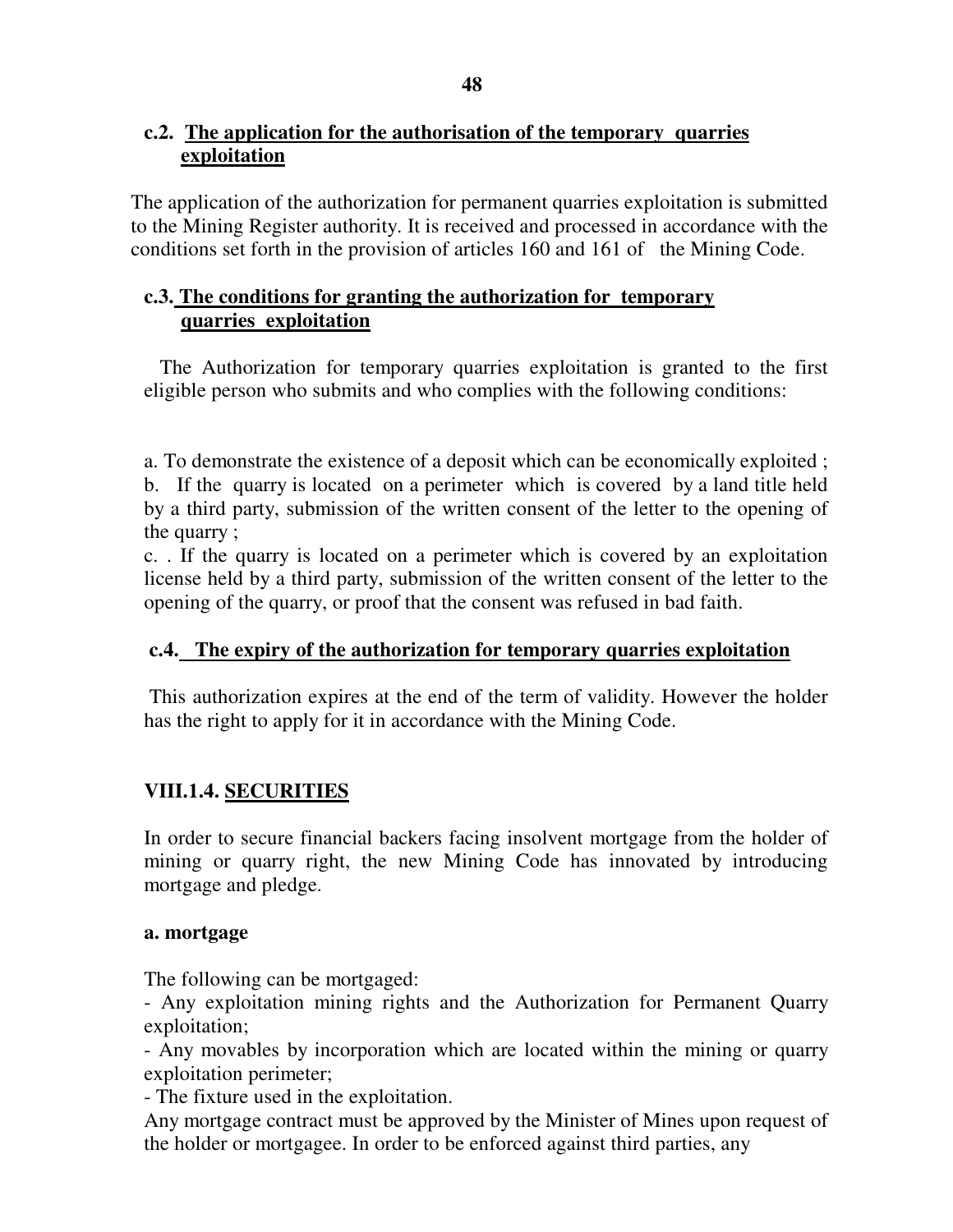mortgage approved by the Minster is compulsory registered at the back of the concerned mining or quarry title before been entered in a registry book set up and kept for this purpose by the Mining Register.

In case of default by the holder of this obligations vis-à-vis the mortgagee, on the due date agreed to specified in the mortgage deed, the latter may proceed with the procedure of forced execution of common right or take the place of the insolvent debtor (defaulting) and in this capacity require the partial or total transfer of the mining or quarry onto his own name if he complies with the conditions of eligibility in accordance with the law.

# **b. pledge**

Pledge may concern extract merchant products under mining or quarry rights. It complies with the rules of common right on the matter on the provision of articles 322 to 336 of title IV of the law  $N^{\circ}$  73-021 dated 20 july 1973 related to the general regime of properties, real estate regime and securities regime as modified and completed up to date.

# **VIII.1.5. TAX AND CUSTOMS LEGAL REGIME FOR MINES AND QUARRIES**

All mining activities and all activities of concentration, processing and/ or transformation activities carried out in Democratic Republic of Congo by the holder of a mining right and/or by its affiliated companies and sub-contractors are governed by the tax and customs legal regime provided for in title IX of the Mining Code.

This legal regime can only be modified if, and only if it is subject of a legislative Amendment adopted by the parliament.

However, if substantive law legislation adopted or enacted in the national territory after the date that the Mining Code enters into force , provides for more favourable tax or customs provisions than those contained in the Code, these new provisions are immediately applicable to mining activities.

According to the Mining Code, tax and customs legal regime applicable to mining activities include:

- Tax on vehicles;
- Tax on the surface area of mining and hydrocarbons concessions;
- Tax on land;
- Tax on movable (property);
- Income tax ;
- Tax on rental income;
- Tax on salaries;
- Exceptional taxes on salaries expatriates;
- Tax on the internal turn over ;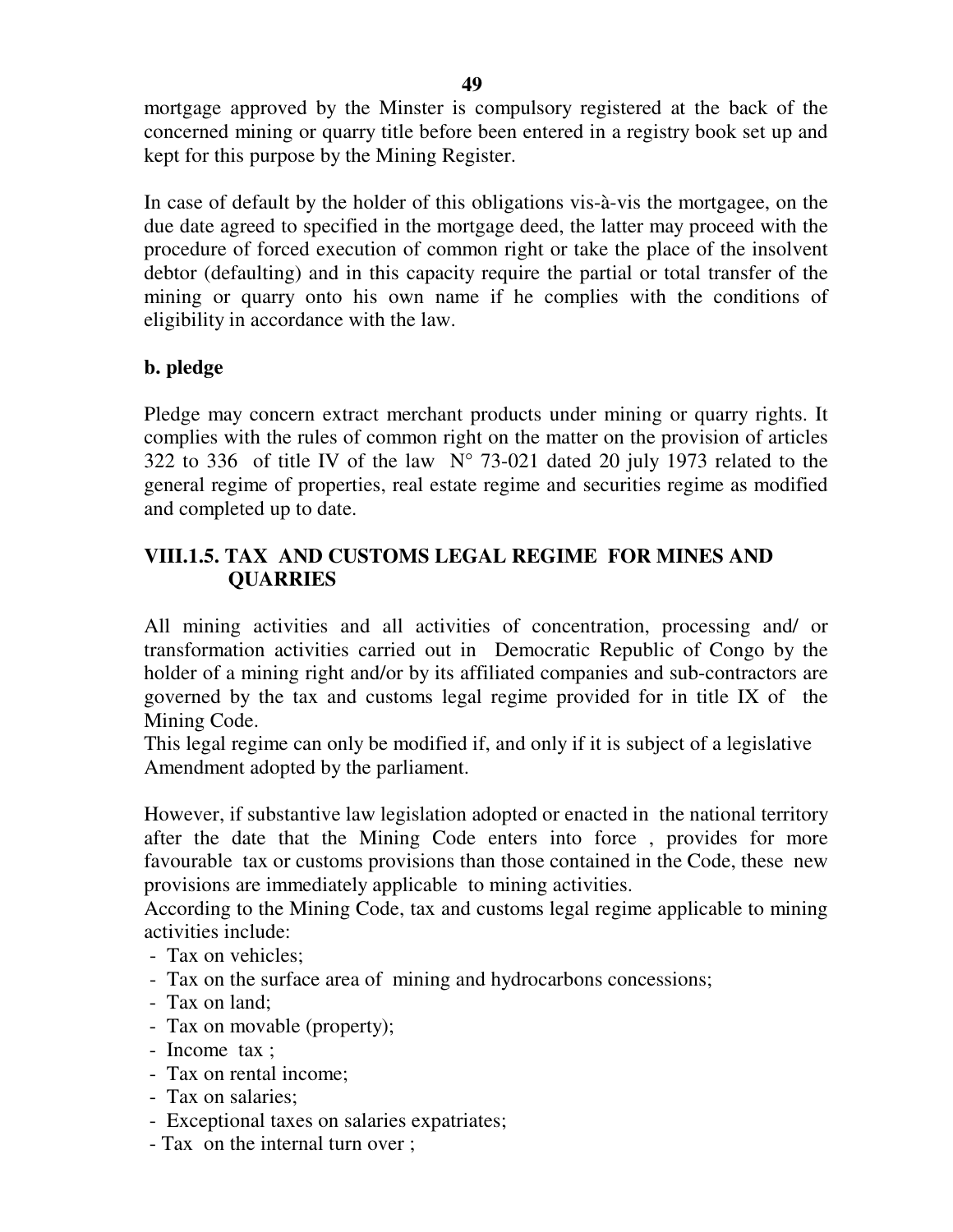- Tax upon entry, consumption and excise duties;
- Special tax on road traffic;
- Mining Royalties;
- Surface area fees.

All these taxes and fees are those of common right. The perception rates and conditions applied are those of common right in force since 11 July 2003, except the tax upon entry which is specified in the Article 232 of the mining Code.

The artisan miners, traders and trading Houses are subjected to tax and customs regime set by an interministerial decision signed by the Minister of Mines and that of Finances.

But, the Small-Scale mining exploitation is subjected to the customs regime applied for mining activities and to the unique tax regime which is 10% of the turnover from the value of merchants product sale.

However, the holder of a Small-Scale Mining license may opt irrevocably for tax legal regime applied to mining activities.

The exploration and exploitation activities of quarry products are subjected to tax and customs legal regime specified by the tax Code and the customs Code of the Democratic Republic of Congo.

# **VIII.1.6. THE FOREIGN EXCHANGE REGIME**

The holders of the mining rights benefits from the freedom to convert capital contributions and funds in the Democratic Republic of Congo at the best rate of exchange offered by the authorized banks on the day of the exchange operation.

However, the holder of mining rights may resort, for the exchange of paper currency, to approved non-banking intermediaries other than financial services companies. Thus, he is authorized to make in favour of non-residents, after paying for the taxes and changes owing, the transfer of revenue, the current transfers and the transfers on account of movement of capital in connection with the mining right activities.

In addition, the foreign personnel residing in the national territory, employed by the holder of a mining title, are guaranteed the free conversion and free transfer of all or part of the amounts owed to them, provided that the interested parties have paid for their taxes and various changes in accordance with the legislation in force in the Democratic Republic of Congo.

The transfers of the funds required for the transactions listed above must be made solely through an approved bank, provided an exchange document is signed.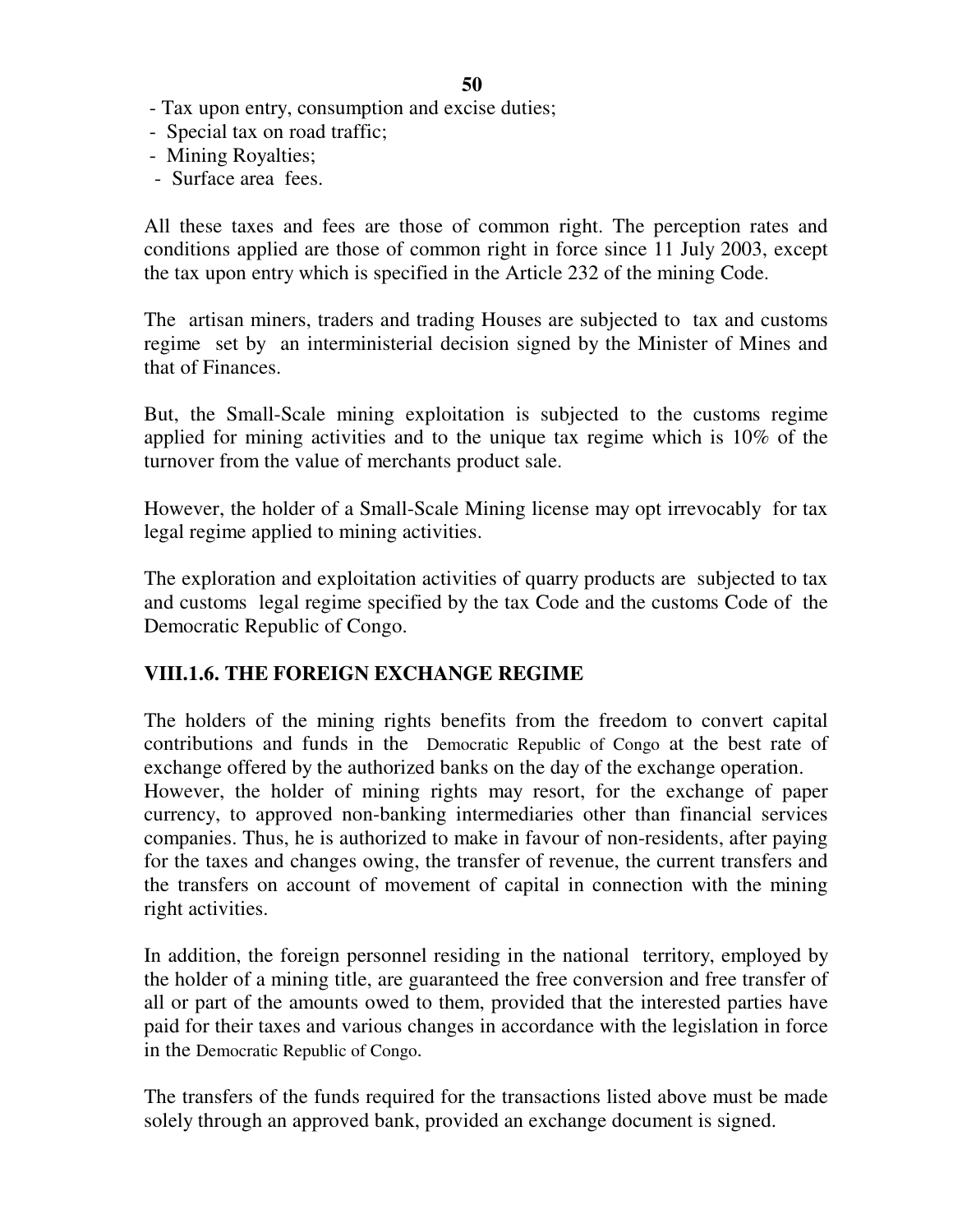The holder who experts commercial mining products is authorized to keep and manage in his main account and accounts for the servicing of the foreign debt, the receipt from his export sale up to a limit of 60%. He must rapatriate into his main national account held in the Democratic Republic of Congo, 40% of the receipts from exports within fifteen (15) days of receipt of same in the main account held abroad.

People working in the quarry sector are subjected to common right concerning exchange operations.

The holder must pay the Congo Central Bank exchange control duties of 2/1000 on any payment abroad made by the approved banks accounts from in banks in the Democratic Republic of Congo both for revenue and for expenses, with the exception of repatriations receipts originating from the main account, and any debit or credit transactions made from his main account, with the exception of transfers in favour of accounts for the servicing of the foreign debt.

# **VIII.2 IMPLEMENTATION REGULATIONS**

In accordance with article 334 of the Mining Code , the implementation conditions of that Code are set by the Mining regulation texts enacted by Decree  $N^{\circ}$  038/2003 of  $26<sup>th</sup>$  march 2003 which fall within the competence either of the president of the Republic by decree or by the Minister of mines ( ministerial decisions ) or else together with his colleague, the Minister of Finances (interministerial decisions )

#### **IX. SOME USEFUL ADDRESSES**

It is very important for readers of this guide to halle an idea on welcoming infrastructure such as Banks, Transport companies, Telecommunication companies, Hotels and restaurants make your stay in DRC more pleasant.

#### **IX.1. BANKS AND FINANCING INSTITUTIONS**

#### **IX.I.I BANKING INSTITUTIONS**

Beyond the National Bank, the Banque Centrale du Congo " BCC", the Democratic Republic of Congo has significant network of Banks, comprising of head offices, agencies, and branches all over the country. Here under, are some of them:

## a. **Banque Commerciale du Congo « BCDC »**

- Head office: KINSHASA

 Boulevard du 30 Juin Kinshasa - Gombe. P.O. Box 2798 Kinshasa 1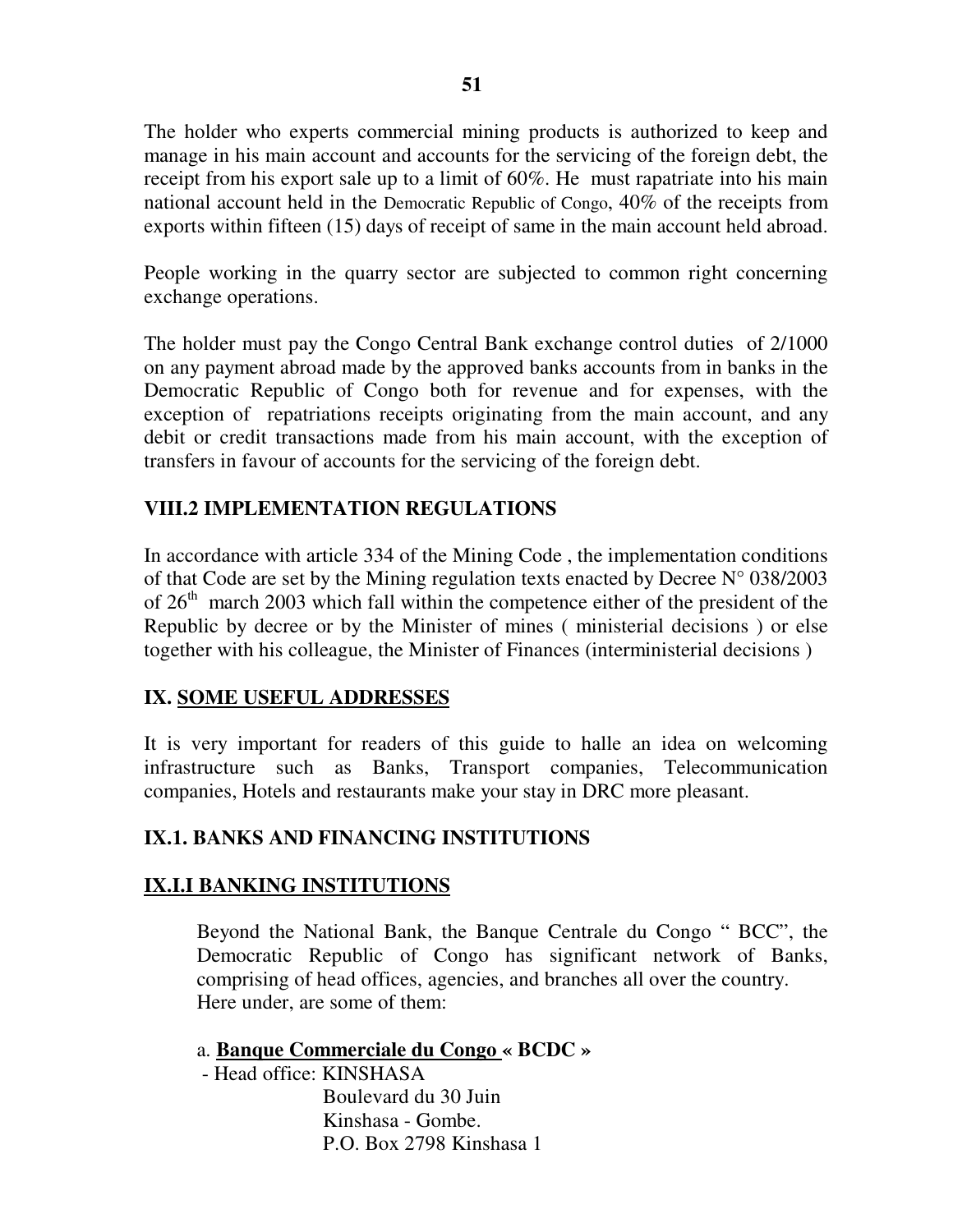With Agencies and branches at: MATADI, BOMA, MOANDA, LUBUMBASHI, LIKASI, KISANGANI, BUNIA, BUTEMBO, GOMA, BUKAVU, KANANGA, MBUJI-MAYI, ISIRO, MBANDAKA, GBADOLITE, GEMENA, KINDU and KIKWIT.

Corresponding Banks: Belgolaise, European American Bank, Banque Belge pour l'étranger, Union des Banques Suisses.

#### **b. Union des Banques Congolaises** ″**UBC**″

 Head office : 6, Avenue des aviateurs, Kinshasa /Gombe P o Box : 197 Kinshasa1

 With branches and agencies at : MATADI, BOMA, LUBUMBASHI, KOLWEZI, KISANGANI, GOMA, BUKAVU, KANANGA, MBUJI-MAYI and ISIRO.

Corresponding Banks : Banque Bruxelles-Lambert, Banque Nationale de Paris

#### **c. Banque du Commerce et de Développement "BCD"**

 Head office : 87,Boulevard du 30 Juin , Building of the Hellenic Community Tel.: +(243)12 20106 /20176 /21872 +(243) 8801768 Fax : 00243 8801927/ 8801925 P.O Box. 2997 Kinshasa1 E-mail: bcd-kin@bcd.cd

 With branches and Agencies at : MATADI, LUBUMBASHI, BOMA, LIKASI, GOMA, BUKAVU, KISANGANI, ISIRO, MBUJI-MAYI, KANANGA.

#### **d. Stanbic Bank Congo sarl**

- Head office : 12, Avenue de la Mongala Kinshasa/Gombe P.O Box. 16297 Kinshasa-Gombe Fax : 00243 88446216 E-mail : sbicongo@raga.net Corresponding Bank : Standard Bank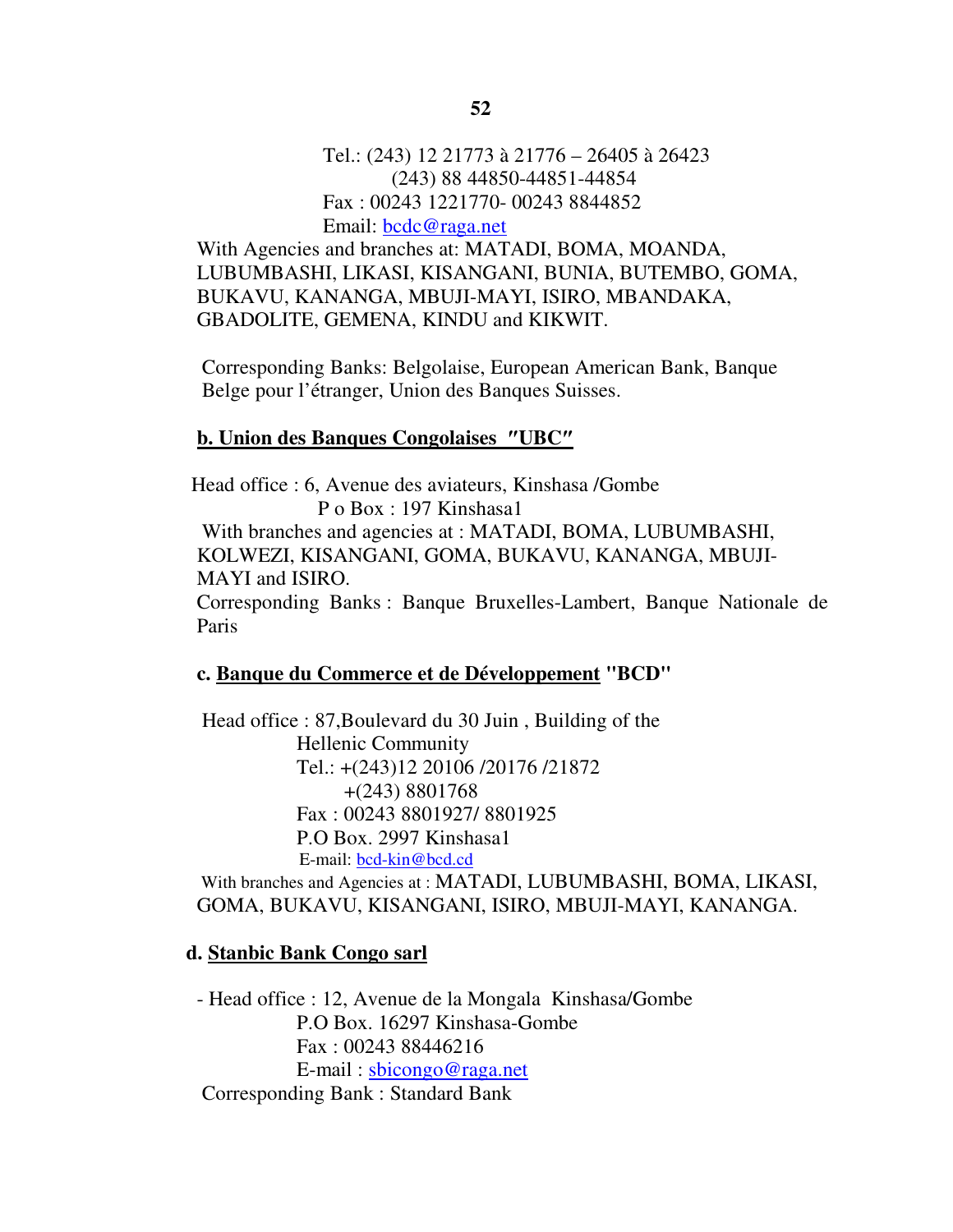**e. Banque Internationale de Crédit (B.I.C)**

 -Head office : 191, Avenue de l'Equateur, Kinshasa-Gombe Po Box: 1299 Kinshasa1 Tel: +(243)8841940/8843790/8845631/8801487/8843159 Fax : 002438801125 E-mail : bic@ic.cd

## **f. City Bank**

 - Head office : Croisement des Avenues Ngongo-Lutete et Colonel Lukusa. Immeuble City Bank, Kinshasa/Gombe P.O Box. 9999 Kinshasa1 Tel.: +(243)1220555 /88040015 Corresponding Bank : City Bank throughout the world

# **g. Banque Internationale pour l'Afrique au Congo (BIAC)**

- Head office : 04, Avenue du port, Building FORESCOM Kinshasa-Gombe

# **h. RAWBANK**

 **-** Head office **: 3487,** Bldg. Du 30 Juin , Kinshasa/Gombe**.**  P.O Box. 2499 Kinshasa1 Tel.:+24398124900/9902884/8953201/ E-mail: rawbank@raga.net

# **IX.1.2. OTHER FINANCIAL INSTITUTIONS**

 The other Congolese financial institutions are numerous and scattered through out of the country, the most significant are:

# **a. Société de Financement du Développement "SOFIDE"**

 Head office : 9-11 avenue Marinel, Kinshasa/Gombe P.O Box. : 1148 Kinshasa-1 Tel.: +(243)12 33760.

# **b. Société Nationale d'Assurance "SONAS"**

 Head office : Boulevard du 30 juin , Kinshasa/Gombe. P.O Box : 3443 Kinshasa-Gombe ,Tel.:+(243)12 25051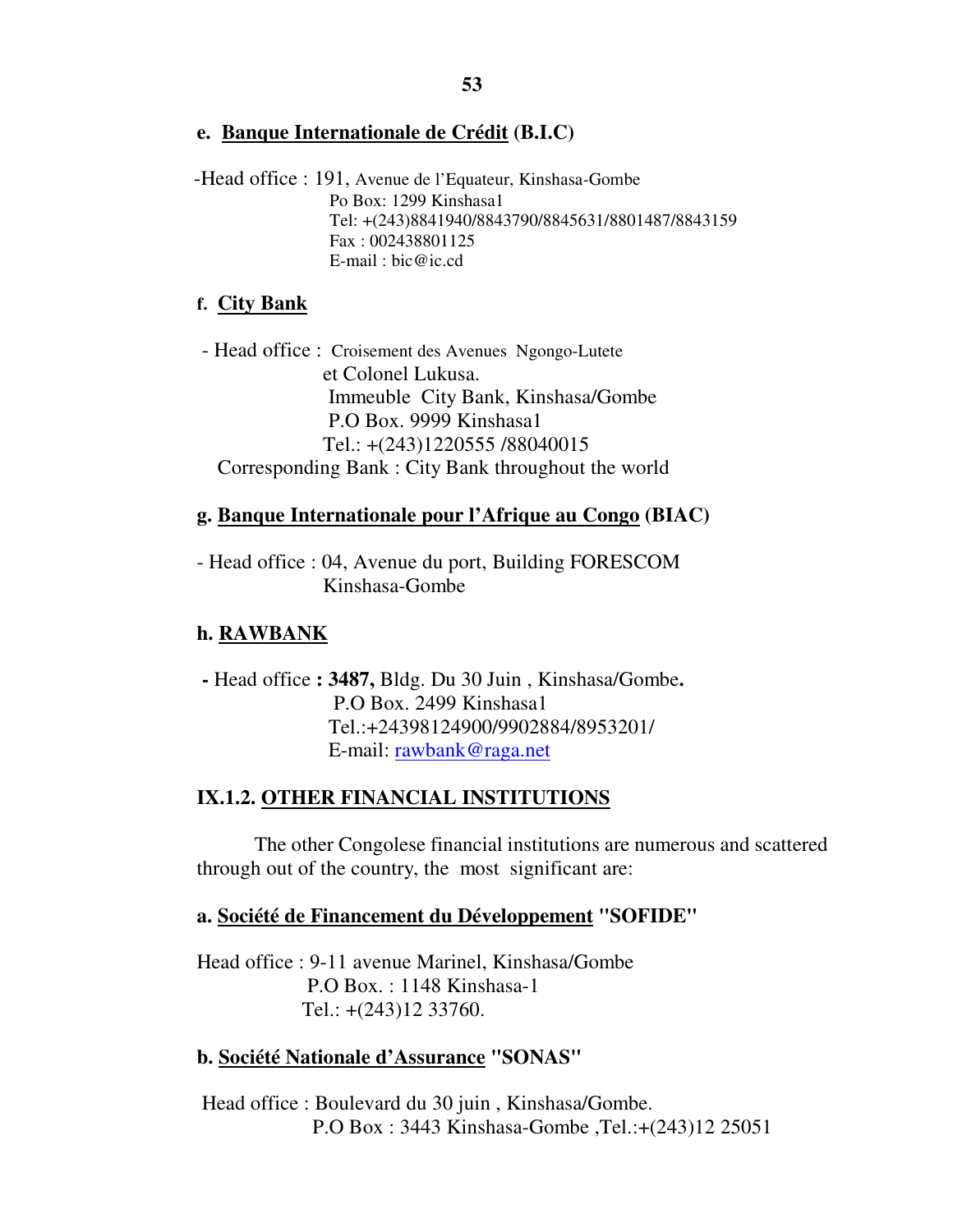With branches and agencies at: MATADI, BOMA, MOANDA, KIKWIT, LUBUMBASHI, LIKASI, KOLWEZI, KISANGANI, ISIRO, BUNIA, MBUJI-MAYI, KANANGA, GOMA, BUKAVU and MBANDAKA.

#### **c. Caisse d'Epargne du Congo "CADECO"**

 Head office : 38, avenue de l'épargne, Kinshasa/Gombe P.O.Box: 81447 Kinshasa-1

With branches and agencies at : MATADI, LUBUMBASHI, KISANGANI, MBADAKA, MBUJI-MAYI, KANANGA, KIKWIT, GOMA and BUKAVU.

### **d**.**.Office Congolaise des Postes & Télécommunications "O.C.P.T."**.

Head office : 95, Blvd du 30 Juin, Kinshasa-Gombe

 With branches and agencies at : MATADI, KIKWIT, LUBUMBASHI, KISANGANI, BUKAVU, GOMA, MBANDAKA, MBUJI-MAYI, KANANGA and KINDU.

#### **IX.2. AIR LINES COMPANIES**

Democratic Republic of Congo is one of African countries which possesses an important air line network.

Despite the national air line company, the "Lignes Aériennes Congolaises" (LAC), it has a wide range of private and other international Companies.

#### **IX.2.1. NATIONAL COMPANIES**

a. Lignes Aériennes Congolaises ″LAC″

Head office : 04, Avenue du Port, Kinshasa–Gombe Tel : + 243 (12) 20874

b. Hewa Bora Airways ″H.B.A*.*″

Head office : Kinshasa, Avenue Kabambare n° 1928, Kinshasa - Barumbu. Tel :  $+(243)$  88 46947.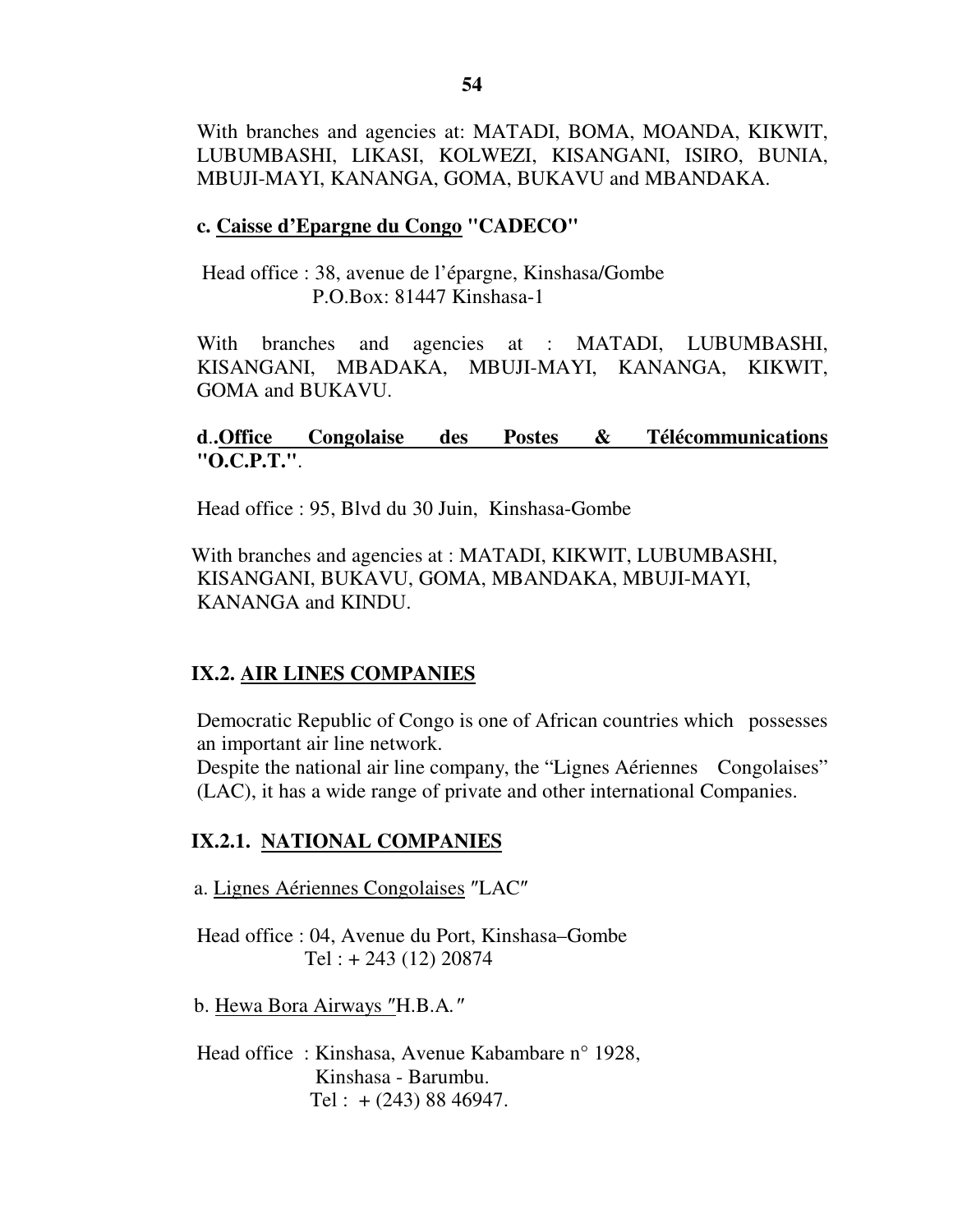#### c. MALILA AIRLIFT

 Head office : Avenue Basoko, Kinshasa-Gombe. Tel : + (243) 88 46428. Fax : +12123727643

#### d. MALU AVIATION

 Head office : Aéroport de Ndolo, Kinshasa - Ndolo. Tel :  $+(243) 88 46801$ 

#### e. BUSINESS AVIATION

 Head office : Avenue de la plaine n° 1345, Kinshasa-Limete Tel :  $+ 243$  (88) 45588

f. Compagnie Aérienne Africaine d'Aviation « CAA »

 Head office : Building GAP/INTERFINA, Blvd du 30 juin, Kinshasa-Gombe.

g. Air Kasai

 $\overline{a}$ 

 Head office : Aerodrome de Ndolo, Kinshasa/Barumbu PoBox: 541 Kinshasa1 Tel : +243 88 41518

#### **IX.2.2.. INTERNATIONAL AIR LINES COMPANIES**

#### a. SN BRUSSELS AIRLINES

Office : 33, Boulevard du 30 juin, Kinshasa- Gombe Tel: +243 8975001/ 8975002/8975003/8975004. Fax : 00 (243) 8843544.

b. AIR FRANCE

 Office: Hotel Memling Tel: +243 8807903/8844473

#### c. ETHIOPIAN AIRWAYS

Office : 09, Avenue du port , Kinshasa/Gombe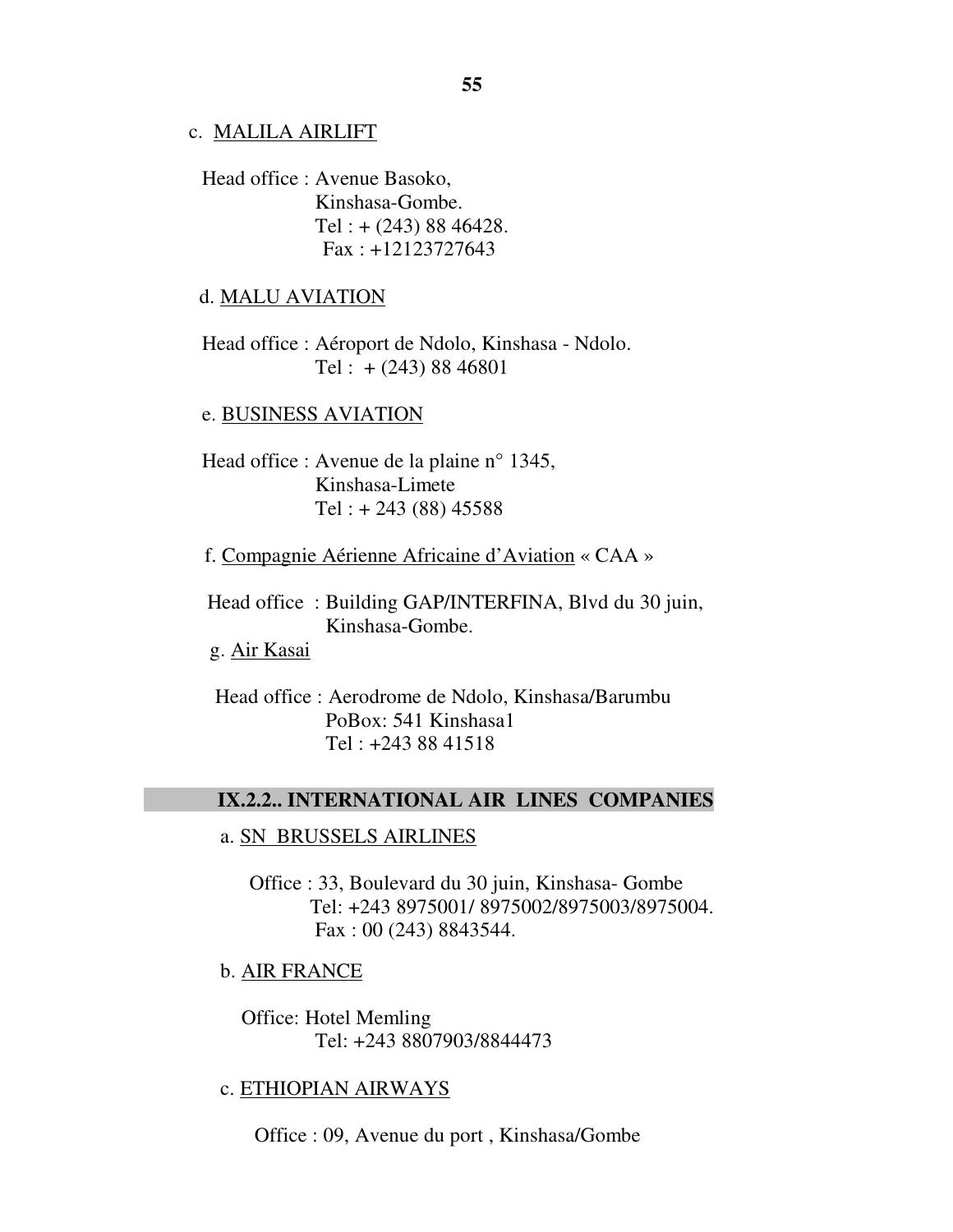d. CAMEROUN AIRLINES

Office : Boulevard du 30 juin, Kinshasa – Gombe Tel: +(243)8840258 +(243) 12 21268

e KENYA AIRWAYS

Office : Boulevard du 30 juin n°10, Kinshasa - Gombe. Tel : + 243 (12) 20 920/921 ; + 243 (88) 40 754

#### f. T.A.A.G.

Office : Immeuble du 30 juin, Boulevard du 30 juin Kinshasa/Gombe Telephone : + (243) 12 21.409. g SOUTH AFRICAIN AIRWAYS "SAA"

 Office : Galerie du Centenaire, Boulevard du 30 juin Kinshasa – Gombe Tel :  $+(243)$  895945. Tele Fax : +243 12 20670

#### **IX.2.3. TRAVEL AGENCIES**

For more information, any investor or tourist expecting to visit the country may freely contact one of the following travel agencies:

#### a.ICARE TRAVELS

Office : Boulevard du 30 juin, Building la Rwindi P.O. Box : Kinshasa-Gombe, Telephone :  $+ 243 (12) 21566 - 21979$ ,  $+ 243 (88) 46767$ With branch in Lubumbashi

b.JEFFERY - TRAVELS

Office : Boulevard du 30 juin n° 60 Immeuble Mayumbe, Kinshasa – Gombe. Telephone : + 243 (12) 21680 ; + 243 (88) 41883/41722.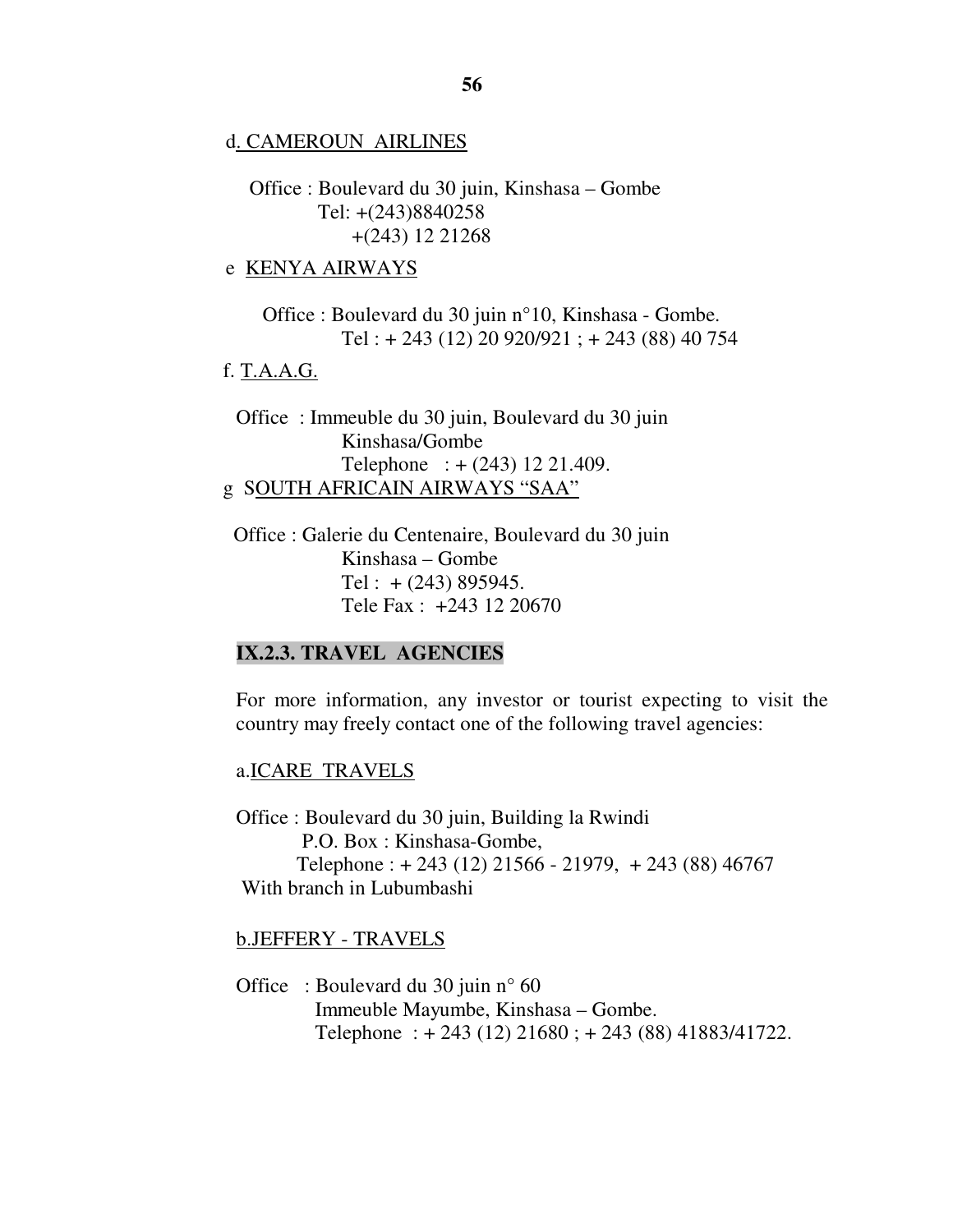#### c. AGENCE AMAZONE

Office : Hôtel Memling P.O. Box : 13535, Kinshasa - Gombe. Telephone : + 243 (12) 20741, +243 (88) 46398

#### d.Congo Travel Service (C.T.S.)

Office : Boulevard du 30 juin n° 11 Kinshasa-Gombe. Telephone : +243 (12) 20216, +243 (88) 44 582/525 Welcome service : + 243 (88) 41934 Fax : 1 530 687 6637 E-mail : congotravelserv@raga.net

## **IX.3 TELE COMMUNICATION AND EXPRESS MAIL COMPAGNIES**

Despite the "Office Congolais de Poste et Telecommunication" (O.C.P.T.), wich is a national company for postal and phone communication, there are other cellular phone and express mail companies as listed below:

Office Congolais des Postes et Télécommunications « OCPT »,

Head Office : 95, Boulevard du 30 juin, Kinshasa-Gombe. With branches and agencies throughout the country. Telephone : + (243) 12.20 115/ 21885/ 20 225

#### **IX.3.1. Sociétés de telecommunications**

1. STARCEL CONGO

 Head Office : 25, Avenue de la justice , Kinshasa/Gombe Telephone : + 243 (88) 41011.

2. COMCELL

Head Office : 06, avenue du Port , Kinshasa/Gombe B.P: 614, Kinshasa 1 Tel :+(243)12 20239/20241/53500 Fax: 37797990026 E-mail: comcell@raga.net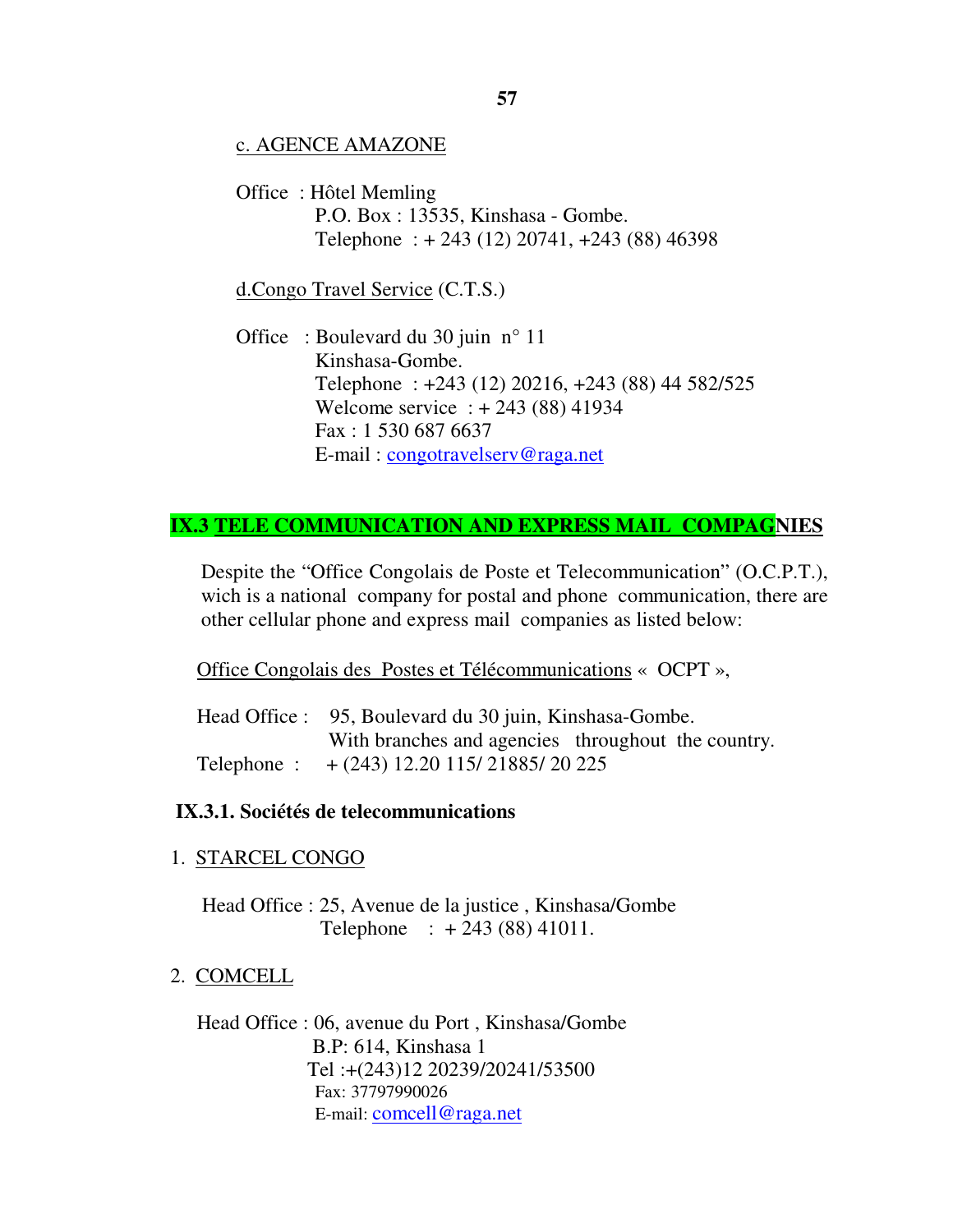- 3. AFRITEL
	- Head Office :1517, avenue Colonel Ebeya, Kinshasa/Gombe Telephone : + (243) 7802000

#### 4. VODACOM.

 Head Office : Immeuble GULF, Boulevard du 30 juin Kinshasa/Gombe. Telephone : + (243) 81444000/8100030 Fax : +243813131350

#### 5. SOGETEL

Head Office : 743, avenue Mama YEMO, Lubumbashi /Katanga. Tel: +243 88961123/8841900/8841510 Fax : 002432342206 E-mail : dg@sogetel.cd

#### 6. CELTEL CONGO ( R.D.C.)

Head Office : Avenue du Tchad, face Hotel Memling, Kin/Gombe. Telephone : + (243) 9900100.

#### 7. CONGO - CHINE TELECOM

Head Office : 8, Av. du Port, Kinshasa- Gombe. B.P.:8402 Kinshasa 1 Tel :  $+(243)$  8400085/8400086. E-mail : cct01@ic.cd Site Web : www.zte.com.c./cct

#### 8. CONGO–KOREA TELECOM.

Head Office : Boulevard du 30 juin à côté de la Sonas, Kinshasa-Gombe. Tel: + (243) 98208695/ 98842929 + (243) 818103977/818138749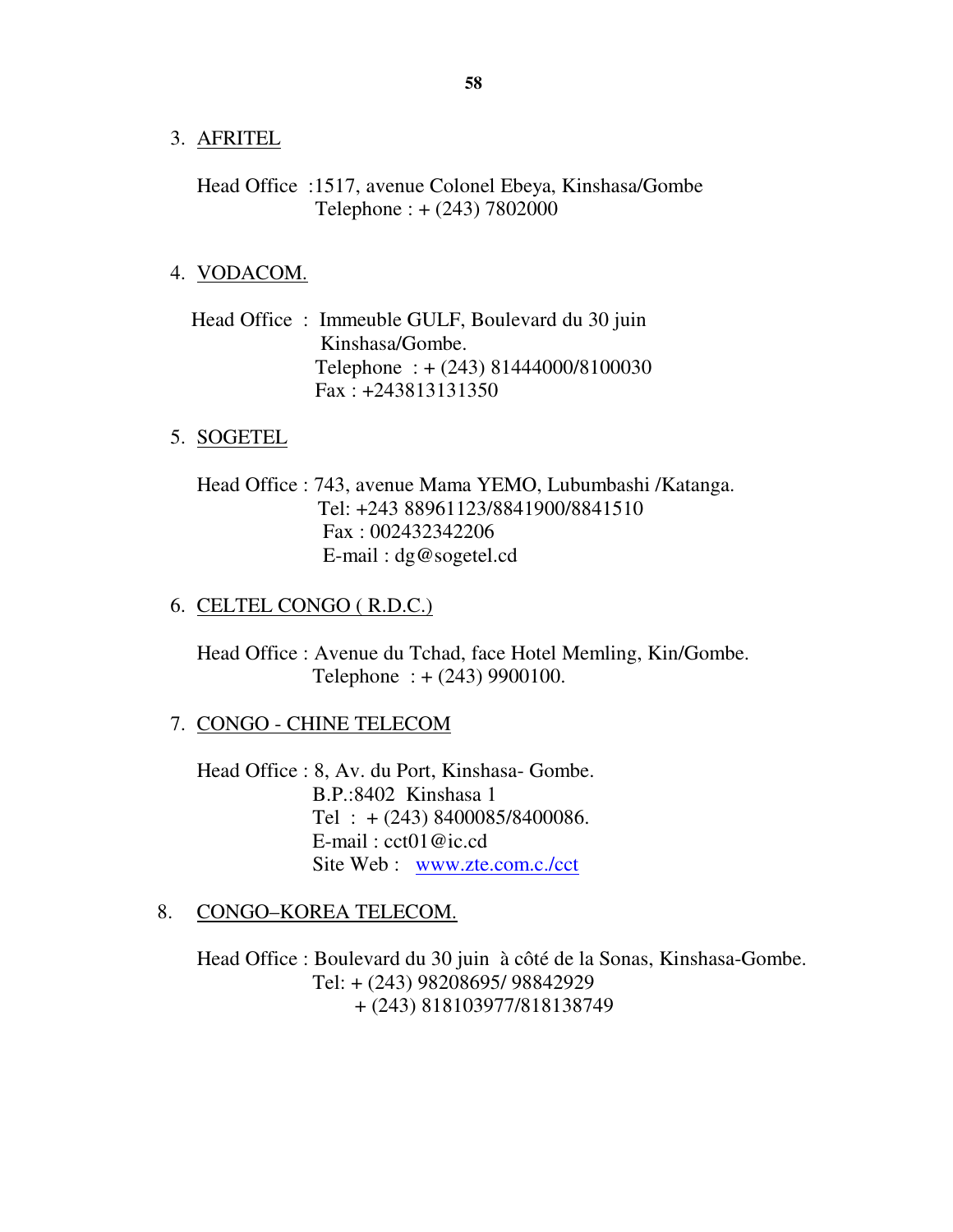#### **IX.3.2. Société de courriers express**  Í

# D.H.L.

Office : 80, avenue du Marché, face Hotel de ville,Kinshasa-Gombe. With branches in main cities.

# **IX.4. HOTELS AND RESTAURANTS**

Democratic Republic of Congo has an important hotel industry to sustain the national tourism service.

# **I.X.4.1. KINSHASA**

- a. GRAND HOTEL DE KINSHASA (5 stars). Address : avenue Batetela P.O. Box 9535/Kinshasa-Gombe Tel : +(243) 33.111/33024/8801111 Fax: +(243) 8841500- 12123769564 E-mail: Kinshasa@interconti.com
- **b**. MEMLING (5 stars) Address : 05, Avenue du Tchad, Kinshasa-Gombe
- **c.** CHRISTMAS (4 stars) Address : 302, avenue Nyembo, Kinshasa-Gombe Tel : +(243)8801157/ 8803939
- **d.** ESTORIL (3 stars) Address : 95, avenue du Flambeau, Kinshasa-Gombe
- **e.** GUEST HOUSE (3 stars) Address : 1991, avenue du Flambeau, Kinshasa-Barumbu
- **f.** DIPLOMATE (3 stars) Address : 01, Masamba, Kinshasa-Gombe
- **g.** INVEST ( 3 stars) Address : Cité de la Voix du Peuple, Kinshasa-Lingwala
- **h.** UNIVERS (3 stars) Address : 43, Kilombwe, Kinshasa-Lemba

 **i.** INVEST DE LA GOMBE ( 2 stars) Adress : Avenue du Haut Commandement , Kinshasa-Gombe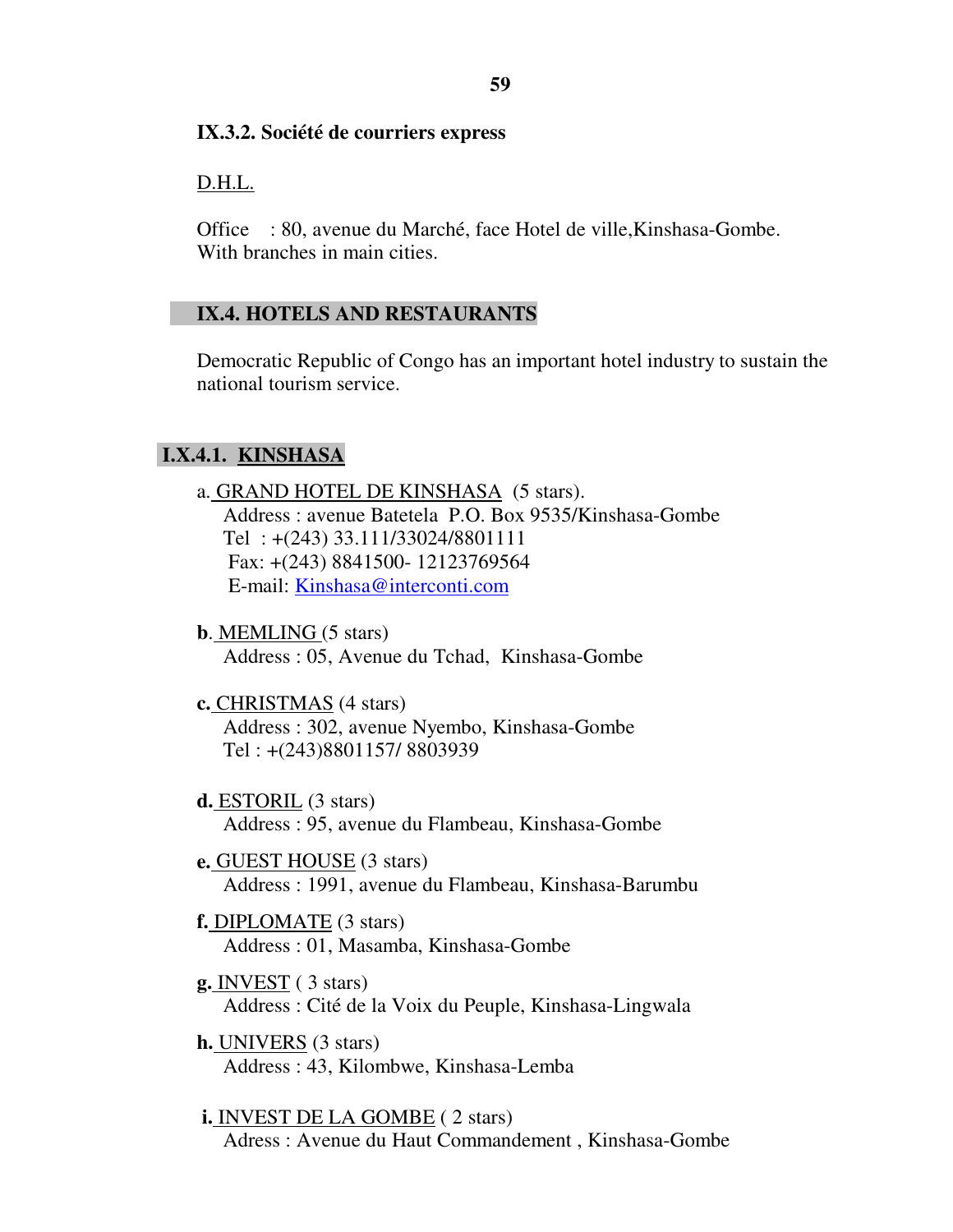**j.** PHOENIX (2 stars) Address : 4259, avenue du Flambeau, Kin-Barumbu

 **k**.TROPICAL (2 stars) Address : 1523, avenue de l'aviation, Kin-Barumbu

### **IX.4.2. IN THE PROVINCES**

# **a BANDUNDU PROVINCE**

- ♦ HOTEL SALONGO (2 stars) Avenue Kasaï n° 24 Bandundu
- ◆ HOTEL LENKO (2 stars) Avenue de l'aviation n°404 Bandundu
- ♦ HOTEL DU KWILU (3 stars) Boulevard Mobutu n° 01 Kikwit

#### **b. BAS-CONGO PROVINCE**

- ♦ HOTEL METROPOLE (3 stars) Avenue Kissanda n° 02 Matadi
- ♦ HOTEL AUBERGE DU VIEUX PORT (3 stars) Avenue Nzadi Boma
- ♦ HOTEL ATLANTIC BEACH (3 stars) Place Tonde Moanda
- ♦ HOTEL CHEZ TONTON (2 stars) Avenue Lukeni n° 560 Matadi
- ♦ HOTEL LEDYA (3 stars) Avenue Sita, Kikanda , Matadi Tel: +(243)9851054/98510223/9922537 E-mail : flathôtel@caramail.com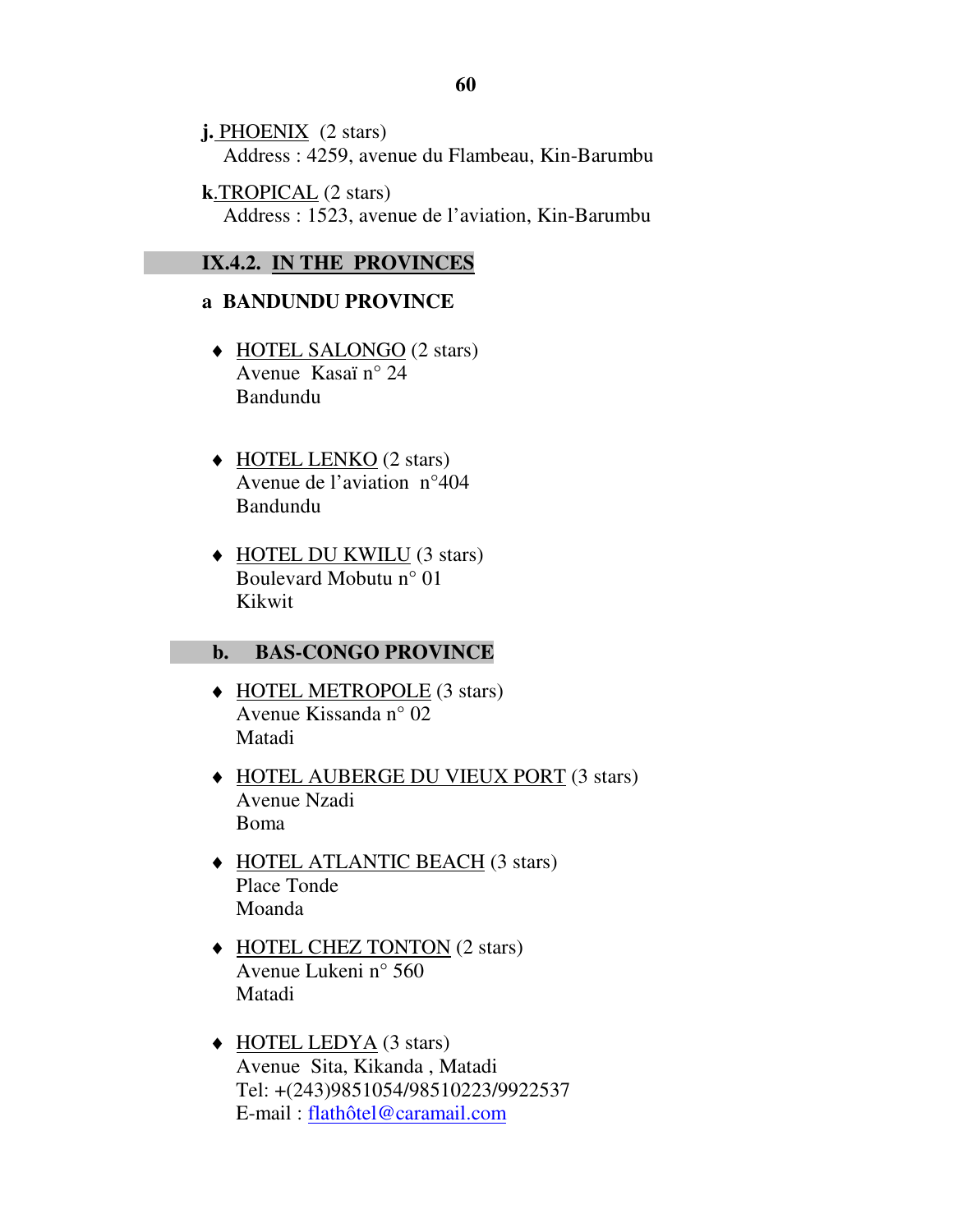#### **c. EQUATOR PROVINCE**

- ♦ AFRIQUE HOTEL (3 stars) Bonsomi, 109 Mbandaka
- ♦ MOTEL NZEKELE (4 stars) Gbadolite
- ◆ <u>BENGHAZI</u> ( 2 stars) Bonsomi n°86/Wangata Mbandaka

#### **d. EASTERN PROVINCE**

- ♦ PALM BEACH (3 stars) Makiso/Kisangani
- ♦ HOTEL CONGO PALACE (3 stars) Avenue de l'église n°11 Makiso/Kisangani

#### **e. WESTERN KASAI PROVINCE**

♦ HOTEL PALACE (2 stars) Avenue Tshimayi n° 309, Kananga Kananga

#### **f. EASTERN KASAI PROVINCE**

- ♦ HOTEL KANKA ( 2 stars) Avenue du 24 novembre n° 87 Mbuji-Mayi
- ◆ HOTEL TANKO (3 stars) Avenue de la Cathédrale n° 58 Mbuji-Mayi
- ♦ HOTEL KUMBI-KUMBI Avenue Mama Yemo, Commune de la Muya Mbuji-Mayi.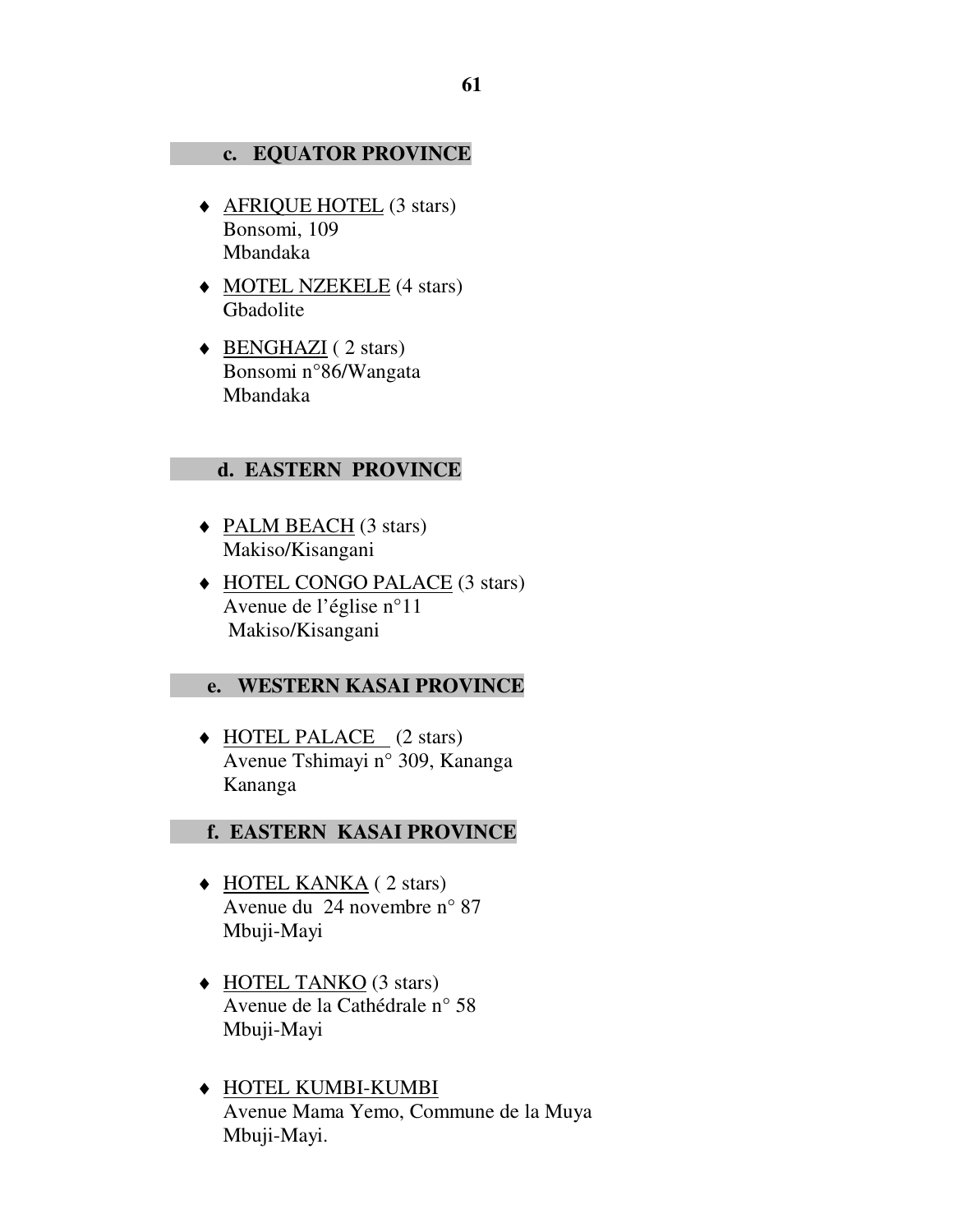#### **g. NORTH - KIVU PROVINCE**

- ♦ HOTEL MASQUE (3 stars) Avenue Rond point n° 06 Goma
- ♦ HOTEL LA FRONTIERE (3 stars ) Avenue Katindo, RVA/Goma
- ♦ HOTEL KARIBU (4stars) Avenue Karibu-Kashero/Goma
- ♦ HOTEL DES GRANDS LACS (3 stars) Avenue Mobutu n° 08/Goma
- ♦ HOTEL LA RWINDI (3 stars) Rwindi/Rutshuru

#### **h. SOUTH-KIVU PROVINCE**

- ♦ HOTEL RESIDENCE (3 stars) Avenue Mobutu, 39 Bukavu
- ♦ HOTEL FREGATE (2 stars ) Avenue Mobutu, 79 Bukavu

#### **i. KATANGA PROVINCE**

- ♦ HOTEL KARAVIA (5 stars ) Golf Area Lubumbashi
- ◆ PARK HOTEL (4 stars ) Avenue Kasaï n° 50 Lubumbashi
- ♦ HOTEL DU LAC (3 stars ) Avenue Lumumba n° 13 Kalemie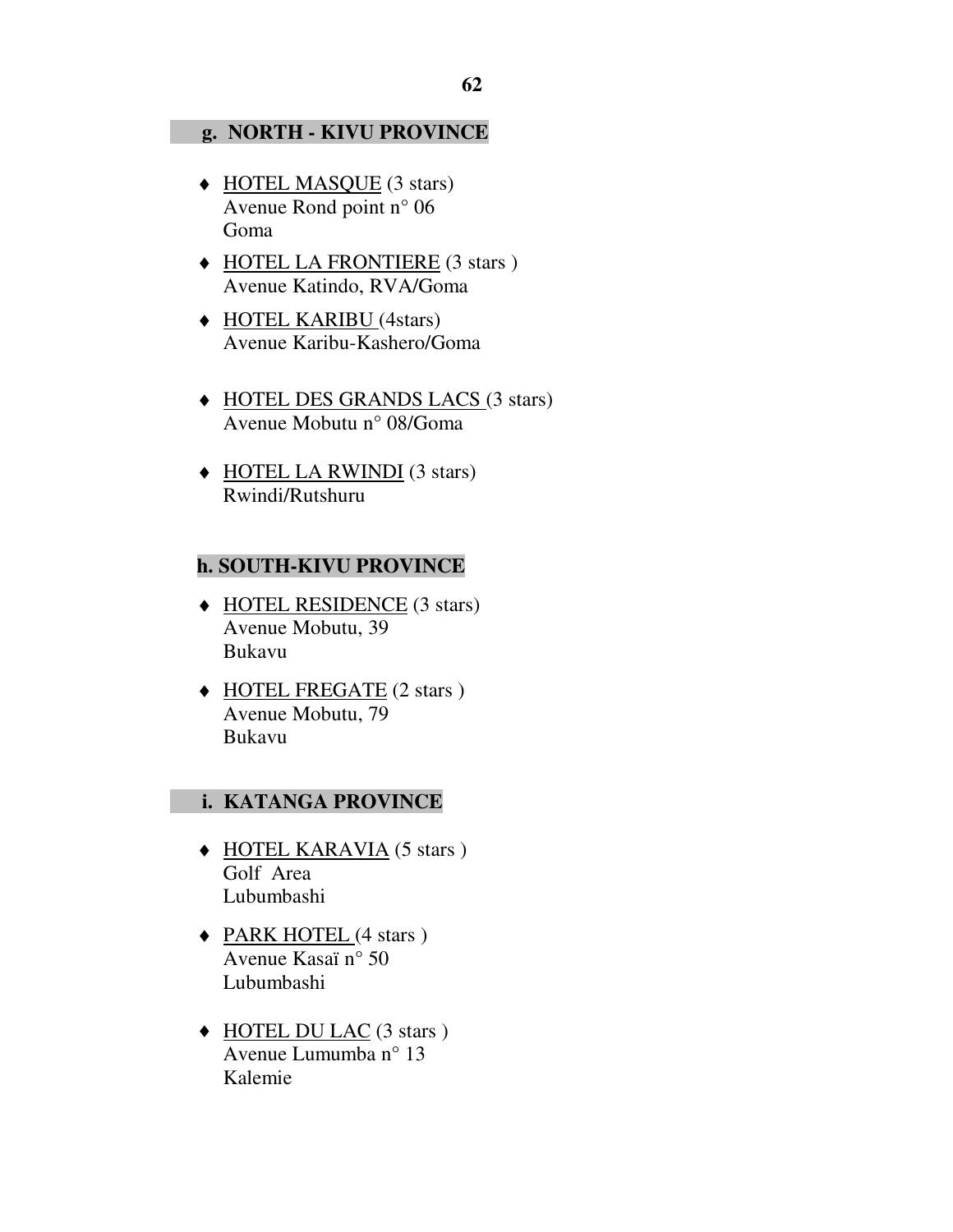# **IX.5. THE DIPLOMATIC REPRESENTATIVES IN DEMOCRATIC REPUBLIC OF CONGO**

The Democratic Republic of Congo is a member of United Nations Organisation (UNO) and African Union (AU). He has signed membership agreements with these two international organisations. Here under addresses of some diplomatic representatives in Kinshasa :

| $N^{\circ}$ | <b>COUNTRY</b>                                            | <b>ADDRESSES</b>                                   |
|-------------|-----------------------------------------------------------|----------------------------------------------------|
| 01          | <b>SOUTH AFRICA</b>                                       | 54, Av. Ngongo-Lutete, Kinshasa/Gombe              |
|             |                                                           | Tel:+(243)8803262/8801369                          |
| 02          | <b>ALGERIA</b>                                            | 5052, Avenue Colonel Ebeya, Kinshasa/Gombe         |
|             |                                                           | Tel:+(243)8844166                                  |
| 03          | <b>ANGOLA</b>                                             | 4413, Boulevard du 30 juin, Kinshasa/Gombe         |
|             |                                                           | Tel:+(243)8803657/8804168/9911919                  |
| 04          | <b>GERMANY</b>                                            | Avenue de Lemera, Kinshasa/Gombe                   |
|             |                                                           | Tel:+(243)8948202/8948201                          |
| 5           | <b>BENIN</b>                                              | Avenue des cliniques, Kinshasa/Gombe               |
|             |                                                           | Tel:+(243)9916958/98128659/9941281                 |
| 06          | Place du Cinquantenaire, Kinshasa/Gombe<br><b>BELGIUM</b> |                                                    |
|             |                                                           | Tel:+(243)8928260/8928272/8924233                  |
| 07          | <b>CANADA</b>                                             | Avenue Pumbu, Kinshasa/Gombe                       |
|             |                                                           | Tel:+(243)9903009/9929359                          |
| 08          | <b>CENTRAL</b>                                            | 11, Avenue Pumbu, Kinshasa/Gombe                   |
|             | <b>AFRICA</b>                                             | Tel:+(243)8804613/8844555                          |
|             | <b>REPUBLIC</b>                                           |                                                    |
| 09          | <b>CHINA</b>                                              | Avenue des Aviateurs, Kinshasa/Gombe               |
|             |                                                           | Tel:+(243)8804109/8805893                          |
| 10          | <b>REPUBLIC</b><br><b>THE</b>                             | 176, Boulevard du<br>Kinshasa/Gombe<br>30<br>juin, |
|             | OF CONGO                                                  | Tel:+(243)8805029/1234029/1234738                  |
| 11          | <b>IVORY COAST</b>                                        | 67, Avenue de la justice, Kinshasa/Gombe           |
|             |                                                           | Tel:+(243)12 34746/12 33590                        |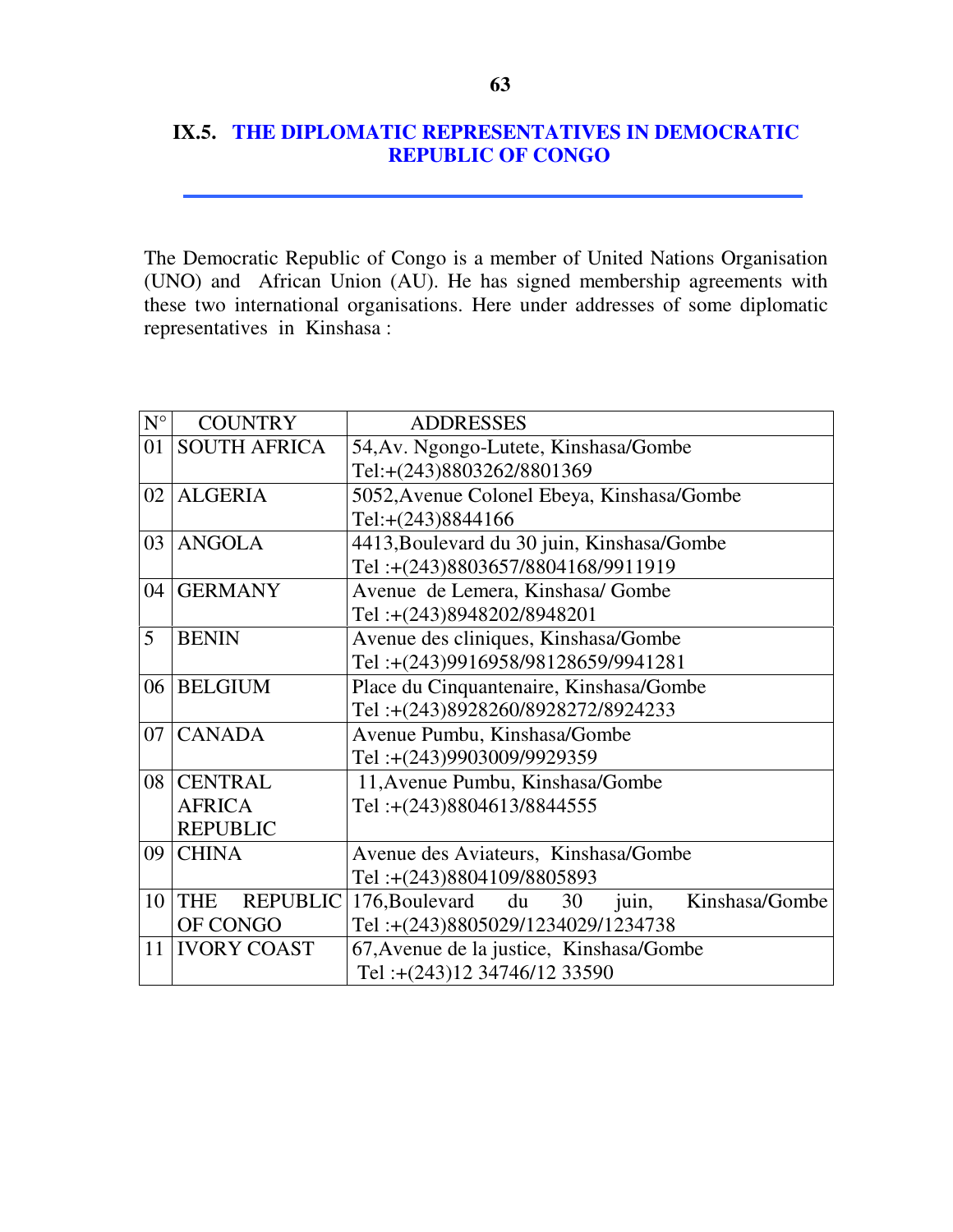| $N^{\circ}$ | <b>COUNTRY</b>       | <b>ADDRESSES</b>                                      |
|-------------|----------------------|-------------------------------------------------------|
| 12          | <b>CUBA</b>          | Avenue Kolwezi, Kinshasa/Gombe                        |
|             |                      | Tel:+(243)8805971/12 21402/12 20498                   |
| 13          | <b>NORTH KOREA</b>   | 168, Avenue de l'Ouganda, Kinshasa/Gombe              |
|             |                      | Tel:+(243)8801443/9923367/12 33354                    |
| 14          | <b>UNITED STATES</b> | des<br>Aviateurs, Kinshasa/Gombe<br>310, Avenue       |
|             | OF AMERICA           | Tel:+(243)8804792/8803273/8801297/                    |
|             |                      | 8844607                                               |
| 15          | <b>SPAIN</b>         | Boulevard du 30 juin, Kinshasa/Gombe                  |
|             |                      | Tel:+(243)88431956/8843167/8834212                    |
|             |                      | 8821881                                               |
| 16          | <b>EGYPT</b>         | Avenue de l'Ouganda, Kinshasa/Gombe                   |
|             |                      | Tel:+(243)8801580/8805580                             |
| 17          | France               | Avenue du Tchad, Kinshasa/Gombe                       |
|             |                      | Tel:+(243)8848363/8821506/7802242                     |
| 18          | <b>UNITED</b>        | Avenue de Lemera, Kinshasa/Gombe                      |
|             | <b>KINGDOM</b>       | Tel:+(243)8801738/8833103/98169200                    |
| 19          | <b>GABON</b>         | 165, Avenue Colonel Monjiba, Kinshasa/Ngaliema        |
|             |                      | Tel:+(243)7802148/8845227/8850207                     |
| 20          | <b>GUINEA</b>        | Kinshasa/Gombe<br>7-9, Avenue de<br>la Libération,    |
|             |                      | Tel:+(243)9860610/8920206                             |
| 21          | <b>GHANA</b>         | Avenue de la Libération, Kinshasa/Gombe               |
|             |                      | Tel:+(243)8804739/8803140/8804140                     |
| 22          | <b>GREECE</b>        | Boulevard du 30 juin, Kinshasa/Gombe                  |
|             |                      | Tel:+(243)8844862/8805031/12 21561                    |
| 23          | <b>ITALY</b>         | 8, Avenue de la Mongala, Kinshasa/Gombe               |
|             |                      | Tel:+(243)8804302/88044225                            |
| 24          | <b>IRAN</b>          | 76, Boulevard du 30 juin, Kinshasa/Gombe              |
|             |                      | Tel:+(243)12 33210/8846751/12 33832                   |
| 25          | <b>ISRAEL</b>        | 141, Boulevard<br>du<br>30<br>Kinshasa/Gombe<br>juin, |
|             |                      | Tel: $+(243)9987218$                                  |
| 26          | <b>JAPAN</b>         | Avenue Lukusa, Kinshasa/Gombe                         |
|             |                      | <b>Immeuble City Bank</b>                             |
|             |                      | Tel:+(243)8805582/8801670/8801243                     |
| 27          | <b>KENYA</b>         | 5002, Avenue de l'Ouganda, Kinshasa/Gombe             |
|             |                      | Tel:+(243)8806224/8804393                             |
| 28          | <b>LIBERIA</b>       | Boulevard du 30 juin, Kinshasa/Gombe                  |
|             |                      | Immeuble Royal,                                       |
|             |                      | Tel:+(243)7804463/7804499/8104057                     |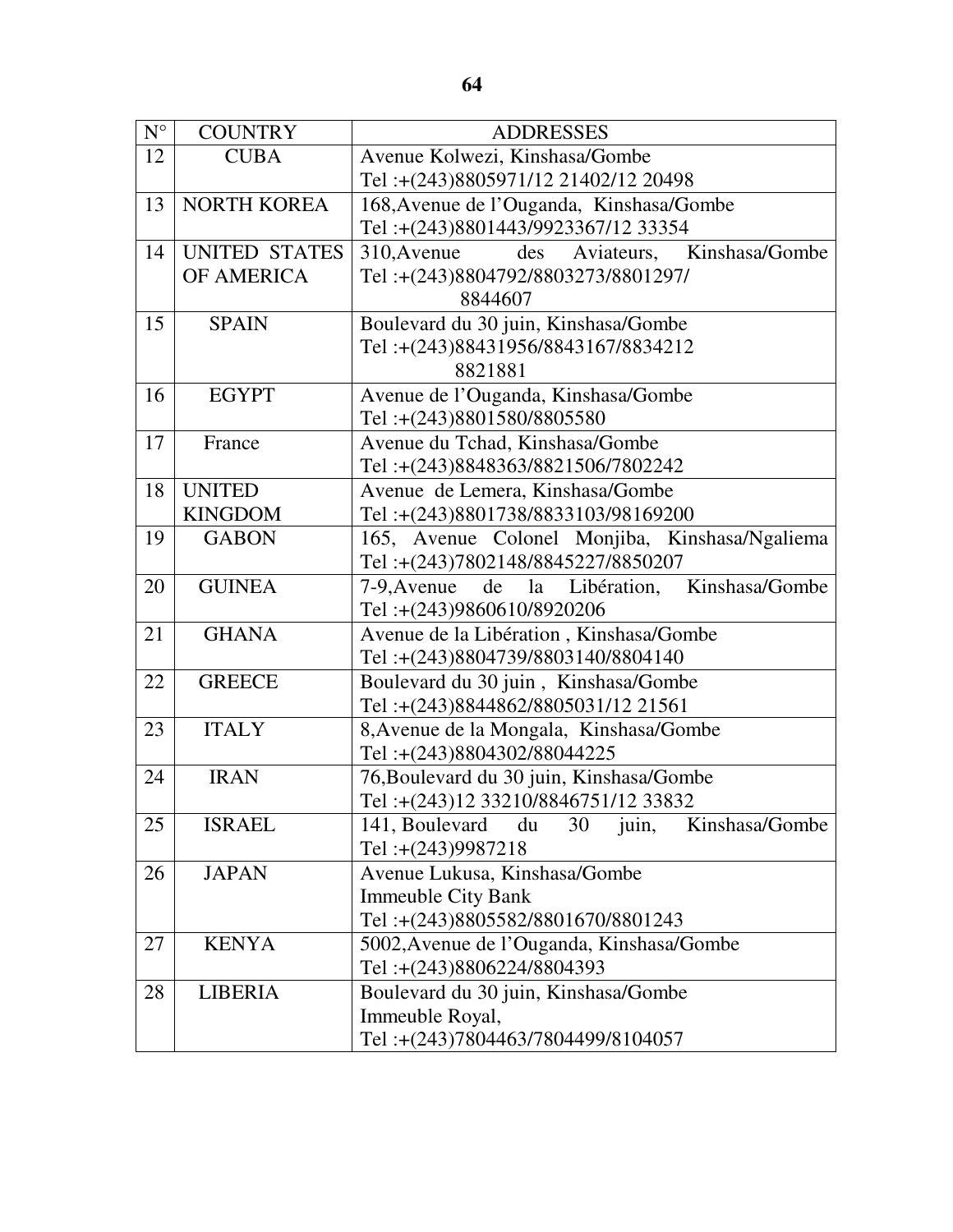| $\mathbf{N}^{\circ}$ | <b>COUNTRY</b>     | <b>ADDRESSES</b>                                   |  |  |
|----------------------|--------------------|----------------------------------------------------|--|--|
| 29                   | <b>LIBAN</b>       | Avenue des Aviateurs, Kinshasa/Gombe               |  |  |
|                      |                    | Tel:+(243)9945577/8845279/8844844                  |  |  |
| 30                   | <b>LYBIA</b>       | Avenue du Fleuve, Kinshasa/Gombe                   |  |  |
|                      |                    | Tel:+(243)8803875/8805060                          |  |  |
| 31                   | <b>MOROCCO</b>     | Avenue Coteau, Kinshasa/Gombe                      |  |  |
|                      |                    | Tel:+(243)8801163/12 33367                         |  |  |
| 32                   | <b>NAMIBIA</b>     | Boulevard du 30 juin, Kinshasa/Gombe               |  |  |
|                      |                    | Tel:+(243)8804803/9970297                          |  |  |
| 33                   | <b>NIGERIA</b>     | 141, Boulevard du 30 juin, Kinshasa/Gombe          |  |  |
|                      |                    | Tel:+(243)8801553/8801552/9908971                  |  |  |
| 34                   | <b>THE</b>         | Kinshasa/Gombe<br>11,<br>Zongo<br>Avenue<br>Ntolo  |  |  |
|                      | <b>NETHERLANDS</b> | Tel:+(243)8801963/880694/8845621                   |  |  |
| 35                   | <b>POLAND</b>      | 63, Avenue de la justice, Kinshasa/Gombe           |  |  |
|                      |                    | Tel:+(243)8803606/8803607                          |  |  |
| 36                   | Portugal           | Kinshasa/Gombe<br>des Aviateurs,<br>270.<br>Avenue |  |  |
|                      |                    | Tel:+(243)8844470/12 21335                         |  |  |
| 37                   | <b>RUSSIA</b>      | 80, Avenue de la justice Kinshasa/Gombe Tel :+(243 |  |  |
| 38                   | <b>ROMANIA</b>     | 5, Avenue de l'Ouganda, Kinshasa/Gombe             |  |  |
|                      |                    | Tel:+(243)8800771/12 33128                         |  |  |
| 39                   | THE VATICAN        | 81, Avenue Goma, Kinshasa/Gombe                    |  |  |
|                      |                    | Tel:+(243)8808810/8843497/12 33128                 |  |  |
| 40                   | <b>SUDAN</b>       | Avenue de l'Ouganda, Kinshasa/Gombe                |  |  |
|                      |                    | P.O.Box 7374 Kinshasa1, Tel: +(243)9970123/8840893 |  |  |
| 41                   | <b>SWEDEN</b>      | Avenue de Lemera, Kinshasa/Gombe                   |  |  |
|                      |                    | Tel:+(243)8803374/8804183/8843943                  |  |  |
| 42                   | <b>SWITZERLAND</b> | 654, Avenue de Lemera Kinshasa/Gombe               |  |  |
|                      |                    | Tel:+(243)9972004/8946800/9936334                  |  |  |
| 43                   | <b>TANZANIA</b>    | 142, Boulevard du 30 juin, Kinshasa/Gombe          |  |  |
|                      |                    | P.O.Box<br>1612<br>Kinshasa                        |  |  |
|                      |                    | 1,Tel:+(243)8805950/8804846                        |  |  |
| 44                   | <b>CHAD</b>        | Tel:+(243)8804734/8951010/9919113/9919112          |  |  |
| 45                   | <b>TCHEC</b>       | 54, Avenue de Lemera, Kinshasa/Gombe               |  |  |
|                      | <b>REPUBLIC</b>    | P.O.Box 8242 Kinshasa1, Tel: +(243)8845843         |  |  |
| 46                   | <b>TURKEY</b>      | 18, Avenue Pumbu, Kinshasa/Gombe                   |  |  |
|                      |                    | Tel:+(243)8843761/12 34610                         |  |  |
| 47                   | <b>TUNISIA</b>     | 6769, Avenue Golf, Kinshasa/Gombe                  |  |  |
|                      |                    | Tel:+(243)8803901/8805163                          |  |  |
| 48                   | <b>TOGO</b>        | Avenue Coteau, Kinshasa/Gombe Tel:+(243)8806033    |  |  |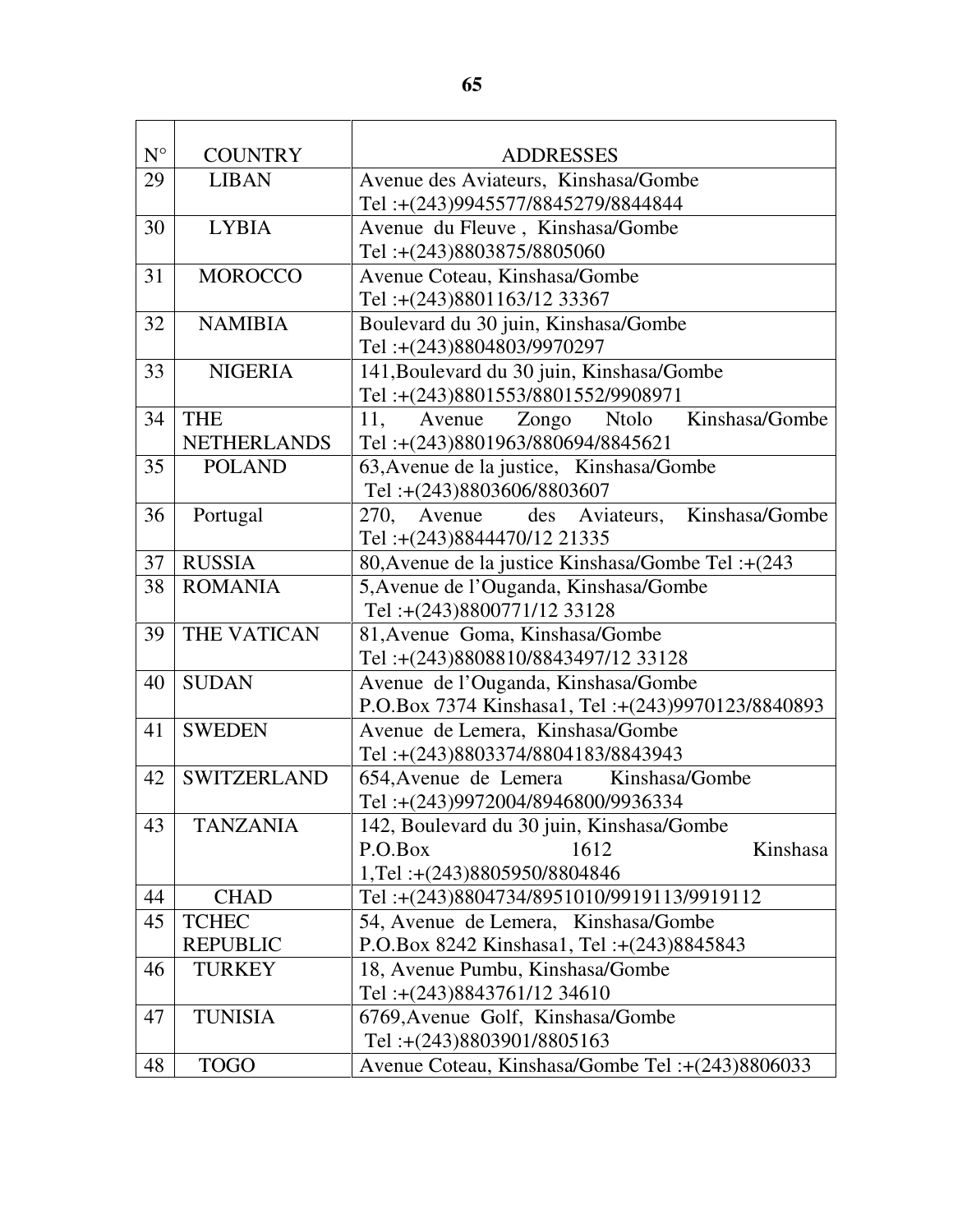| $N^{\circ}$ | <b>COUNTRY</b>  | <b>ADDRESSES</b>                                     |
|-------------|-----------------|------------------------------------------------------|
| 49          | <b>ZAMBIA</b>   | 5458, Avenue de l'Ecole, Kinshasa/Gombe              |
|             |                 | Tel:+(243)8806432/7804470/9999437/8845196            |
| 50          | ZIMBABWE        | Avenue de la Justice, Immeuble OGEDEP Kinshasa/Gombe |
|             |                 | Tel:+(243)8803324/8803557/8803610                    |
|             | <b>EUROPEAN</b> | Avenue de Lemera, Gombe. P.O.Box 2000 Kinshasa 1     |
|             | <b>UNION</b>    | Tel:+(243)8841878/8843203/12 33292                   |

The following countries and organisations have also their diplomatic representives in Kinshasa:

- 2. BULGARIA 2. OMS 3. BURUNDI 3. UNICEF 4. PAKISTAN 4. FAO 5. KOWEIT 5. WFP 6. HAITI 6. IWO 7. SAUDI ARABIA 7. ICCR 9. MALI MALTE 10. RWANDA 9. BASE
- 

# COUNTRY ORGANIZATIONS

- 1. AUSTRIA 1. WORLD BANK
	-
	-
	-
	-
	-
	-
- 8. SENEGAL 8. ORDRE SOUVERAIN DE
	-
- 11. FINLAND 10. HANS SEIDEL 12. UGANDA FUNDATION
	- . 11.UNDP
	- 12.MONUC
	- 13. PEACE CORPS
	- 14. USAID
	- 15. MSF